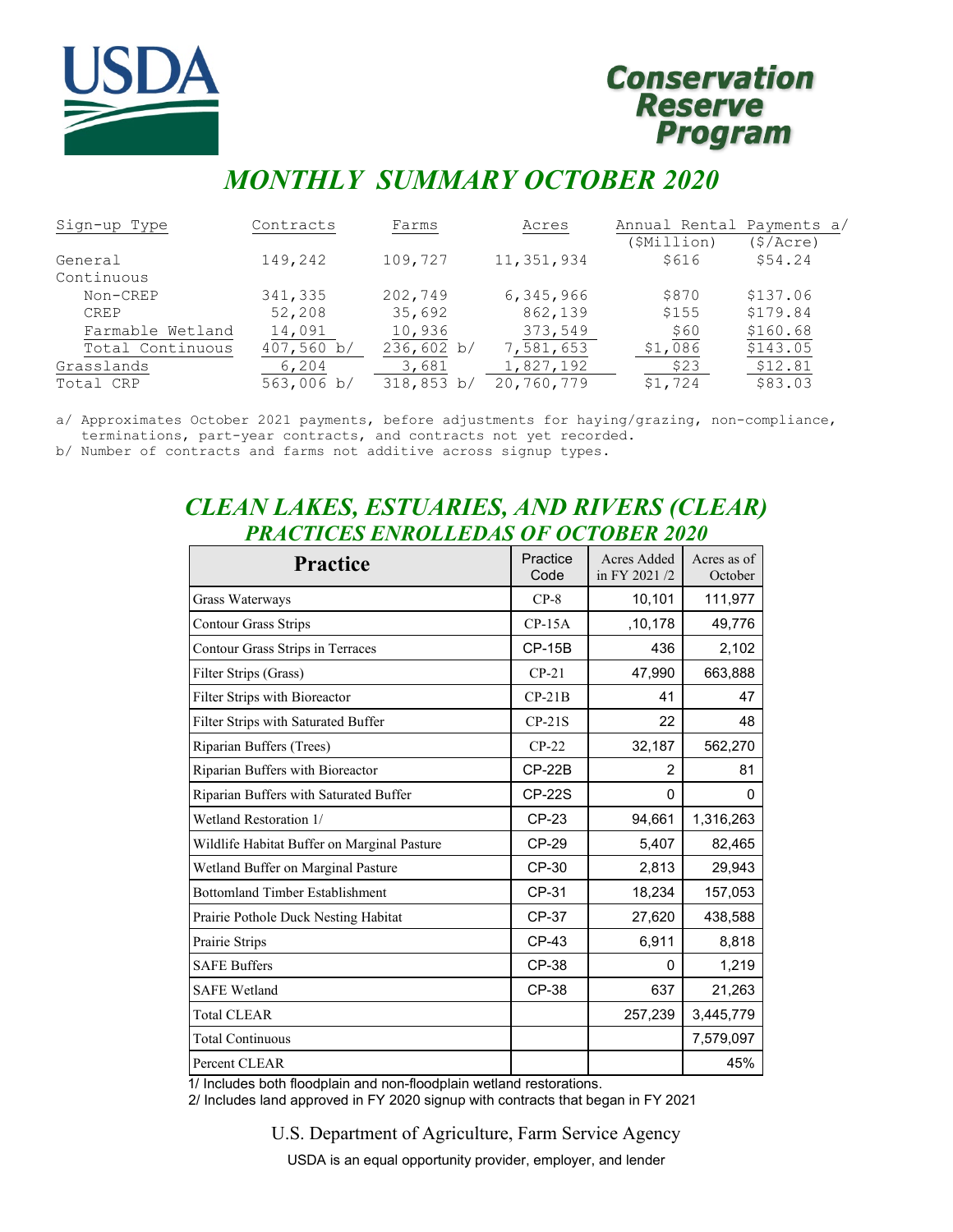**General Signup**. Producers with eligible lands compete nationally for acceptance based on an environmental benefits index (EBI) during specified enrollment periods. Producers may submit offers below soil-specific maximum rental rates and select wildlife-enhancing vegetative covers to increase EBI ranking.

**Continuous (Non-CREP) Sign-up**. Producers with eligible lands may enroll certain high priority conservation practices, such as filter strips, riparian buffers, and wetlands at any time during the year without competition. In addition to annual soil rental payment and cost-share assistance, many practices are eligible for additional annual and one-time up-front financial incentives.

**Conservation Reserve Enhancement Program (CREP)**. Under CREP agreements, Federal/State partnerships, implement projects designed to address specific environmental objectives through targeted CRP enrollments. Sign-up is held on a continuous basis, general sign-up practices may be included, and additional financial incentives are generally provided. State partners provide 20 percent of the costs.

**Farmable Wetland Program (FWP).** Producers enroll small non-flood plain wetlands, and new practices added by the 2008 Farm Bill, under modified continuous sign-up provisions.

**Grasslands**. Enrollments are to support grazing operations and to preserve and restore grasslands. No cropping history is required.

The accompanying tables are based on contract data developed and maintained in CRP data files by USDA Service Centers through the **end of October** and are based on the physical location of the CRP contracted land.

| Current Enrollment by Sign-up and Initial Contract Yea9 |  |
|---------------------------------------------------------|--|
|                                                         |  |
|                                                         |  |
| Current Enrollment by State and Sign-up Type            |  |
|                                                         |  |
|                                                         |  |
|                                                         |  |
|                                                         |  |
|                                                         |  |
|                                                         |  |
|                                                         |  |
|                                                         |  |
|                                                         |  |
|                                                         |  |
|                                                         |  |
|                                                         |  |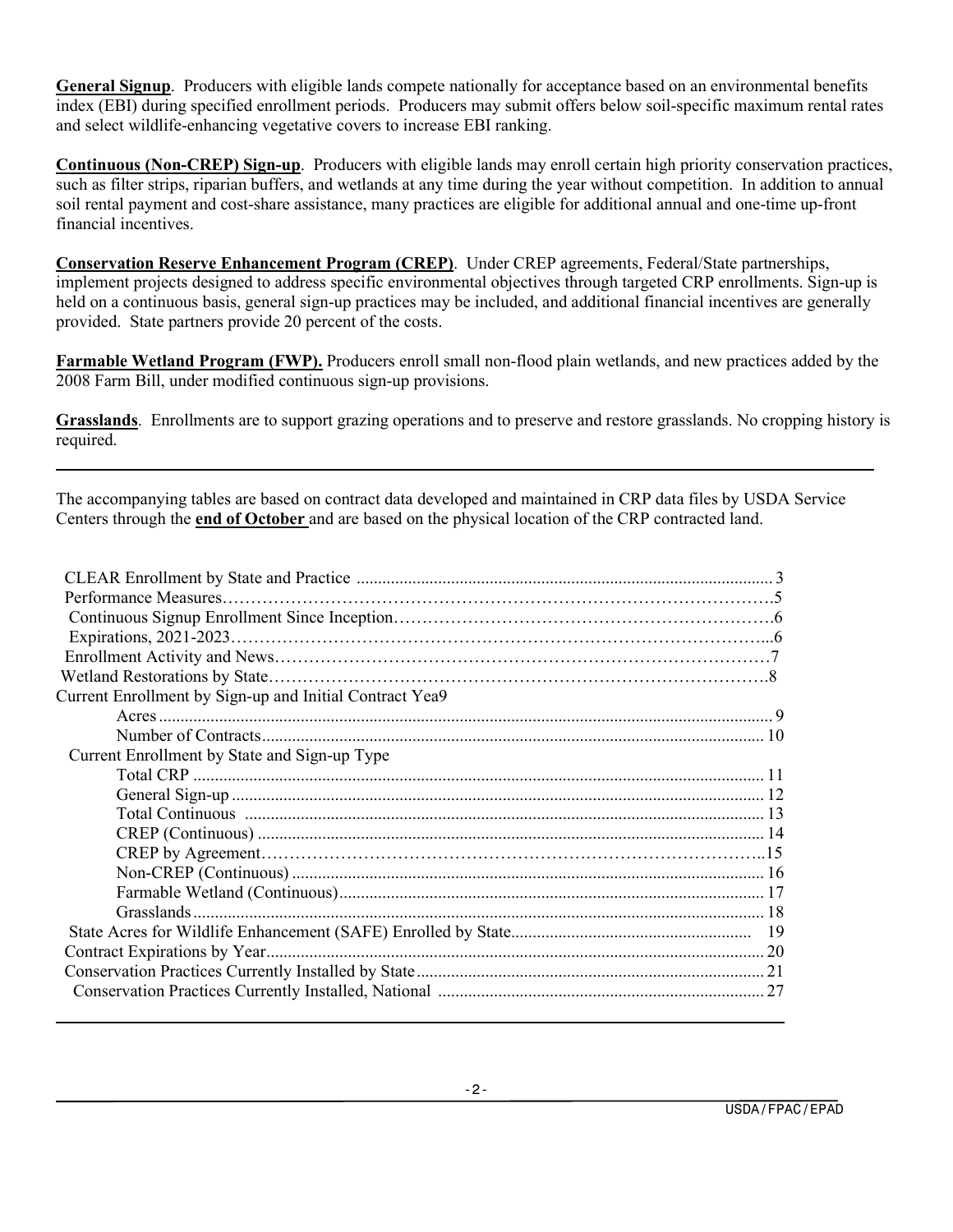| CLEAR ENROLLMENT BY STATE AND PRACTICE - AS OF OCTOBER 2020 |  |  |  |
|-------------------------------------------------------------|--|--|--|
|-------------------------------------------------------------|--|--|--|

|                | Grass                | Contour            | Contour        | Filter-              | Riparian             | Wetland                | Wildlife            |
|----------------|----------------------|--------------------|----------------|----------------------|----------------------|------------------------|---------------------|
| State          | Waterways            | Grass              | Grass          | strips               | Buffers              | Restorations           | Habitat             |
|                |                      | Strips             | Strips on      | (Grass)              | (Trees)              |                        | Buffers on          |
|                |                      |                    | terraces       |                      |                      |                        | Marq.Past.          |
|                | CP8                  | CP15A              | CP15B          | CP21                 | CP22                 | CP23,23A               | CP29                |
|                |                      |                    |                |                      |                      |                        |                     |
| ALABAMA        | 8                    | 0                  | 0              | 247                  | 20,535               | 0                      | 232                 |
| ALASKA         | $\mathbf{0}$         | $\Omega$           | $\mathbf{0}$   | $\mathbf{0}$         |                      | 50<br>$\Omega$         | 0                   |
| ARKANSAS       | 5                    | $\Omega$           | $\Omega$       | 4,193                | 46,916               | 74,859                 | 268                 |
| CALIFORNIA     | $\circ$              | $\Omega$           | $\mathbf{0}$   | 0                    | 223                  | 572                    | 0                   |
| COLORADO       | 273                  |                    | $\Omega$       | 42                   | 367                  | 1,550                  | $\Omega$            |
| CONNECTICUT    | 0                    | ∩                  | $\Omega$       | 0                    |                      | $\mathbf{1}$<br>0      | $\Omega$            |
| DELAWARE       | $\mathbf{1}$         | $\Omega$           | $\Omega$       | 399                  | 57                   | 186                    | $\Omega$            |
| GEORGIA        | 13                   | $\Omega$           | $\mathbf{0}$   | 365                  | 604                  | 403                    | 26                  |
| HAWAII         | $\circ$              | $\mathbf{0}$       | $\Omega$       | 0                    | 1,267                | $\circ$                | $\circ$             |
| IDAHO          | $\Omega$             | 37                 | $\Omega$       | 668                  | 2,428                | 401                    | 107                 |
| ILLINOIS       | 28,969               | 542                | 160            | 94,884               | 93,468               | 51,130                 | 137                 |
| INDIANA        | 16,682               | 18                 | 0              | 40,322               | 4,468                | 13,771                 | 44                  |
| IOWA           | 33,201               | 8,417              | 177            | 173,871              | 38,653               | 125,526                | 4,414               |
| KANSAS         | 5,766                | 472                | 1,390          | 16,219               | 2,025                | 7,662                  | 0                   |
| KENTUCKY       | 4,910                | $\mathbf{0}$       | 0              | 13,951               | 12,646               | 224                    | 46,262              |
| LOUISIANA      | 2                    | $\Omega$           | $\mathbf{0}$   | 263                  | 3,159                | 149,895                | 0                   |
| MAINE          | 38                   | $\Omega$           | $\Omega$       | 16                   |                      | 28<br>0                | 4                   |
| MARYLAND       | 196                  | 1                  | $\mathbf{0}$   | 20,594               | 10,008               | 2,186                  | 935                 |
| MASSACHUSETTS  | 0                    | $\Omega$           | $\Omega$       | 10                   |                      | 0<br>$\Omega$          | $\circ$             |
| MICHIGAN       | 349                  | $\Omega$           | $\Omega$       | 18,744               | 1,232                | 16,663                 | 25                  |
| MINNESOTA      | 2,997                | 560                | 16             | 104,803              | 21,838               | 398,289                | 292                 |
| MISSISSIPPI    | 20                   | 17                 | $\circ$        | 4,019                | 150,078              | 22,685                 | 33                  |
| MISSOURI       | 1,575                | 425                | 46             | 19,386               | 17,848               | 20,721                 | 611                 |
| MONTANA        | 40                   | 0                  | 0              | 165                  | 1,743                | 1,927                  | 0                   |
| NEBRASKA       | 1,042                | 68                 | 165            | 11,387               | 1,270                | 15,021                 | 352                 |
| NEW JERSEY     | 157                  | 1                  | 0              | 259                  | 272                  | $\Omega$               | 0                   |
| NEW MEXICO     | 0                    | $\Omega$           | $\mathbf{0}$   | 0                    | 421                  | 0                      | $\Omega$            |
| NEW YORK       | 25                   | $\mathbf{0}$       | 0              | 208                  | 5,099                | 59                     | 955                 |
| NORTH CAROLINA | 180                  | $\Omega$           | $\mathbf{0}$   | 527                  | 1,621                | 313                    | 21                  |
| NORTH DAKOTA   | 73                   | $\mathbf{1}$       | $\Omega$       | 6,627                | 206                  | 195,131                | 35                  |
| OHIO           | 11,186               | 13                 | 0              | 63,221               | 6,330                | 13,047                 | 2,715               |
| OKLAHOMA       | 110                  | $\mathbf{0}$       | $\mathbf{0}$   | 439                  | 735                  | 1,544                  | $\Omega$            |
| OREGON         | 16                   | $\mathbf{0}$       | $\Omega$       | 1,339                | 28,594               | 268                    | 16,485              |
| PENNSYLVANIA   | 170                  | 28                 | $\mathbf{0}$   | 646                  | 15,935               | 494                    | 901                 |
| PUERTO RICO    | $\circ$              | 60                 | $\mathbf{0}$   | 0                    |                      | 94<br>0                | 341                 |
| RHODE ISLAND   | 0                    | 0                  | $\Omega$       | 0                    |                      | 28<br>$\Omega$         | 0                   |
| SOUTH CAROLINA | 14                   | 0                  | $\mathbf{0}$   | 791                  | 7,912                | 172                    | 1                   |
| SOUTH DAKOTA   | 1,333                | 25                 | $\circ$        | 9,148                | 3,623                | 187,119                | 3,248               |
| TENNESSEE      | 168                  | 0                  | 20             | 3,491                | 4,256                | 673                    | 71                  |
| TEXAS          | 947                  | 15                 | 97             | 331                  | 9,200                | 8,805                  | 664                 |
| UTAH           | $\epsilon$           | $\circ$            | 18             | 0                    |                      | 13<br>0                | $\mathbf 0$         |
| VERMONT        | 15                   | $\Omega$           | $\circ$        | 115                  | 2,119                | $\circ$                | $\circ$             |
| VIRGINIA       | 58                   | $\Omega$           | $\Omega$       | 2,052                | 16,527               | 141                    | 685                 |
| WASHINGTON     | 265                  | 38,722             | 7              | 30,231               | 16,874               | 62                     | 649                 |
| WEST VIRGINIA  | $\circ$              | $\circ$            | $\Omega$       | 351                  | 4,552                | $\circ$                | $\circ$             |
| WISCONSIN      | 1,164                | 347                | 5              | 19,565               | 5,711                | 4,763                  | 647                 |
| WYOMING        | $\Omega$             | 0                  | $\Omega$       | 0                    | 1,238                | 0                      | 1,306               |
|                | ---------<br>111,977 | ========<br>49,776 | =====<br>2,102 | =========<br>663,888 | ---------<br>562,270 | =========<br>1,316,263 | ---------<br>82,465 |
|                |                      |                    |                |                      |                      |                        |                     |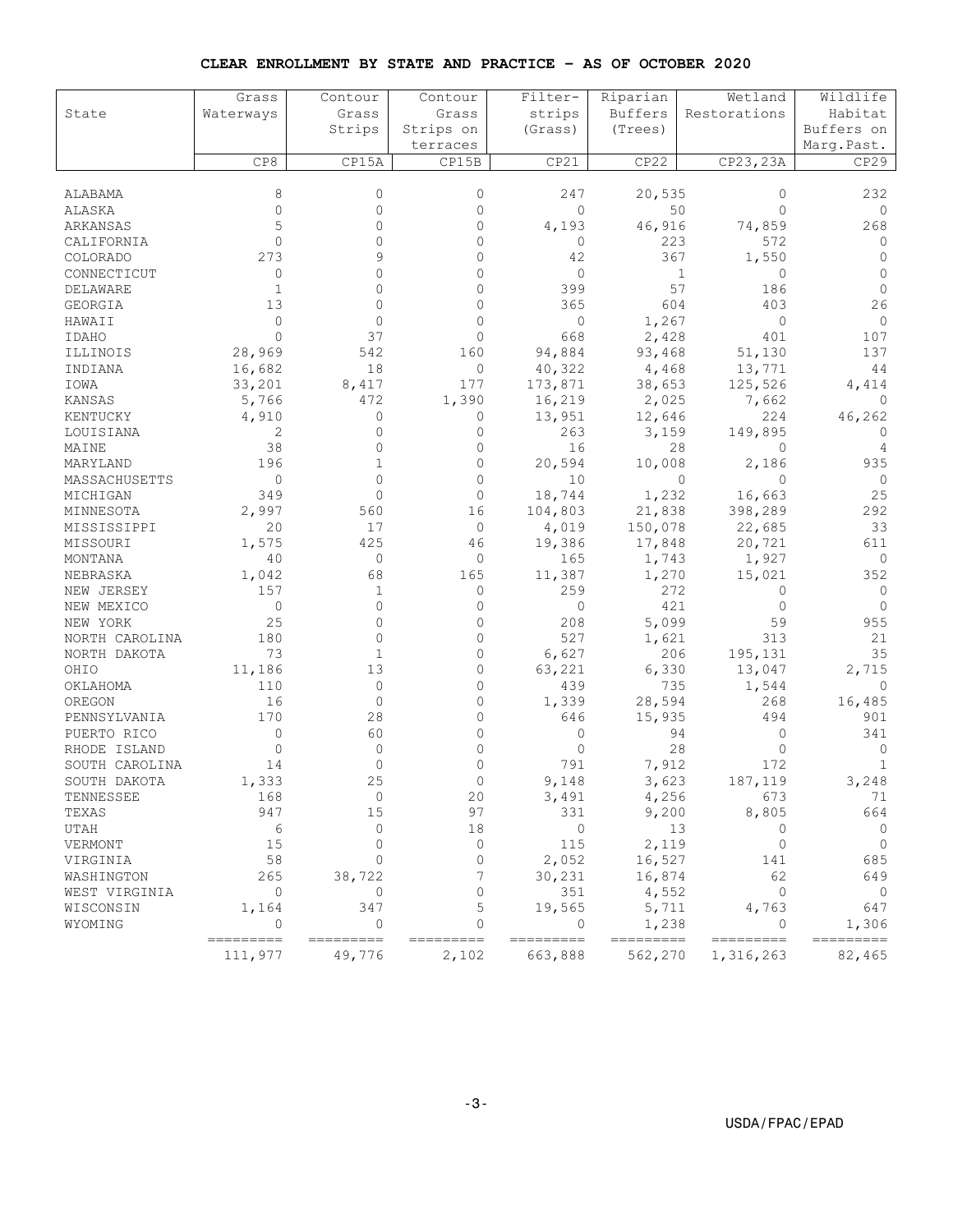#### **CLEAR ENROLLMENT BY STATE AND PRACTICE – AS OF OCTOBER 2020, CON'T**

|                | Wetland             | Bottomland           | Duck                 | Prairie            | SAFE               | SAFE                |                        |
|----------------|---------------------|----------------------|----------------------|--------------------|--------------------|---------------------|------------------------|
| State          | Buffers on          | Hardwood             | Nesting              | Strips             | <b>Buffers</b>     | Wetland             | Total                  |
|                | Marq. Past.         | Trees                | Habitat              |                    |                    |                     |                        |
|                | CP30                | CP31                 | CP37                 | CP43               | CP38               | CP38                |                        |
| ALABAMA        | 0                   | 1,051                | $\mathbf{0}$         | 0                  | 0                  | 0                   | 22,072                 |
| ALASKA         | 134                 | 0                    | $\Omega$             | $\Omega$           | $\Omega$           | $\Omega$            | 184                    |
| ARKANSAS       | 2,565               | 16,888               | 0                    | 0                  | 0                  | 4,132               | 149,832                |
| CALIFORNIA     | $\circ$             | 0                    | $\Omega$             | 0                  | $\Omega$           | 0                   | 794                    |
| COLORADO       | 32                  | $\Omega$             | $\Omega$             | 0                  | $\Omega$           | 0                   | 2,273                  |
| CONNECTICUT    | $\circ$             | $\Omega$             | $\Omega$             | $\Omega$           | $\Omega$           | 0                   | 1                      |
| DELAWARE       | 0                   |                      | $\Omega$             | 0                  | 0                  | 0                   | 644                    |
| GEORGIA        | $\Omega$            | U                    | $\Omega$             | 0                  | $\Omega$           | $\Omega$            | 1,410                  |
| HAWAII         | $\Omega$            |                      | $\Omega$             | 0                  | $\Omega$           | $\Omega$            | 1,267                  |
| <b>IDAHO</b>   | 44                  | $\Omega$             | $\Omega$             | $\Omega$           | 428                | 0                   | 4,112                  |
| ILLINOIS       | 9                   | 6,439                | $\Omega$             | 4,380              | 0                  | 264                 | 280,400                |
| INDIANA        | 28                  | 9,998                | $\Omega$             | 279                | 0                  | 636                 | 86,255                 |
| IOWA           | 974                 | 3,798                | 2,804                | 2,715              | 0                  | 814                 | 395,379                |
| <b>KANSAS</b>  | $\mathbf{0}$        | 215                  | 0                    | 241                | $\circ$            | 9,049               | 43,053                 |
| KENTUCKY       | $\mathbf{0}$        | 686                  | $\Omega$             | 0                  | $\mathbf{0}$       | 113                 | 78,792                 |
| LOUISIANA      | 176                 | 51,294               | $\Omega$             | 0                  | $\mathbf{0}$       | 261                 | 205,069                |
| MAINE          | 11                  | 0                    | $\Omega$             | 0                  | $\circ$            | $\mathbf{0}$        | 98                     |
| MARYLAND       | 161                 | $\Omega$             | $\Omega$             | 3                  | $\Omega$           | 0                   | 34,085                 |
| MASSACHUSETTS  | $\circ$             | $\Omega$             | $\Omega$             | 0                  | $\Omega$           | $\Omega$            | 10                     |
| MICHIGAN       | 90                  | $\Omega$             | $\Omega$             | 12                 | 185                | 375                 | 37,675                 |
| MINNESOTA      | 5,026               | 832                  | 24,912               | 692                | 0                  | 0                   | 560,269                |
| MISSISSIPPI    | 28                  | 60,654               | $\Omega$             | 3                  | 0                  | 110                 | 237,646                |
| MISSOURI       | 776                 | 2,029                | $\Omega$             | 0                  | 4                  | 0                   | 63,421                 |
| MONTANA        | $\mathbf 1$         | 0                    | 2,871                | 0                  | $\circ$            | 421                 | 7,169                  |
| NEBRASKA       | 236                 | 9                    | 0                    | 240                | 0                  | 1,172               | 30,962                 |
| NEW JERSEY     | 0                   | $\Omega$             | $\Omega$             | 0                  | $\circ$            | 2                   | 692                    |
| NEW MEXICO     | $\mathbf{0}$        | $\Omega$             | $\Omega$             | 0                  | $\circ$            | 0                   | 421                    |
| NEW YORK       | 982                 | 2                    | $\Omega$             | 0                  | $\Omega$           | $\Omega$            | 7,332                  |
| NORTH CAROLINA | $\mathbf{0}$        | 55                   | $\Omega$             | $\Omega$           | $\Omega$           | $\Omega$            | 2,717                  |
| NORTH DAKOTA   | $\mathbf{0}$        | 0                    | 171,440              | 3                  | 0                  | 3,228               | 376,744                |
| OHIO           | 106                 | 79                   | $\Omega$             | 56                 | 0                  | 77                  | 96,832                 |
| OKLAHOMA       | $\mathbf{0}$        | 442                  | $\Omega$             | $\Omega$           | $\Omega$           | $\mathbf{0}$        | 3,270                  |
| OREGON         | 535                 | $\mathbf{0}$         | $\Omega$             | 0                  | 0                  | 0                   | 47,237                 |
| PENNSYLVANIA   | 371                 | $\Omega$             | $\Omega$             | 0                  | 0                  | 0                   | 18,545                 |
| PUERTO RICO    | $\circ$             | $\Omega$             | $\Omega$             | 0                  | $\Omega$           | $\Omega$            | 495                    |
| RHODE ISLAND   | $\Omega$            | $\Omega$             | $\Omega$             | 0                  | $\Omega$           | $\Omega$            | 28                     |
| SOUTH CAROLINA | 70                  | $\Omega$             | $\Omega$             | 0                  | 0                  | $\Omega$            | 8,960                  |
| SOUTH DAKOTA   | 17,022              | 0                    | 236,560              | 114                | 0                  | 433                 | 458,659                |
| TENNESSEE      | $\Omega$            | 2,252                | $\Omega$             |                    | 0                  | 86                  | 11,017                 |
| TEXAS          | $\Omega$            | 330                  | $\Omega$             | 0                  | 0                  | 0                   | 20,389                 |
| UTAH           | $\Omega$            | $\circ$              | $\Omega$             | $\Omega$           | $\Omega$           | $\Omega$            | 36                     |
| VERMONT        | 1                   | $\Omega$             | $\cap$               | $\Omega$           | $\Omega$           | $\Omega$            | 2,249                  |
| VIRGINIA       | $\Omega$            | $\Omega$             | $\Omega$             | $\Omega$           | $\Omega$           | $\Omega$            | 19,462                 |
| WASHINGTON     | 545                 | $\cap$               | $\cap$               | 0                  | 601                | $\Omega$            | 88,005                 |
| WEST VIRGINIA  | $\circ$             | $\cap$               | $\cap$               | $\Omega$           | $\Omega$           | $\Omega$            | 4,903                  |
| WISCONSIN      | 18                  | $\Omega$             | $\Omega$             | 81                 | $\Omega$           | 70                  | 32,370                 |
| WYOMING        | $\Omega$            | $\Omega$             | $\Omega$             | $\overline{0}$     | 0                  | 0                   | 2,544                  |
|                | ---------<br>29,943 | =========<br>157,053 | ---------<br>438,588 | ---------<br>8,818 | ---------<br>1,219 | =========<br>21,243 | =========<br>3,445,779 |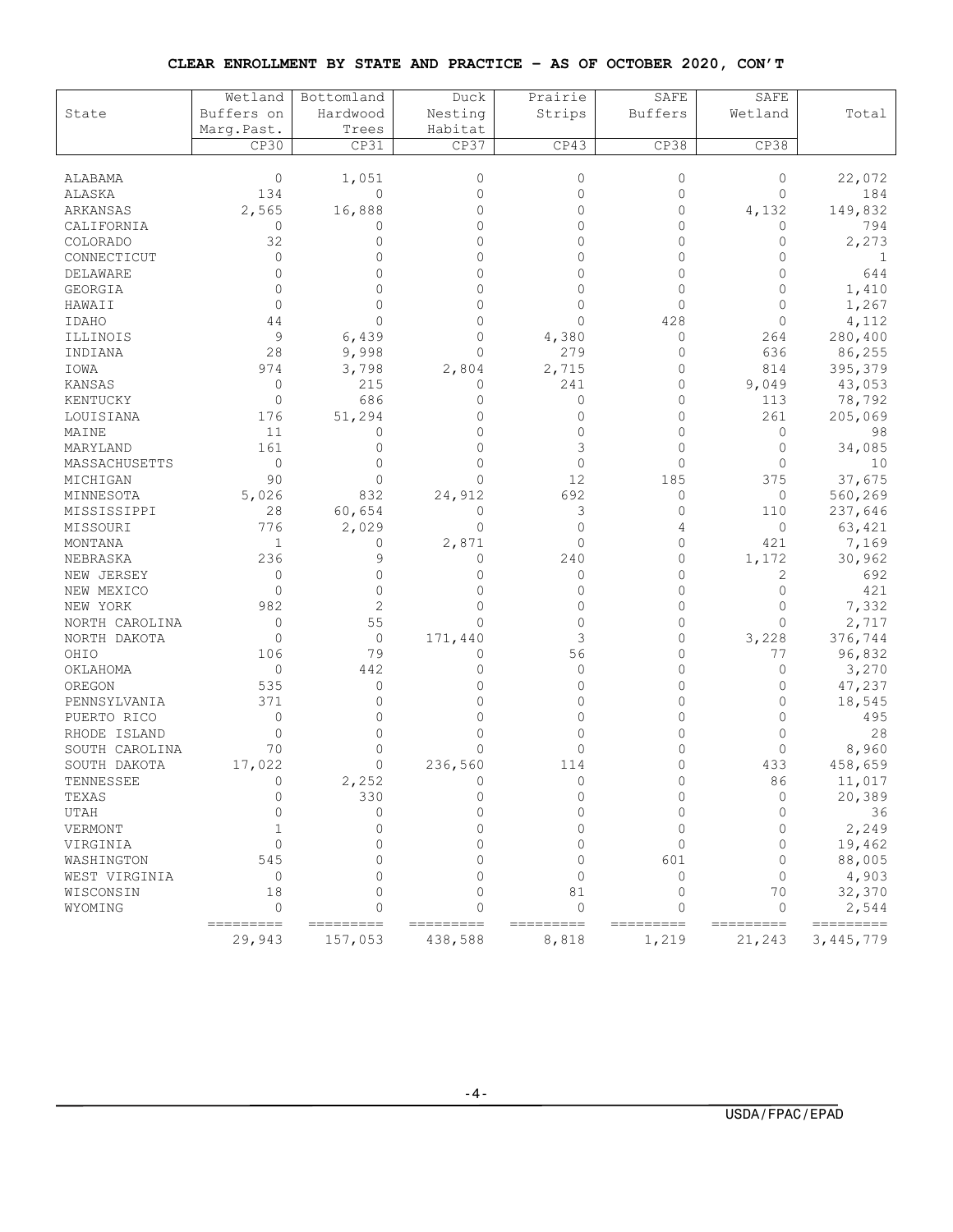#### **PERFORMANCE MEASURES OCTOBER 30, 2020 \***

|                 |                | CUMULATIVE THROUGH FY 2021 |                   | ENROLLED IN FY 2021  |
|-----------------|----------------|----------------------------|-------------------|----------------------|
| STATE           | <b>BUFFERS</b> | WETLAND                    | <b>BUFFERS</b>    | WETLAND              |
|                 |                |                            |                   |                      |
| ALABAMA         | 21021.48       | 1172.00                    | 1217.69           | 545.61               |
| ALASKA          | 49.98          | 134.34                     | 0.00              | 0.00                 |
| ARKANSAS        | 51382.73       | 100916.76                  | 5228.84           | 8314.93              |
| CALIFORNIA      | 222.83         | 571.57                     | 0.00              | 0.00                 |
| <b>COLORADO</b> | 681.60         | 1754.35                    | 17.23             | 0.00                 |
| CONNECTICUT     | 1.40           | 0.00                       | <b>Contractor</b> | $\sim$               |
| DELAWARE        | 457.63         | 376.34                     | 47.87             | 17.30                |
| FLORIDA         | 0.00           | 0.00                       | 0.00              | 0.00                 |
| GEORGIA         | 1007.08        | 416.10                     | 100.90            | 4.00                 |
| HAWAII          | 1267.00        | 0.00                       | 0.00              | 0.00                 |
| IDAHO           | 3631.22        | 472.82                     | 86.80             | 0.00                 |
| ILLINOIS        | 217457.57      | 63475.82                   | 12851.30          | 7016.20              |
| INDIANA         | 61516.15       | 25995.32                   | 5743.32           | 2451.89              |
| IOWA            | 250139.03      | 237052.53                  | 19326.79          | 20255.15             |
| KANSAS          | 24009.61       | 19620.43                   | 1540.87           | 901.09               |
| KENTUCKY        | 77769.20       | 2669.63                    | 2581.55           | 621.85               |
| LOUISIANA       |                | 3425.18 205585.33          | 329.29            | 27402.89             |
| MAINE           | 86.40          | 11.40                      | 1.83              | 0.00                 |
| MARYLAND        | 31731.67       | 3252.88                    | 1144.60           | 249.96               |
| MASSACHUSETTS   | 10.07          | 0.00                       | <b>Contractor</b> | $\sim$               |
| MICHIGAN        | 20534.95       | 18231.97                   | 715.71            | 1381.40              |
| MINNESOTA       | 129930.16      | 464022.75                  | 6313.71           | 29845.11             |
| MISSISSIPPI     | 154149.43      | 95303.49                   | 10349.06          | 3274.64              |
| MISSOURI        | 39424.42       | 25151.60                   | 1532.09           | 2289.47              |
| MONTANA         | 1947.32        | 5492.37                    | 6.00              | 103.96               |
| NEBRASKA        | 14050.36       | 19599.58                   | 842.55            | 1301.90              |
| NEVADA          | 0.00           | 0.00                       | $\sim 100$        | $\sim$ $\sim$        |
| NEW JERSEY      | 689.25         | 1.70                       | 101.76            | 0.00                 |
| NEW MEXICO      | 420.96         | 0.00                       | 0.00              | 0.00                 |
| NEW YORK        | 6288.46        | 1044.35                    | 244.29            | 144.19               |
| NORTH CAROLINA  | 2348.15        | 562.26                     | 55.26             | 2.03                 |
| NORTH DAKOTA    | 6941.35        | 498016.69                  | 303.27            | 21388.61             |
| OHIO            | 83452.60       | 14104.89                   | 9857.99           | 818.53               |
| OKLAHOMA        | 1284.33        | 2189.09                    | 128.75            | 0.00                 |
| OREGON          | 46433.66       | 803.15                     | 5611.66           | 48.55                |
| PENNSYLVANIA    | 17651.53       | 895.49                     | 1294.41           | 61.42                |
| PUERTO RICO     | 435.00         | 0.00                       |                   | $\ddot{\phantom{0}}$ |
| RHODE ISLAND    | 27.90          | 0.00                       |                   |                      |
| SOUTH CAROLINA  | 8717.53        | 251.50                     | 154.41            | 11.00                |
| SOUTH DAKOTA    | 17351.38       | 532466.22                  | 1719.27           | 47260.05             |
| TENNESSEE       | 7986.21        | 3067.43                    | 468.68            | 428.47               |
| TEXAS           | 11141.77       | 9213.83                    | 1358.43           | 378.55               |
| UTAH            | 18.68          | 0.00                       | 0.00              | 0.00                 |
| VERMONT         | 2248.74        | 0.70                       | 77.46             | 0.00                 |
| VIRGINIA        | 19321.00       | 182.58                     | 595.67            | 0.00                 |
| WASHINGTON      | 48621.76       | 639.38                     | 1278.17           | 11.25                |
| WEST VIRGINIA   | 4903.40        | 0.00                       | 250.10            | 0.00                 |
| WISCONSIN       | 27086.02       | 6505.77                    | 1973.98           | 296.32               |
| WYOMING         | 2544.04        | 0.00                       | 232.76            | 0.00                 |
|                 | -----------    | ==========                 | --------          | =========            |
|                 | 1421818.19     | 2361224.41                 | 95684.32          | 176826.32            |

\* Includes CREP, FWP, and SAFE. Acres not counted until initial contract year. These include contracts approved during the FY 2020 signup that started in FY 2021 It does not include contracts do not start until FY 2022. 1/ Includes both new and re-enrolled lands.

Buffers: CP8,CP21,CP22,CP29, and CP38 buffers.

Wetland: CP9,CP23,CP23A,CP30,CP31,CP37,CP38 wetland, and Farmable Wetland Program. Includes both wetland and associated upland buffers.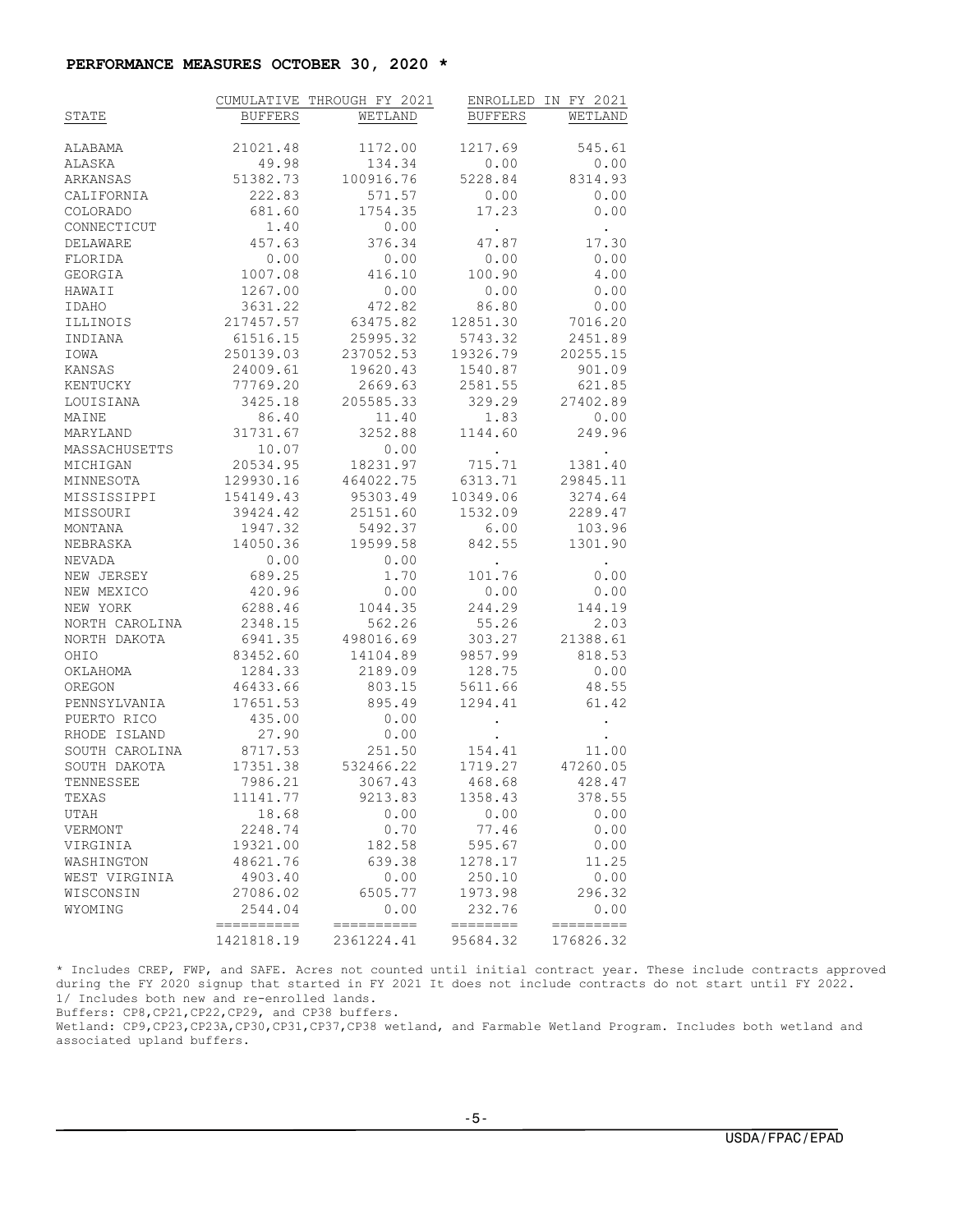| Sign-up                   | Non-CREP     | <b>CREP</b> | <b>FWP</b> | Total        |
|---------------------------|--------------|-------------|------------|--------------|
| 1997 (#14)                | 554,842      | 0           | 0          | 554,842      |
| 1998 (#17)                | 198,191      | 13,558      | $\Omega$   | 211,749      |
| 1999 (#19)                | 217,063      | 44,301      | 0          | 261,364      |
| 2000 (#21/22)             | 251,883      | 65,036      | 0          | 316,919      |
| 2001 (#23)                | 291,680      | 139,543     | 25,852     | 457,075      |
| 2002 (#24)                | 226,841      | 163,784     | 44,612     | 435,237      |
| 2003 (#25/27)             | 293,532      | 118,264     | 26,966     | 438,762      |
| 2004 (#28)                | 166,868      | 66,945      | 20,557     | 254,370      |
| 2005 (#30)                | 227,228      | 151.515     | 18,907     | 397,650      |
| 2006 (#31)                | 199,335      | 128,647     | 22,629     | 350,611      |
| 2007 (#35)                | 380,703      | 142,844     | 16,005     | 539,552      |
| 2008 (#36)                | 275,215      | 116,617     | 8,715      | 400,547      |
| 2009 (#37)                | 413,481      | 41,487      | 17,766     | 472,734      |
| 2010 (#38)                | 506,313      | 63,577      | 55,663     | 625,553      |
| 2011 (#40)                | 383,022      | 67,939      | 45,048     | 496,009      |
| 2012 (#42)                | 511,915      | 62,088      | 53,543     | 627,545      |
| 2013 (#44)                | 477,401      | 49,702      | 7,691      | 534,793      |
| 2014 (#46)                | 485,684      | 32,829      | 12,216     | 530,729      |
| 2015 (#47)                | 800,368      | 40,343      | 31,743     | 872,454      |
| 2016 (#48)                | 1,216,176    | 53,583      | 78,993     | 1,348,752    |
| 2017 (#50)                | 1,259,973    | 53,112      | 37,461     | 1,350,546    |
| 2018 (#51)                | 212,285      | 59,576      | 20,629     | 292,490      |
| 2019 (#52)                | 175,306      | 51,301      | 18,157     | 244,764      |
| 2020 (#53)                | 305,154      | 90,002      | 30,621     | 425,777      |
| 2021 (#55)                | 2,484        | 66          | 6          | 2,556        |
| Expirations 1/            | $-3,244,334$ | $-803,201$  | $-172,839$ | $-4,220,374$ |
| <b>Current Enrollment</b> | 6,345,966    | 862,139     | 373,549    | 7,581,654    |

# CONTINUOUS CRP ENROLLMENT SINCE INCEPTION THROUGH OCTOBER 2020

1/ Contracts that exited 2007-2020 and were not re-enrolled or that dropped out before normal contract termination.

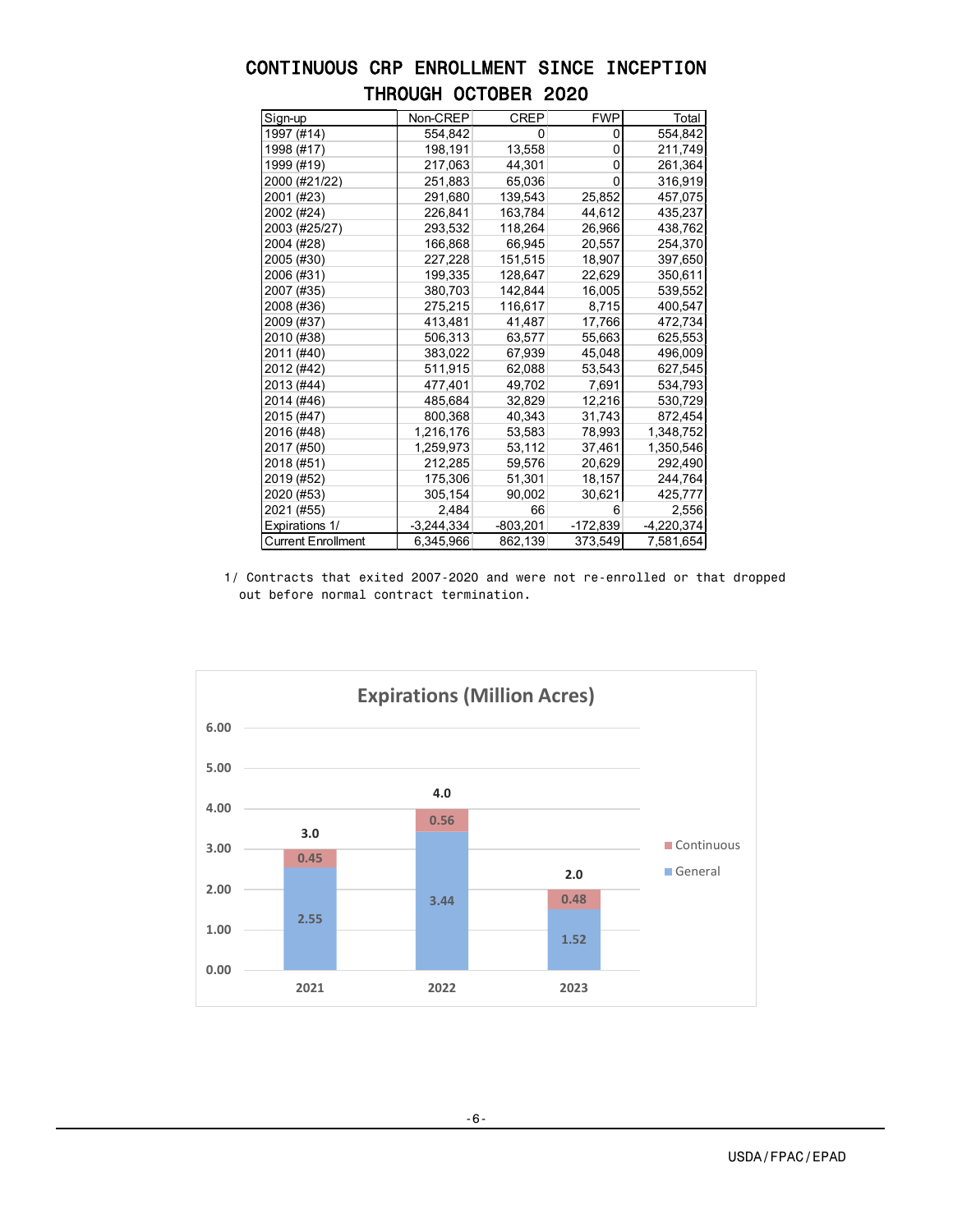# *CONSERVATION RESERVE PROGRAM ENROLLMENT ACTIVITY AND NEWS –OCTOBER 2020*

- o Enrollment ends October at 20.8 million acres, down 1.1 million acres from September.
- $\circ$  On July 9, USDA announced that 1.2 million acres were approved for enrollment in CRP Grasslands signup 202. Through October, 910,266 acres have been enrolled.
- o 3.4 million acres were approved for enrollment under general signup 54. Contracts will start in FY 2121. Through October, 2.87 million acres have been enrolled.
- o On February 27, the Secretary announced that signup for the Soil Health and Income Protection Pilot Program (SHIPP) will begin on March 30 and end on August 21. The signup has been extended to November 20, 2020.
- o On April 29, the new pilot program CLEAR 30 signup was announced. Signup began July 8 and ran through August 21. It will be available to producers with expiring CLEAR eligible (water quality) expiring contract practices in the Chesapeake Bay and Great Lakes states. Contracts will be for 30 years.
- o Updated soil rental rates for FY 2021 are shared with states and counties for review.
- o The next general signup is scheduled for January 4, 2021 and run through February 12, 2021.



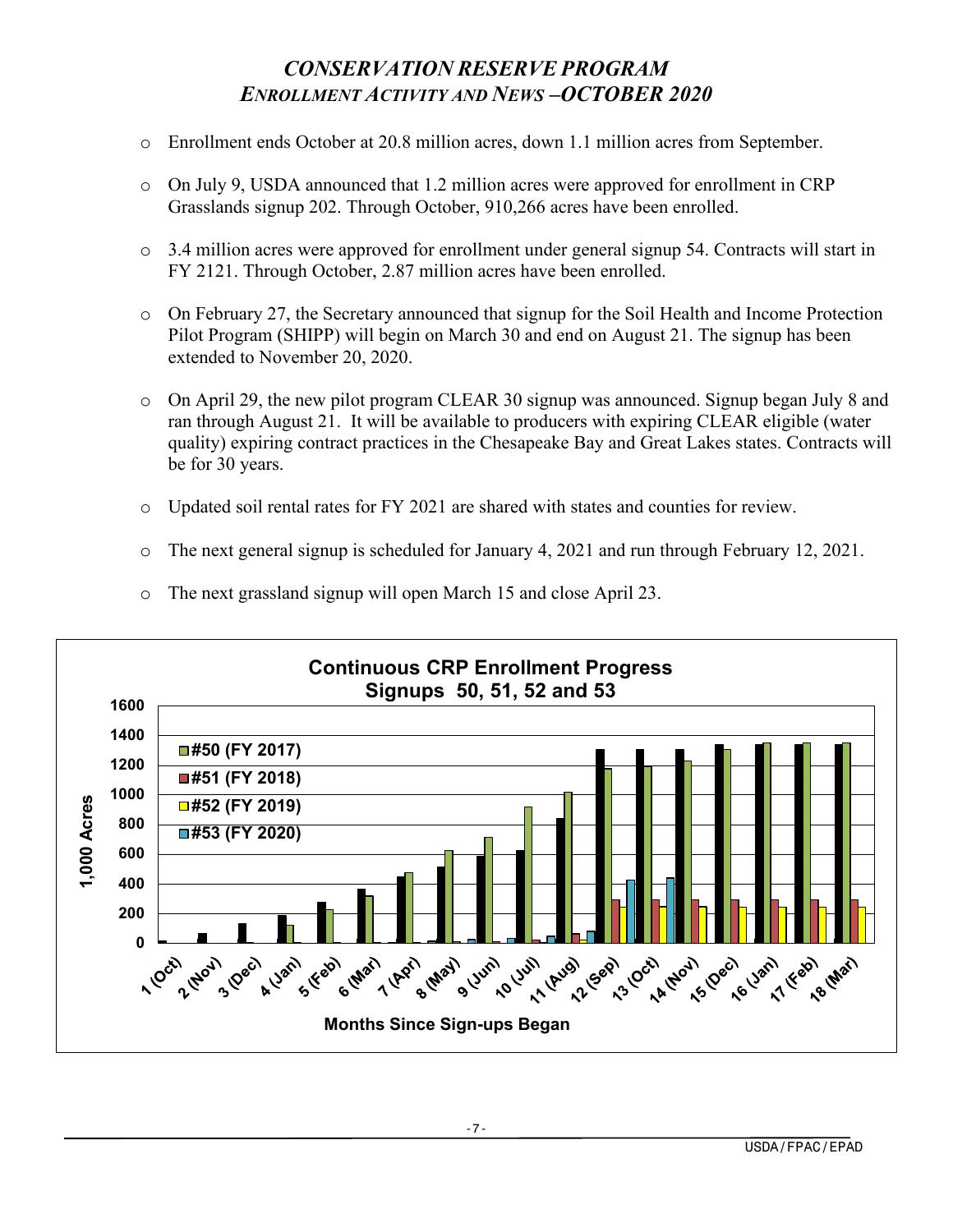### CONSERVATION RESERVE PROGRAM **W**ETLAND RESTORATIONS 1/ CUMULATIVE ACRES AS OF OCTOBER 2020

|                      |            | FLOOD-    | <b>NON</b>     |               | BOTTOMLAND | <b>DUCK</b> |              |           |
|----------------------|------------|-----------|----------------|---------------|------------|-------------|--------------|-----------|
|                      | GENERAL 2/ | PLAIN     | FLOODPLAIN     | FARMABLE      | HARDWOODS  | NESTING     | <b>OTHER</b> |           |
| STATE                | (CP23)     | (CP23)    | (CP23A)        | WETLAND 3/    | (CP31)     | (CP37)      | WETLAND 4/   | TOTAL     |
| <b>ALABAMA</b>       | 0          | 0         | 0              | 14            | 1,051      | 0           | 107          | 1,172     |
| ALASKA               | 0          | 0         | 0              | 0             | 0          | 0           | 134          | 134       |
| <b>ARKANSAS</b>      | 22         | 43,827    | 31,010         | 2,012         | 16,888     | 0           | 7,158        | 100,917   |
| CALIFORNIA           | 572        | 0         | 0              | 0             | 0          | 0           | 0            | 572       |
| COLORADO             | 26         | 0         | 1,524          | 160           | 0          | 0           | 44           | 1,754     |
| CONNECTICUT          | 0          | 0         | 0              | 0             | 0          | 0           | 0            | 0         |
| DELAWARE             | 0          | 112       | 74             | 0             | 0          | 0           | 190          | 376       |
| FLORIDA              | 0          | 0         | 0              | 0             | 0          | 0           | 0            | 0         |
| GEORGIA              | 380        | 23        | 0              | 0             | 0          | 0           | 13           | 416       |
| HAWAII               | 0          | 0         | 0              | 0             | 0          | 0           | 0            | 0         |
| <b>IDAHO</b>         | 0          | 375       | 25             | 6             | 0          | 0           | 67           | 473       |
| ILLINOIS             | 699        | 37,252    | 13,180         | 1,824         | 6,439      | 0           | 4,083        | 63,476    |
| INDIANA              | 943        | 4,086     | 8,741          | 720           | 9,998      | 0           | 1,507        | 25,995    |
| IOWA                 | 2,217      | 114,071   | 9,237          | 93,394        | 3,798      | 2,804       | 11,531       | 237,053   |
| <b>KANSAS</b>        | 378        | 2,588     | 4,697          | 1,831         | 215        | 0           | 9,912        | 19,620    |
| <b>KENTUCKY</b>      | 0          | 87        | 137            | 0             | 686        | 0           | 1,760        | 2,670     |
| LOUISIANA            | 101        | 68,080    | 81,714         | 3,556         | 51,294     | 0           | 840          | 205,585   |
| MAINE                | 0          | 0         | 0              | 0             | 0          | 0           | 11           | 11        |
| MARYLAND             | 9          | 1,847     | 330            | 0             | 0          | 0           | 1,066        | 3,253     |
| <b>MASSACHUSETTS</b> | 0          | 0         | 0              | 0             | 0          | 0           | 0            |           |
|                      | 194        |           | 12,854         | 23            | 0          | 0           | 1,546        |           |
| MICHIGAN             |            | 3,614     |                |               |            |             |              | 18,232    |
| MINNESOTA            | 26,533     | 31,423    | 340,333        | 34,851        | 832        | 24,912      | 5,138        | 464,023   |
| MISSISSIPPI          | 0          | 21,291    | 1,394          | 11,379        | 60,654     | 0           | 586          | 95,303    |
| MISSOURI             | 83         | 19,080    | 1,558          | 222           | 2,029      | 0           | 2,180        | 25,152    |
| <b>MONTANA</b>       | 507        | 655       | 765            | 266           | 0          | 2,871       | 428          | 5,492     |
| NEBRASKA             | 158        | 9,806     | 5,058          | 3,033         | 9          | 0           | 1,536        | 19,600    |
| <b>NEVADA</b>        | 0          | 0         | 0              | 0             | 0          | 0           | 0            | 0         |
| NEW JERSEY           | 0          | 0         | 0              | 0             | 0          | 0           | 2            | 2         |
| NEW MEXICO           | 0          | 0         | 0              | 0             | 0          | 0           | 0            | 0         |
| NEW YORK             | 2          | 55        | $\overline{c}$ | 0             | 2          | 0           | 983          | 1,044     |
| NORTH CAROLINA       | 0          | 313       | $\Omega$       | 58            | 55         | 0           | 136          | 562       |
| NORTH DAKOTA         | 130,293    | 4,691     | 60,147         | 128,218       | 0          | 171,440     | 3,228        | 498,017   |
| OHIO                 | 801        | 4,946     | 7,300          | 327           | 79         | 0           | 651          | 14,105    |
| <b>OKLAHOMA</b>      | 78         | 156       | 1,310          | 169           | 442        | 0           | 34           | 2,189     |
| OREGON               | 0          | 152       | 115            | 0             | 0          | 0           | 535          | 803       |
| PENNSYLVANIA         | 0          | 494       | 0              | 0             | 0          | 0           | 401          | 895       |
| PUERTO RICO          | 0          | 0         | 0              | 0             | 0          | 0           | 0            | 0         |
| RHODE ISLAND         | 0          | 0         | 0              | 0             | 0          | 0           | 0            | 0         |
| SOUTH CAROLINA       | 0          | 172       | 0              | 0             | 0          | $\Omega$    | 80           | 252       |
| SOUTH DAKOTA         | 24,328     | 36,499    | 126,291        | 91,291        | 0          | 236,560     | 17,496       | 532,466   |
| <b>TENNESSEE</b>     | 43         | 631       | 0              | 0             | 2,252      | 0           | 142          | 3,067     |
| <b>TEXAS</b>         | 5,332      | 959       | 2,515          | 0             | 330        | $\Omega$    | 78           | 9,214     |
| <b>UTAH</b>          | 0          | 0         | 0              | 0             | 0          | 0           | 0            | 0         |
| <b>VERMONT</b>       | 0          | 0         | 0              | $\mathbf 0$   | $\Omega$   | $\Omega$    |              |           |
| VIRGINIA             | 0          | 141       | 0              | 0             | 0          | 0           | 42           | 183       |
| WASHINGTON           | 15         | 42        | 5              | 10            | 0          | 0           | 567          | 639       |
| WEST VIRGINIA        | 0          | 0         | 0              | 0             | 0          | 0           | 0            | 0         |
| WISCONSIN            | 826        | 2,707     | 1,231          | 184           | 0          | 0           | 1,559        | 6,506     |
| WYOMING              | 0          | 0         | 0              | 0             | 0          | $\Omega$    | 0            |           |
|                      | ========== | ========= | =========      | ====<br>===== |            |             | $===$        | ========= |
|                      | 194,539    | 410,175   | 711,549        | 373,549       | 157,053    | 438,588     | 75,772       | 2,361,224 |

1/ Includes wetland and adjacent upland buffer acres and land enrolled in CREPs.

2/ Includes general signup and CREP before 2003, when CP23 was converted to continuous signup.

3/ CP27, CP28, CP39, CP40, CP41.

4/ CP9, CP30, and CP38 (SAFE) wetland.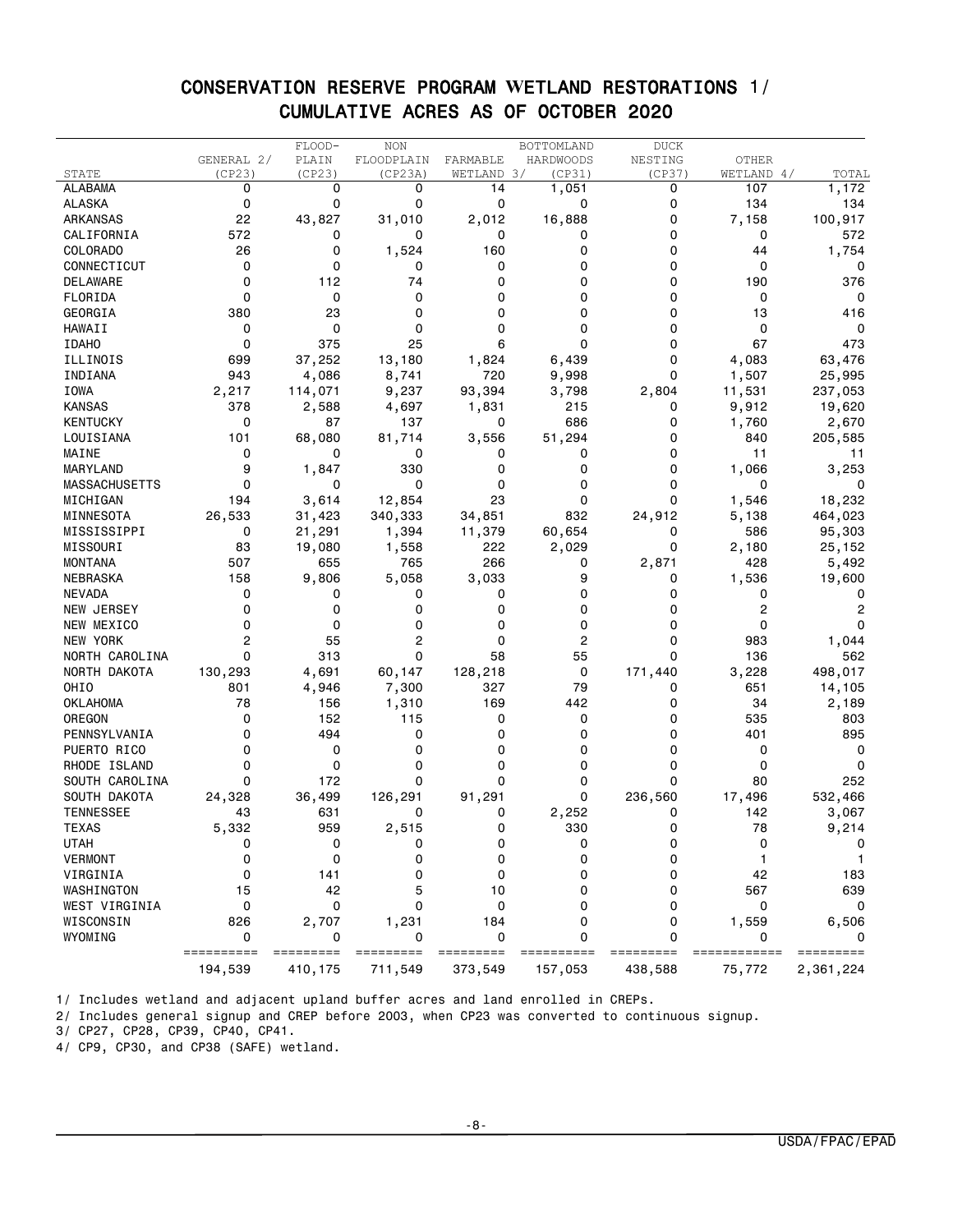#### CRP ENROLLMENT AS OF OCTOBER 2020 BY SIGN-UP AND INITIAL CONTRACT YEAR 1/ ACRES

| 20,328<br>98,918<br>315, 911<br>178,556<br>213,386<br>193,814<br>177,761<br>316,546<br>222,042<br>471,428<br>2,451,888<br>593,121<br>3,396,964<br>517,830<br>1,517,038<br>3,215<br>513,575<br>516,790<br>171,501<br>857,222<br>685,721<br>510,354<br>809,039<br>7,407<br>1,326,800<br>$\ddot{\phantom{0}}$<br>381,584<br>381,584<br>30,637 1,290,987<br>1,322,640<br>1,016<br>279,079<br>290,054<br>10,975<br>397<br>241,790<br>242,188<br>30,204<br>410,396<br>440,601<br>.2,867,623<br>2,867,623<br>947<br>947<br>87,695<br>535,492<br>447,293<br>40<br>464<br>381,434<br>381,434<br>910,266<br>910,266 | SIGNUP | <b>BEFORE</b><br>2013 | 2013       | 2014          | 2015 | 2016 | 2017 | 2018 | 2019 | 2020 | 2021 | TOTAL |
|-----------------------------------------------------------------------------------------------------------------------------------------------------------------------------------------------------------------------------------------------------------------------------------------------------------------------------------------------------------------------------------------------------------------------------------------------------------------------------------------------------------------------------------------------------------------------------------------------------------|--------|-----------------------|------------|---------------|------|------|------|------|------|------|------|-------|
|                                                                                                                                                                                                                                                                                                                                                                                                                                                                                                                                                                                                           | 29     | 20,328                |            |               |      |      |      |      |      |      |      |       |
|                                                                                                                                                                                                                                                                                                                                                                                                                                                                                                                                                                                                           | 31     | 98,918                |            |               |      |      |      |      |      |      |      |       |
|                                                                                                                                                                                                                                                                                                                                                                                                                                                                                                                                                                                                           | 32     | 315,911               |            |               |      |      |      |      |      |      |      |       |
|                                                                                                                                                                                                                                                                                                                                                                                                                                                                                                                                                                                                           | 33     | 178,556               |            |               |      |      |      |      |      |      |      |       |
|                                                                                                                                                                                                                                                                                                                                                                                                                                                                                                                                                                                                           | 35     | 213,386               |            |               |      |      |      |      |      |      |      |       |
|                                                                                                                                                                                                                                                                                                                                                                                                                                                                                                                                                                                                           |        |                       |            |               |      |      |      |      |      |      |      |       |
|                                                                                                                                                                                                                                                                                                                                                                                                                                                                                                                                                                                                           | 36     | 193,814               |            |               |      |      |      |      |      |      |      |       |
|                                                                                                                                                                                                                                                                                                                                                                                                                                                                                                                                                                                                           | 37     | 177,761               |            |               |      |      |      |      |      |      |      |       |
|                                                                                                                                                                                                                                                                                                                                                                                                                                                                                                                                                                                                           | 38     | 316,546               |            |               |      |      |      |      |      |      |      |       |
|                                                                                                                                                                                                                                                                                                                                                                                                                                                                                                                                                                                                           | 39     | 222,042               |            |               |      |      |      |      |      |      |      |       |
|                                                                                                                                                                                                                                                                                                                                                                                                                                                                                                                                                                                                           | 40     | 471,428               |            |               |      |      |      |      |      |      |      |       |
|                                                                                                                                                                                                                                                                                                                                                                                                                                                                                                                                                                                                           | 41     | 2,451,888             |            |               |      |      |      |      |      |      |      |       |
|                                                                                                                                                                                                                                                                                                                                                                                                                                                                                                                                                                                                           | 42     | 114,071               | 479,050    |               |      |      |      |      |      |      |      |       |
|                                                                                                                                                                                                                                                                                                                                                                                                                                                                                                                                                                                                           | 43     |                       | .3,396,964 |               |      |      |      |      |      |      |      |       |
|                                                                                                                                                                                                                                                                                                                                                                                                                                                                                                                                                                                                           | 44     |                       | 22,728     | 495,102       |      |      |      |      |      |      |      |       |
|                                                                                                                                                                                                                                                                                                                                                                                                                                                                                                                                                                                                           | 45     |                       |            | . 1, 517, 038 |      |      |      |      |      |      |      |       |
|                                                                                                                                                                                                                                                                                                                                                                                                                                                                                                                                                                                                           | 46     |                       |            |               |      |      |      |      |      |      |      |       |
|                                                                                                                                                                                                                                                                                                                                                                                                                                                                                                                                                                                                           | 47     |                       |            |               |      |      |      |      |      |      |      |       |
|                                                                                                                                                                                                                                                                                                                                                                                                                                                                                                                                                                                                           | 48     |                       |            |               |      |      |      |      |      |      |      |       |
|                                                                                                                                                                                                                                                                                                                                                                                                                                                                                                                                                                                                           | 49     |                       |            |               |      |      |      |      |      |      |      |       |
|                                                                                                                                                                                                                                                                                                                                                                                                                                                                                                                                                                                                           | 50     |                       |            |               |      |      |      |      |      |      |      |       |
|                                                                                                                                                                                                                                                                                                                                                                                                                                                                                                                                                                                                           | 51     |                       |            |               |      |      |      |      |      |      |      |       |
|                                                                                                                                                                                                                                                                                                                                                                                                                                                                                                                                                                                                           | 52     |                       |            |               |      |      |      |      |      |      |      |       |
|                                                                                                                                                                                                                                                                                                                                                                                                                                                                                                                                                                                                           | 53     |                       |            |               |      |      |      |      |      |      |      |       |
|                                                                                                                                                                                                                                                                                                                                                                                                                                                                                                                                                                                                           | 54     |                       |            |               |      |      |      |      |      |      |      |       |
|                                                                                                                                                                                                                                                                                                                                                                                                                                                                                                                                                                                                           | 55     |                       |            |               |      |      |      |      |      |      |      |       |
|                                                                                                                                                                                                                                                                                                                                                                                                                                                                                                                                                                                                           | 200    |                       |            |               |      |      |      |      |      |      |      |       |
|                                                                                                                                                                                                                                                                                                                                                                                                                                                                                                                                                                                                           | 201    |                       |            |               |      |      |      |      |      |      |      |       |
|                                                                                                                                                                                                                                                                                                                                                                                                                                                                                                                                                                                                           | 202    |                       |            |               |      |      |      |      |      |      |      |       |
| 1,609<br>1,609                                                                                                                                                                                                                                                                                                                                                                                                                                                                                                                                                                                            | 400    |                       |            |               |      |      |      |      |      |      |      |       |
|                                                                                                                                                                                                                                                                                                                                                                                                                                                                                                                                                                                                           |        |                       |            |               |      |      |      |      |      |      |      |       |

1/ For CRP, contract year is the same as fiscal year, which begins October 1. General Sign-up Numbers: 1-13, 15, 16, 18, 20, 26, 29, 33, 39, 41, 43, 45, 49, 54 Continuous Sign-up Numbers: 14, 17, 19, 21-25, 27, 28, 30, 31, 35, 36, 37, 38, 40, 42, 44, 46, 47, 48, 50, 51, 52, 53, 55, 400. Sign-up number 32 reflects re-enrollment of 2007-2010 expiring general sign-up contracts under 2006's early re-enrollment and extension offer (REX). Sign-up number 34 is reserved for Emergency Forestry CRP. Sign-ups 200, 201, and 202 are CRP Grasslands. CEAR30 pilot signup number: 400.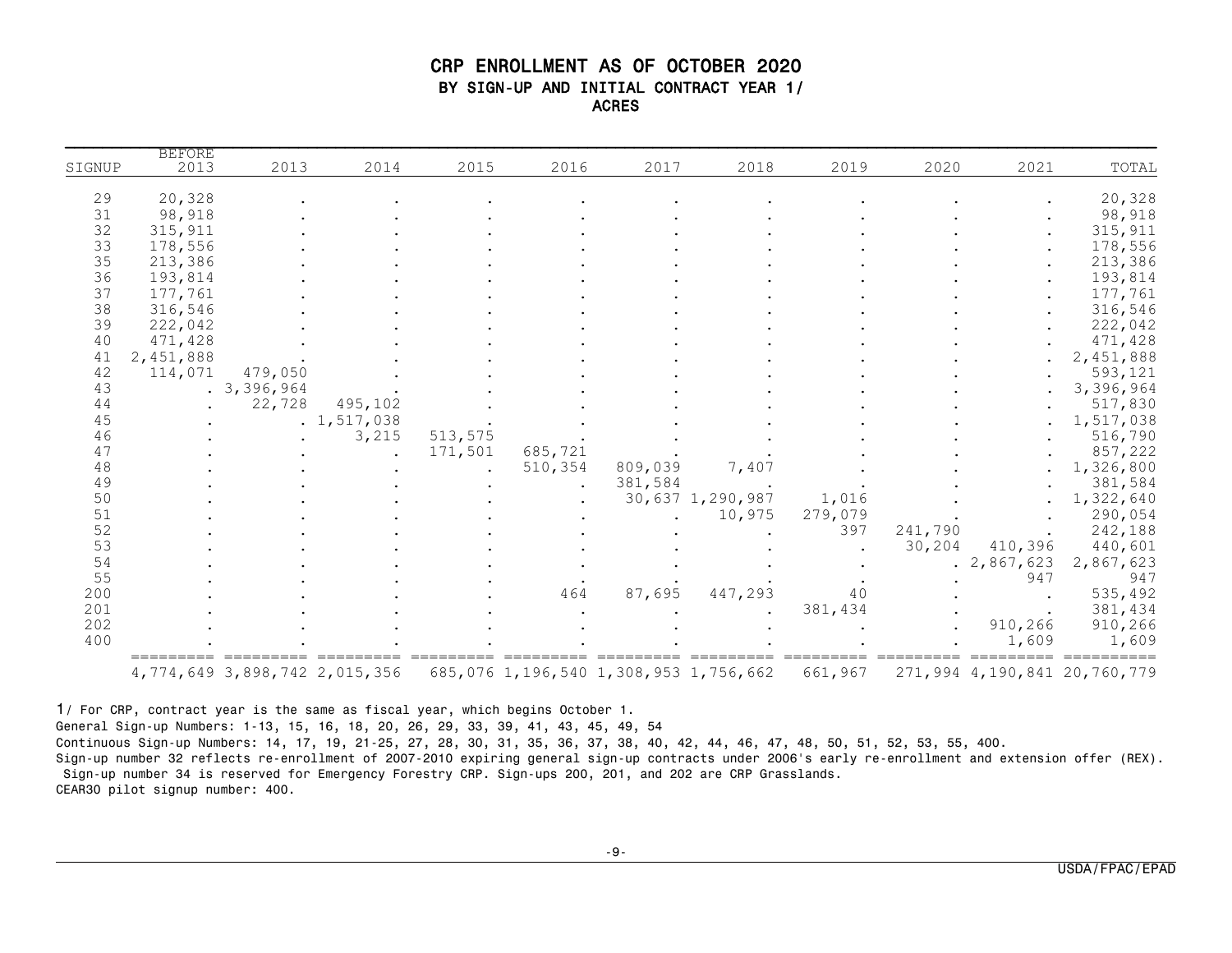#### CRP ENROLLMENT AS OF OCTOBER 2020 BY SIGN-UP AND INITIAL CONTRACT YEAR 1/ NUMBER OF CONTRACTS

|                                         | <b>BEFORE</b>   |                      |        |        |        |        |        |        |        |        |                  |
|-----------------------------------------|-----------------|----------------------|--------|--------|--------|--------|--------|--------|--------|--------|------------------|
| SIGNUP                                  | 2012            | 2012                 | 2013   | 2014   | 2015   | 2016   | 2017   | 2018   | 2019   | 2020   | TOTAL            |
|                                         |                 |                      |        |        |        |        |        |        |        |        |                  |
| 29                                      | 182             |                      |        |        |        |        |        |        |        |        | 182              |
| 31                                      | 4,981           |                      |        |        |        |        |        |        |        |        | 4,981            |
| 32                                      | 4,037           |                      |        |        |        |        |        |        |        |        | 4,037            |
| 33                                      | 4,010           |                      |        |        |        |        |        |        |        |        | 4,010            |
| $\begin{array}{c} 35 \\ 36 \end{array}$ | 13,165          |                      |        |        |        |        |        |        |        |        | 13,165           |
|                                         | 10,457          |                      |        |        |        |        |        |        |        |        | 10,457           |
| 37                                      | 8,494           |                      |        |        |        |        |        |        |        |        | 8,494            |
| 38                                      | 11,092          |                      |        |        |        |        |        |        |        |        | 11,092           |
| 39                                      | 3,638           |                      |        |        |        |        |        |        |        |        | 3,638            |
| 40                                      | 30,559          |                      |        |        |        |        |        |        |        |        | 30,559           |
| 41<br>42                                | 26,920<br>7,140 |                      |        |        |        |        |        |        |        |        | 26,920           |
| 43                                      |                 | 27,303<br>38,156     |        |        |        |        |        |        |        |        | 34,443<br>38,156 |
| 44                                      |                 | 923                  | 28,252 |        |        |        |        |        |        |        | 29,175           |
| 45                                      |                 |                      | 22,764 |        |        |        |        |        |        |        | 22,764           |
| 46                                      |                 | $\ddot{\phantom{a}}$ | 217    | 26,032 |        |        |        |        |        |        | 26,249           |
| 47                                      |                 |                      |        | 8,551  | 38,901 |        |        |        |        |        | 47,452           |
| 48                                      |                 |                      |        |        | 21,431 | 44,596 | 120    |        |        |        | 66,147           |
| 49                                      |                 |                      |        |        |        | 4,613  |        |        |        |        | 4,613            |
| 50                                      |                 |                      |        |        |        | 1,742  | 51,710 | 16     |        |        | 53,468           |
| 51                                      |                 |                      |        |        |        |        | 766    | 18,047 |        |        | 18,813           |
| 52                                      |                 |                      |        |        |        |        |        | 79     | 20,137 |        | 20,216           |
| 53                                      |                 |                      |        |        |        |        |        |        | 2,857  | 29,764 | 32,621           |
| 54                                      |                 |                      |        |        |        |        |        |        |        | 44,922 | 44,922           |
| 55                                      |                 |                      |        |        |        |        |        |        |        | 81     | 81               |
| 200                                     |                 |                      |        |        | 5      | 296    | 2,078  |        |        |        | 2,380            |
| 201                                     |                 |                      |        |        |        |        |        | 931    |        |        | 931              |
| 202                                     |                 |                      |        |        |        |        |        |        |        | 2,893  | 2,893            |
| 400                                     |                 |                      |        |        |        |        |        |        |        | 147    | 147              |
|                                         |                 |                      |        |        |        |        |        |        |        |        |                  |
|                                         | 124,675         | 66,382               | 51,233 | 34,583 | 60,337 | 51,247 | 54,674 | 19,074 | 22,994 | 77,807 | 563,006          |

1/ For CRP, contract year is the same as fiscal year, which begins October 1.

General Sign-up Numbers: 1-13, 15, 16, 18, 20, 26, 29, 33, 39, 41, 43, 45, 49, 54.

Continuous Sign-up Numbers: 14, 17, 19, 21-25, 27, 28, 30, 31, 35, 36, 37, 38, 40, 42, 44, 46, 47, 48, 50, 51, 52, 53, 55, 400.

Sign-up number 32 reflects re-enrollment of 2007-2010 expiring general sign-up contracts under 2006's early re-enrollment and extension offer (REX). Sign-up number 34 is reserved for Emergency Forestry CRP.

Grasslands signup numbers: 200, 201, 202. CLEAR30 pilot signup number: 400.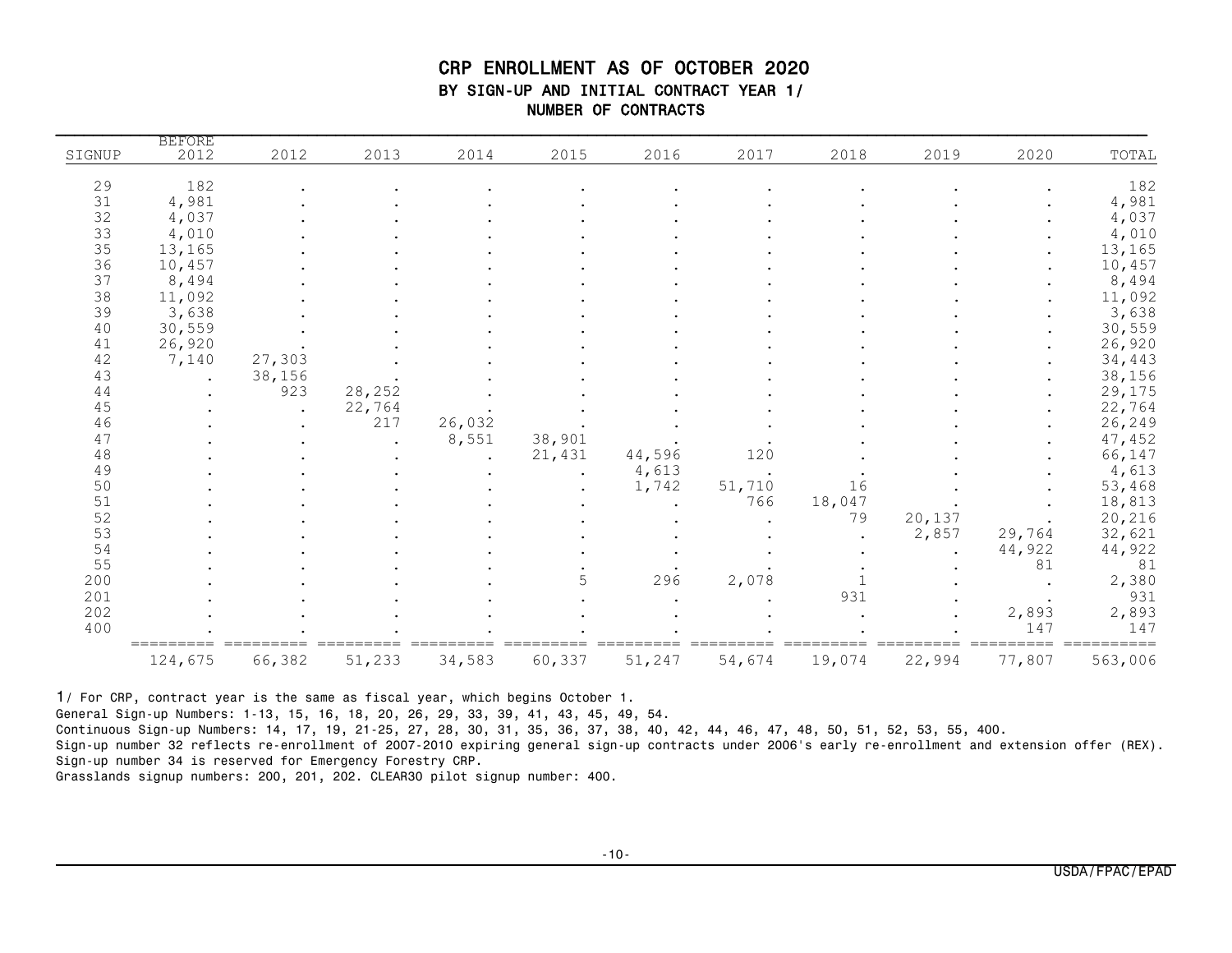### CRP ENROLLMENT BY STATE AS OF OCTOBER 2020 ---------TOTAL CRP (ALL SIGNUPS)--------

|                      | NUMBER OF     | NUMBER OF    |              | ANNUAL RENTAL PAYMENTS 2/ |            |
|----------------------|---------------|--------------|--------------|---------------------------|------------|
| STATE 1/             | CONTRACTS     | <b>FARMS</b> | <b>ACRES</b> | $(*1,000)$                | (S/ACRE)   |
| U.S.                 | 563,006       | 318,853      | 20,760,779   | 1,723,775                 | 83.03      |
| ALABAMA              | 4,056         | 3,073        | 171,512      | 7,635                     | 44.52      |
| <b>ALASKA</b>        | 15            | 15           | 8,184        | 308                       | 37.66      |
| ARKANSAS             | 4,893         | 2,867        | 207,542      | 16,275                    | 78.42      |
| CALIFORNIA           | 148           | 115          | 41,686       | 1,922                     | 46.11      |
| <b>COLORADO</b>      | 8,254         | 4,603        | 1,585,299    | 50,515                    | 31.86      |
| CONNECTICUT          | $^\star$      | $^\star$     |              | $^\star$                  | $^{\star}$ |
| DELAWARE             | 280           | 170          | 3,342        | 493                       | 147.63     |
| FLORIDA              | 388           | 330          | 15,263       | 757                       | 49.60      |
| GEORGIA              | 5,930         | 4,091        | 196,900      | 12,644                    | 64.21      |
| HAWAII               | 37            | 22           | 4,887        | 102                       | 20.84      |
| IDAHO                | 2,956         | 1,728        | 469,749      | 23,885                    | 50.85      |
| ILLINOIS             | 73,782        | 41,912       | 833,190      | 168,005                   | 201.64     |
| INDIANA              | 30,862        | 17,681       | 204,357      | 39,225                    | 191.95     |
| IOWA                 | 102,893       | 52,675       | 1,671,689    | 383,795                   | 229.59     |
| KANSAS               | 30,645        | 18,360       | 1,789,528    | 76,629                    | 42.82      |
| KENTUCKY             | 11,608        | 6,117        | 192,580      | 31,544                    | 163.80     |
| LOUISIANA            | 4,288         | 2,823        | 259,268      | 23,991                    | 92.53      |
| MAINE                | 188           | 138          | 4,475        | 225                       | 50.30      |
| MARYLAND             | 4,458         | 2,630        | 46,731       | 10,480                    | 224.26     |
| <b>MASSACHUSETTS</b> | 3             | 3            | 10           | 1                         | 101.00     |
| MICHIGAN             | 8,188         | 4,882        | 116,167      | 14,420                    | 124.13     |
| MINNESOTA            | 53,812        | 28,373       | 1,000,239    | 139,786                   | 139.75     |
| MISSISSIPPI          | 13,367        | 8,813        | 553,403      | 42,808                    | 77.35      |
| MISSOURI             | 24,977        | 15,140       | 798,218      | 97,391                    | 122.01     |
| MONTANA              | 4,677         | 2,189        | 796,528      | 23,675                    | 29.72      |
| NEBRASKA             | 19,135        | 11,189       | 1,242,463    | 73,830                    | 59.42      |
| NEVADA               | *             | $^\star$     |              | $^\star$                  | $^\star$   |
| NEW JERSEY           | 325           | 189          | 1,848        | 167                       | 90.38      |
| NEW MEXICO           | 1,571         | 1,030        | 428,650      | 12,882                    | 30.05      |
| NEW YORK             | 1,152         | 869          | 18,103       | 1,665                     | 91.99      |
| NORTH CAROLINA       | 2,509         | 1,802        | 35,881       | 2,560                     | 71.34      |
| NORTH DAKOTA         | 19,448        | 10,202       | 1,228,242    | 64,412                    | 52.44      |
| OHIO                 | 34,064        | 19,018       | 229,466      | 43,834                    | 191.03     |
| OKLAHOMA             | 4,426         | 3,127        | 543,210      | 15,845                    | 29.17      |
| OREGON               | 3,768         | 2,070        | 500,445      | 29,146                    | 58.24      |
| PENNSYLVANIA         | 6,595         | 4,450        | 101,643      | 13,925                    | 137.00     |
| PUERTO RICO          | 3             | 3            | 495          | 25                        | 51.21      |
| RHODE ISLAND         | $\star$       | $\star$      | $\star$      |                           | $\star$    |
| SOUTH CAROLINA       | 2,215         | 1,272        | 44,649       | 1,853                     | 41.49      |
| SOUTH DAKOTA         | 28,410        | 13,249       | 1,389,726    | 103,794                   | 74.69      |
| TENNESSEE            | 4,717         | 3,216        | 112,910      | 10,902                    | 96.56      |
| TEXAS                |               | 11,440       |              |                           | 34.64      |
| <b>UTAH</b>          | 15,778<br>559 | 382          | 2,370,875    | 82,118<br>3,234           | 27.14      |
| <b>VERMONT</b>       | 325           | 242          | 119,170      | 263                       | 116.34     |
| VIRGINIA             |               |              | 2,257        |                           |            |
| WASHINGTON           | 3,388         | 2,622        | 32,383       | 2,160                     | 66.72      |
|                      | 9,795         | 4,677        | 1,019,327    | 60,214                    | 59.07      |
| WEST VIRGINIA        | 456           | 376          | 7,415        | 459                       | 61.91      |
| WISCONSIN            | 13,151        | 8,350        | 194,653      | 30,911                    | 158.80     |
| WYOMING              | 508           | 325          | 166,043      | 3,060                     | 18.43      |

1/ State in which land is located.

2/ Approximates payments scheduled to be made October 2021.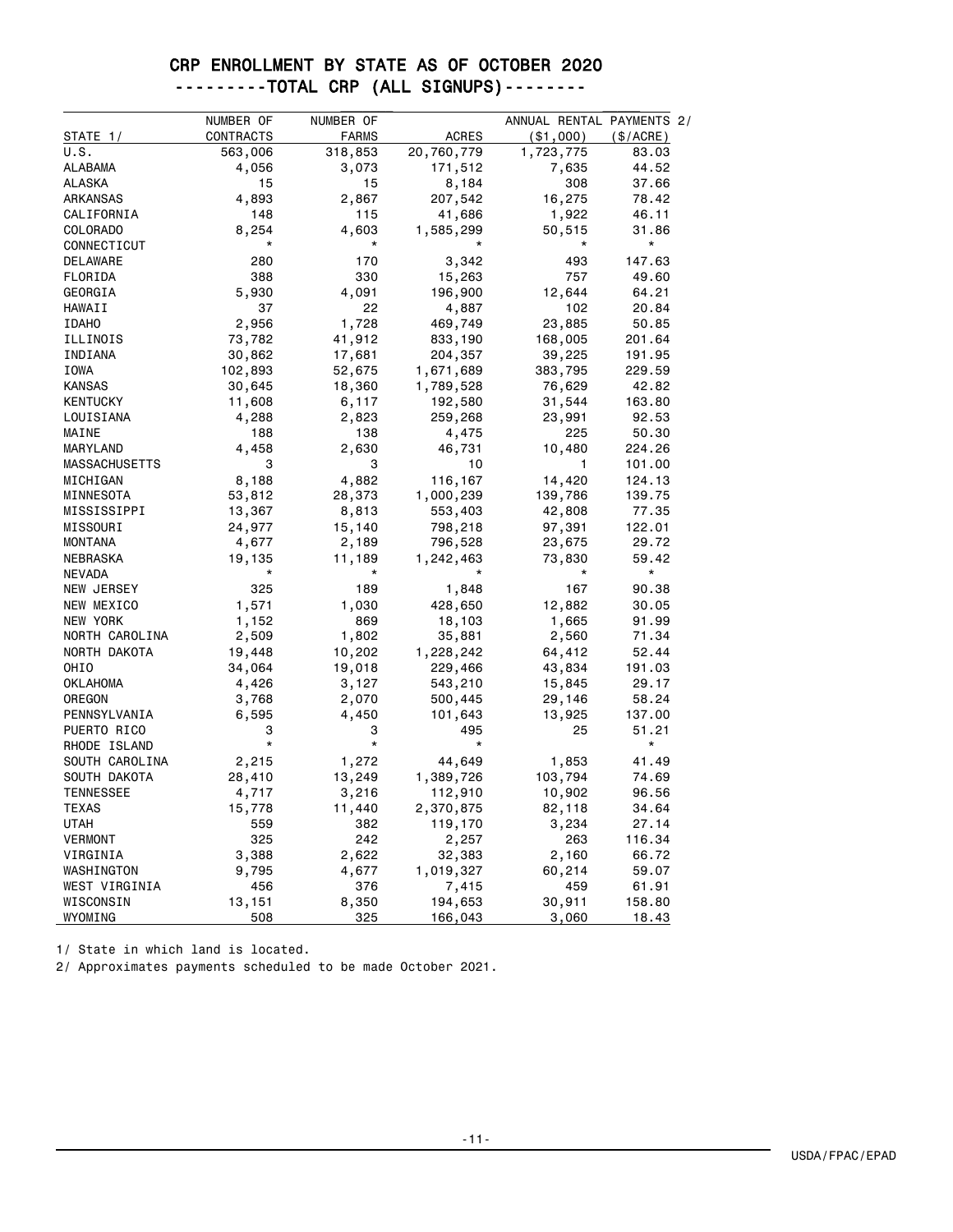#### CRP ENROLLMENT BY STATE AS OF OCTOBER 2020 ---------------GENERAL SIGN-UP--------------

|                  | NUMBER OF    | NUMBER OF      |              | ANNUAL RENTAL PAYMENTS 2/ |           |
|------------------|--------------|----------------|--------------|---------------------------|-----------|
| STATE 1/         | CONTRACTS    | <b>FARMS</b>   | <b>ACRES</b> | ( \$1,000)                | (\$/ACRE) |
| U.S.             | 149,242      | 109,727        | 11,351,934   | 615,783                   | 54.24     |
| ALABAMA          | 2,787        | 2,165          | 122,749      | 5,471                     | 44.57     |
| <b>ALASKA</b>    | 13           | 13             | 7,999        | 296                       | 36.98     |
| ARKANSAS         | 751          | 585            | 38,156       | 2,431                     | 63.71     |
| CALIFORNIA       | 135          | 103            | 37,256       | 1,847                     | 49.57     |
| <b>COLORADO</b>  | 6,720        | 3,929          | 1,307,857    | 40,533                    | 30.99     |
| <b>DELAWARE</b>  | 7            | $\overline{7}$ | 91           | 8                         | 83.72     |
| FLORIDA          | 307          | 274            | 12,260       | 606                       | 49.41     |
| GEORGIA          | 1,604        | 1,225          | 57,108       | 3,428                     | 60.03     |
| <b>IDAHO</b>     | 1,831        | 1,179          | 263,273      | 13,422                    | 50.98     |
| ILLINOIS         | 12,307       | 9,571          | 247,741      | 34,771                    | 140.35    |
| INDIANA          | 2,491        | 2,127          | 43,459       | 5,445                     | 125.29    |
| IOWA             | 16,937       | 13,352         | 461,700      | 76,686                    | 166.09    |
| <b>KANSAS</b>    | 17,759       | 12,287         | 1,419,875    | 56,916                    | 40.09     |
| <b>KENTUCKY</b>  | 2,178        | 1,653          | 60,795       | 7,674                     | 126.22    |
| LOUISIANA        | 541          | 443            | 34,465       | 1,983                     | 57.54     |
| MAINE            | 80           | 68             | 2,229        | 72                        | 32.32     |
| MARYLAND         | 53           | 50             | 763          | 77                        | 101.55    |
| MICHIGAN         | 1,163        | 997            | 27,319       | 2,619                     | 95.87     |
| MINNESOTA        | 9,801        | 7,668          | 292,089      | 25,797                    | 88.32     |
| MISSISSIPPI      | 5,363        | 4,342          | 276,234      | 15,582                    | 56.41     |
| MISSOURI         | 11,868       | 8,812          | 530,057      | 60,644                    | 114.41    |
| <b>MONTANA</b>   | 2,939        | 1,593          | 536,380      | 15,858                    | 29.56     |
| NEBRASKA         | 5,516        | 3,964          | 400,792      | 23,497                    | 58.63     |
| NEVADA           | 1            | 1              | 146          | 1                         | 10.16     |
| NEW JERSEY       | 11           | 11             | 149          | 8                         | 54.57     |
| NEW MEXICO       | 1,147        | 813            | 260,314      | 9,663                     | 37.12     |
| NEW YORK         | 135          | 118            | 3,170        | 168                       | 52.85     |
| NORTH CAROLINA   | 969          | 794            | 17,901       | 963                       | 53.80     |
| NORTH DAKOTA     | 6,509        | 4,487          | 571,475      | 22,334                    | 39.08     |
| OHIO             | 1,823        | 1,592          | 34,515       | 3,614                     | 104.72    |
| OKLAHOMA         | 3,906        | 2,814          | 477,512      | 14,762                    | 30.91     |
| OREGON           | 2,020        | 1,199          | 396,886      | 22,910                    | 57.72     |
| PENNSYLVANIA     | 27           | 25             | 429          | 22                        | 51.09     |
| SOUTH CAROLINA   | 581          | 462            | 18,789       | 617                       | 32.85     |
| SOUTH DAKOTA     | 2,729        | 1,987          | 199,189      | 11,684                    | 58.66     |
| <b>TENNESSEE</b> | 2,344        | 1,852          | 73,637       | 6,577                     | 89.32     |
| TEXAS            | 12,939       | 9,855          | 2,047,191    | 70,164                    | 34.27     |
| <b>UTAH</b>      | 529          | 358            | 101,505      | 3,146                     | 30.99     |
| <b>VERMONT</b>   | 1            | $\mathbf{1}$   | 7            | 0                         | 64.00     |
| VIRGINIA         | 406          | 354            | 8,384        | 350                       | 41.80     |
| WASHINGTON       | 5,229        | 2,826          | 780,256      | 42,249                    | 54.15     |
| WEST VIRGINIA    | $\mathbf{1}$ | $\mathbf{1}$   | 58           | 2                         | 35.29     |
| WISCONSIN        | 4,417        | 3,523          | 78,857       | 8,491                     | 107.67    |
| WYOMING          | 367          | 247            | 100,916      | 2,394                     | 23.72     |

1/ State in which land is located.

2/ Approximates payments scheduled to be made October 2021.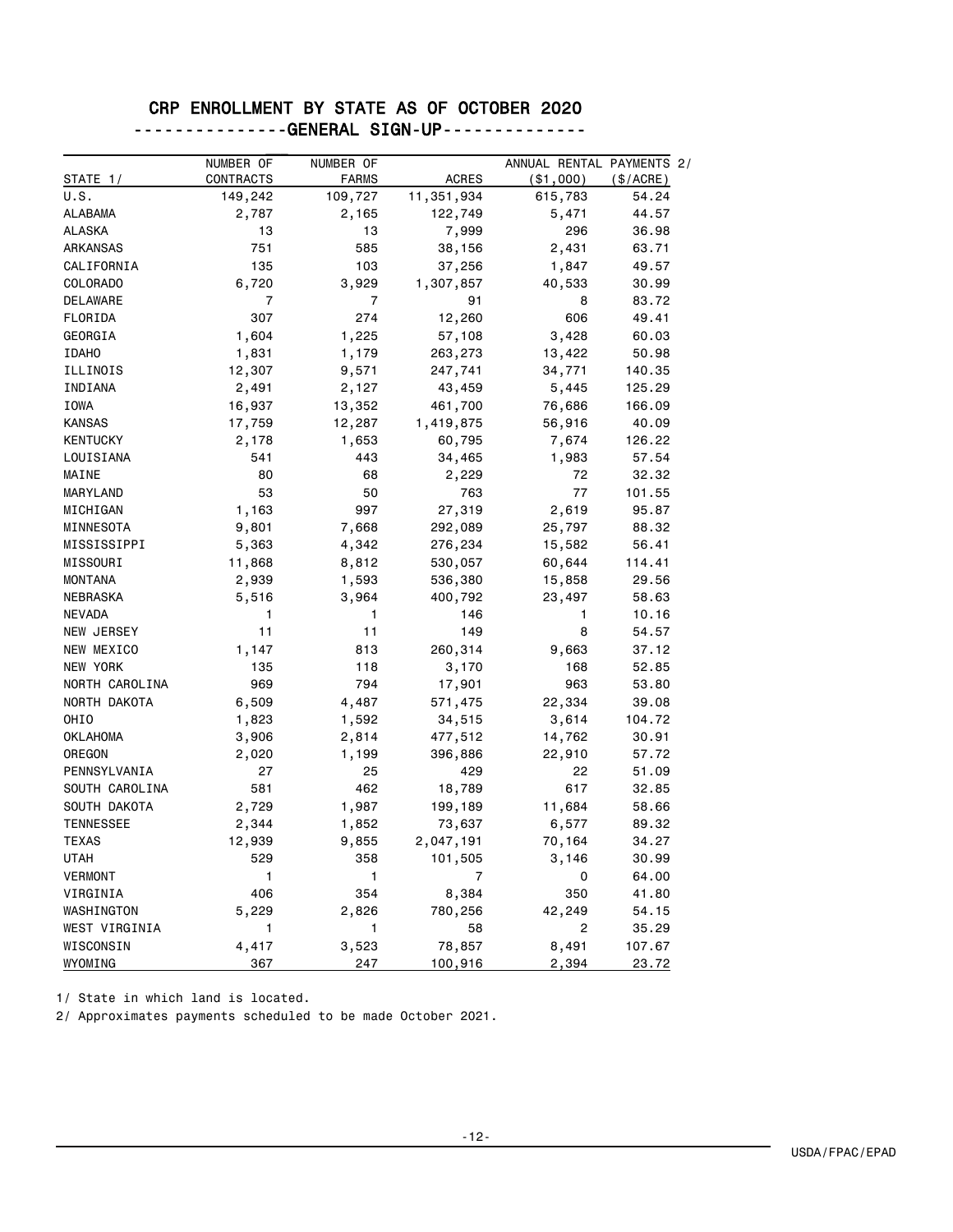#### CRP ENROLLMENT BY STATE AS OF OCTOBER 2020

|--|--|--|--|--|

|                  | NUMBER OF | NUMBER OF    |              | ANNUAL RENTAL PAYMENTS 2/ |           |
|------------------|-----------|--------------|--------------|---------------------------|-----------|
| STATE $1/$       | CONTRACTS | <b>FARMS</b> | <b>ACRES</b> | ( \$1,000)                | (\$/ACRE) |
| U.S.             | 407,560   | 236,602      | 7,581,653    | 1,084,569                 | 143.05    |
| ALABAMA          | 1,212     | 967          | 40,362       | 2,035                     | 50.42     |
| ALASKA           | 2         | 2            | 184          | 12                        | 67.10     |
| ARKANSAS         | 4,140     | 2,481        | 169,284      | 13,842                    | 81.77     |
| CALIFORNIA       | 6         | 6            | 1,223        | 36                        | 29.30     |
| COLORADO         | 1,198     | 759          | 124,022      | 8,665                     | 69.86     |
| CONNECTICUT      | 1         | 1            | 1            | 0                         | 67.00     |
| DELAWARE         | 273       | 166          | 3,251        | 486                       | 149.42    |
| FLORIDA          | 70        | 54           | 2,340        | 137                       | 58.63     |
| GEORGIA          | 4,242     | 2,990        | 134,731      | 9,115                     | 67.65     |
| HAWAII           | 31        | 20           | 1,280        | 62                        | 48.58     |
| <b>IDAHO</b>     | 1,106     | 713          | 169,350      | 10,056                    | 59.38     |
| ILLINOIS         | 61,453    | 36,426       | 584,604      | 133,208                   | 227.86    |
| INDIANA          | 28,362    | 16,385       | 160,763      | 33,775                    | 210.09    |
| IOWA             | 85,879    | 46,473       | 1,206,551    | 306,976                   | 254.42    |
| <b>KANSAS</b>    | 12,649    | 8,036        | 302,716      | 19,055                    | 62.95     |
| <b>KENTUCKY</b>  | 9,346     | 4,985        | 128,129      | 23,779                    | 185.58    |
| LOUISIANA        | 3,738     | 2,495        | 223,360      | 21,980                    | 98.40     |
| MAINE            | 107       | 84           | 2,197        | 152                       | 69.31     |
| MARYLAND         | 4,390     | 2,603        | 44,783       | 10,362                    | 231.38    |
| MASSACHUSETTS    | 3         | 3            | 10           | 1                         | 101.00    |
| MICHIGAN         | 6,780     | 3,992        | 70,862       | 11,534                    | 162.76    |
| MINNESOTA        | 43,840    | 24,217       | 700,299      | 113,772                   | 162.46    |
| MISSISSIPPI      | 7,994     | 5,423        | 276,592      | 27,217                    | 98.40     |
| MISSOURI         | 13,067    | 8,369        | 264,772      | 36,661                    | 138.46    |
| <b>MONTANA</b>   | 1,445     | 723          | 179,140      | 7,008                     | 39.12     |
| <b>NEBRASKA</b>  | 12,119    | 7,843        | 272,646      | 43,048                    | 157.89    |
| NEW JERSEY       | 310       | 180          | 1,546        | 156                       | 100.94    |
| NEW MEXICO       | 253       | 192          | 58,630       | 1,983                     | 33.82     |
| <b>NEW YORK</b>  | 965       | 727          | 12,823       | 1,454                     | 113.40    |
| NORTH CAROLINA   | 1,509     | 1,017        | 16,919       | 1,580                     | 93.38     |
| NORTH DAKOTA     | 12,728    | 6,924        | 607,143      | 41,286                    | 68.00     |
| OHIO             | 32,021    | 18,016       | 187,186      | 40,052                    | 213.97    |
| <b>OKLAHOMA</b>  | 301       | 251          | 13,724       | 567                       | 41.29     |
| OREGON           | 1,696     | 1,079        | 69,314       | 5,803                     | 83.72     |
| PENNSYLVANIA     | 6,548     | 4,425        | 100,324      | 13,883                    | 138.38    |
| PUERTO RICO      | 3         | 3            | 495          | 25                        | 51.21     |
| RHODE ISLAND     | 1         | 1            | 28           | 2                         | 74.00     |
| SOUTH CAROLINA   | 1,610     | 893          | 24,248       | 1,200                     | 49.49     |
| SOUTH DAKOTA     | 24,125    | 12,006       | 716,961      | 84,661                    | 118.08    |
| <b>TENNESSEE</b> | 2,329     | 1,645        | 36,015       | 4,277                     | 118.77    |
| <b>TEXAS</b>     | 2,718     | 1,807        | 285,696      | 11,555                    | 40.45     |
| UTAH             | 6         | 5            | 253          | 11                        | 43.21     |
| <b>VERMONT</b>   | 324       | 241          | 2,249        | 262                       | 116.51    |
| VIRGINIA         | 2,914     | 2,261        | 21,202       | 1,762                     | 83.12     |
| WASHINGTON       | 4,546     | 2,608        | 230,585      | 17,889                    | 77.58     |
| WEST VIRGINIA    | 423       | 356          | 5,040        | 424                       | 84.16     |
| WISCONSIN        | 8,698     | 5,693        | 114,908      | 22,398                    | 194.92    |
| WYOMING          | 79        | 56           | 12,909       | 366                       | 28.36     |

1/ Includes Farmable Wetland enrollment.

2/ State in which land is located.

3/ Payments scheduled to be made October 2021. Includes annual incentive and maintenance allowance payments, but not one-time signing and practice incentive payments or payment reductions, such as for lands enrolled less than a full year and lands hayed or grazed.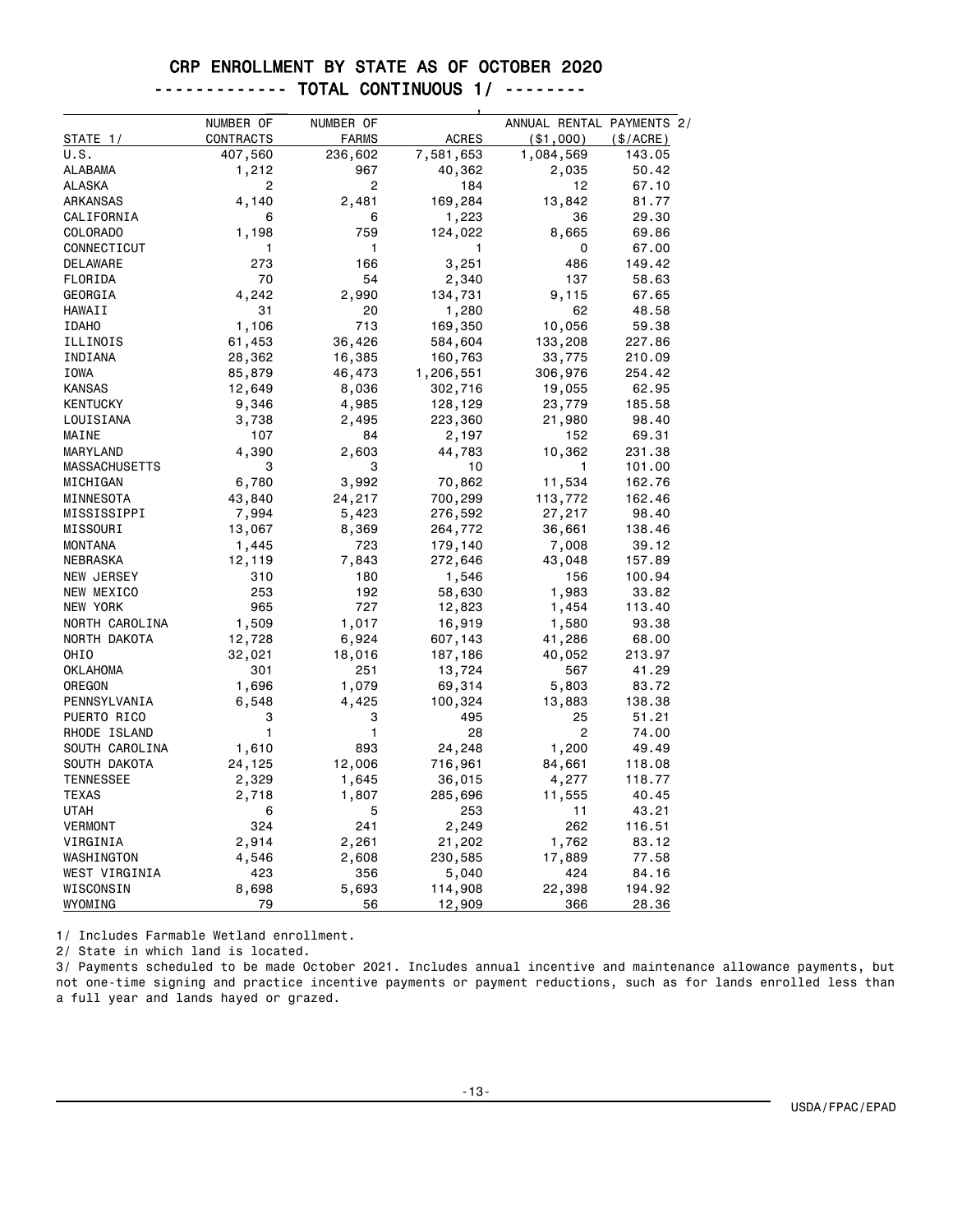#### CRP ENROLLMENT BY STATE AS OF OCTOBER 2020

| ------------------CREP | <b>ONI Y</b><br>. |
|------------------------|-------------------|
|------------------------|-------------------|

|                      | NUMBER OF        | NUMBER OF    |              | ANNUAL RENTAL PAYMENTS 2/ |           |
|----------------------|------------------|--------------|--------------|---------------------------|-----------|
| STATE 1/             | <b>CONTRACTS</b> | <b>FARMS</b> | <b>ACRES</b> | ( \$1,000)                | (\$/ACRE) |
| U.S.                 | 52,208           | 35,692       | 862,139      | 155,046                   | 179.84    |
| <b>ARKANSAS</b>      | 12               | 10           | 483          | 56                        | 116.19    |
| <b>COLORADO</b>      | 268              | 197          | 37,533       | 5,098                     | 135.82    |
| DELAWARE             | 252              | 163          | 3,138        | 473                       | 150.84    |
| <b>HAWAII</b>        | 31               | 20           | 1,280        | 62                        | 48.58     |
| <b>IDAHO</b>         | 188              | 123          | 18,412       | 2,462                     | 133.73    |
| ILLINOIS             | 4,194            | 3,103        | 64,352       | 16,776                    | 260.70    |
| INDIANA              | 2,031            | 1,545        | 21,438       | 5,722                     | 266.91    |
| <b>IOWA</b>          | 127              | 125          | 3,707        | 1,148                     | 309.59    |
| <b>KANSAS</b>        | 128              | 91           | 23,146       | 3,023                     | 130.60    |
| <b>KENTUCKY</b>      | 1,834            | 925          | 61,836       | 12,106                    | 195.78    |
| LOUISIANA            | 283              | 226          | 17,065       | 1,373                     | 80.46     |
| <b>MARYLAND</b>      | 4,112            | 2,515        | 43,821       | 10,259                    | 234.11    |
| MICHIGAN             | 2,200            | 1,468        | 24,210       | 4,167                     | 172.14    |
| MINNESOTA            | 874              | 765          | 31,797       | 8,931                     | 280.89    |
| MISSISSIPPI          | 116              | 95           | 5,084        | 695                       | 136.72    |
| MISSOURI             | 800              | 578          | 24,230       | 2,464                     | 101.70    |
| <b>MONTANA</b>       | 111              | 50           | 11,339       | 720                       | 63.51     |
| <b>NEBRASKA</b>      | 848              | 705          | 43,572       | 8,091                     | 185.69    |
| NEW JERSEY           | 245              | 146          | 683          | 103                       | 150.61    |
| <b>NEW YORK</b>      | 833              | 626          | 9,975        | 1,289                     | 129,26    |
| NORTH CAROLINA       | 354              | 285          | 4,400        | 555                       | 126.23    |
| NORTH DAKOTA         | 15               | 11           | 1,040        | 51                        | 48.60     |
| OHI <sub>0</sub>     | 15,257           | 9,755        | 112,578      | 28,424                    | 252.48    |
| <b>OKLAHOMA</b>      | 64               | 54           | 573          | 36                        | 63.36     |
| OREGON               | 1,546            | 1,001        | 45,916       | 4,232                     | 92.16     |
| PENNSYLVANIA         | 6,533            | 4,412        | 100,301      | 13,881                    | 138.39    |
| SOUTH DAKOTA         | 962              | 596          | 75,495       | 8,672                     | 114.87    |
| <b>VERMONT</b>       | 315              | 239          | 2,217        | 260                       | 117.35    |
| VIRGINIA             | 2,475            | 1,998        | 17,787       | 1,524                     | 85.66     |
| WASHINGTON           | 1,127            | 931          | 13,548       | 3,586                     | 264.70    |
| <b>WEST VIRGINIA</b> | 421              | 354          | 5,035        | 424                       | 84.20     |
| WISCONSIN            | 3,652            | 2,580        | 36,148       | 8,381                     | 231.85    |

1/ State in which land is located.

2/ Payments scheduled to be made October 2021. Includes annual incentive and maintenance allowance payments, but not one-time signing and practice incentive payments or payment reductions, such as for lands enrolled less than a full year and lands hayed or grazed.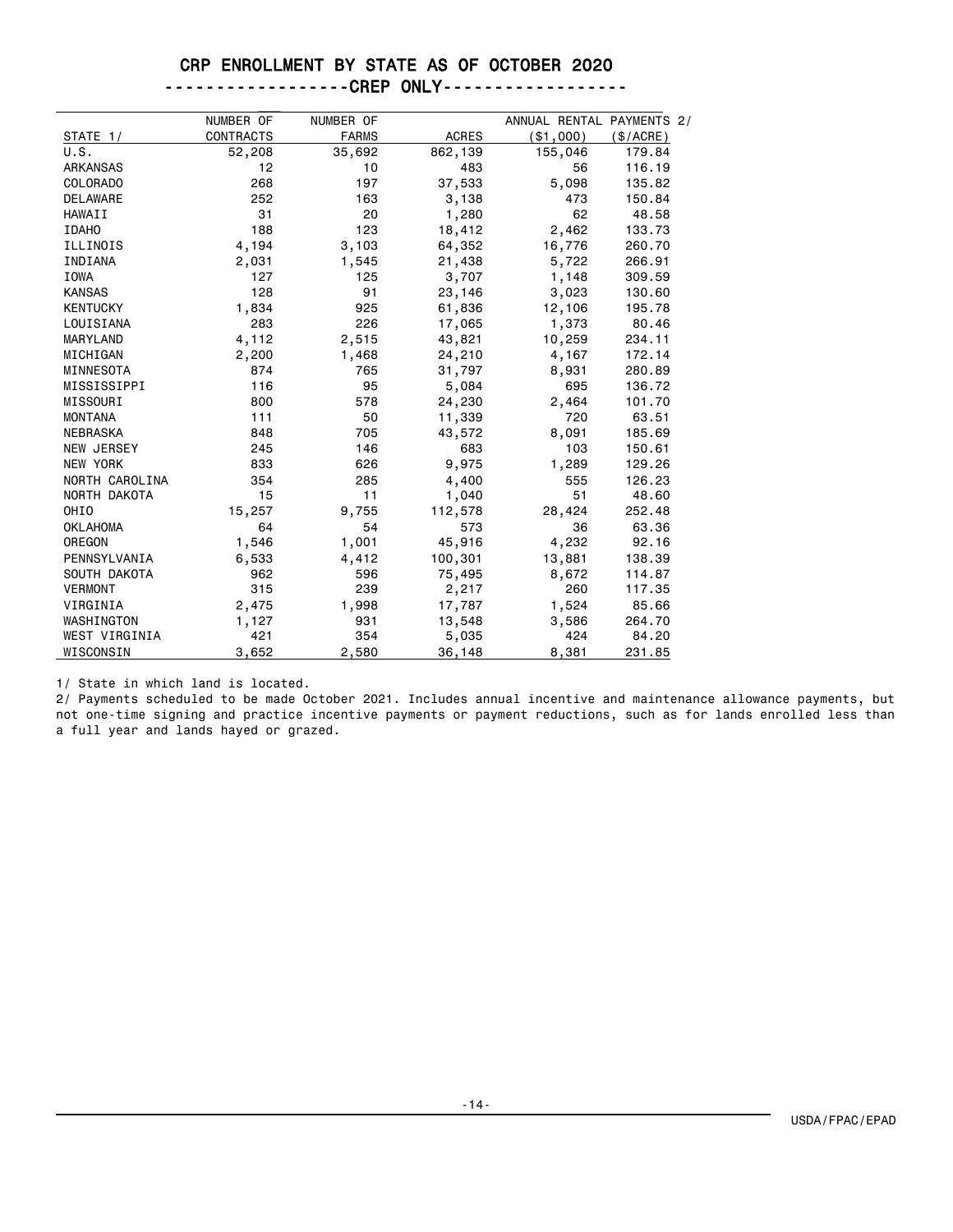#### **CONSERVATION RESERVE ENHANCEMENT PROGRAM BY AGREEMENT AS OF OCTOBER 2020**

|                                  | NUMBER OF       | NUMBER          |                   |                  | ANNUAL RENTAL    |
|----------------------------------|-----------------|-----------------|-------------------|------------------|------------------|
| <b>AGREEMENT</b>                 | CONTRACTS       | OF FARMS        | ACRES             | (51,000)         | (S/A)            |
| Arkansas I-Bayou Meto            | 1               | 1               | 29                | 4                | 138.61           |
| Arkansas II-Cache River/Bayou De | 6               | 4               | 443               | 51               | 115.54           |
| Arkansas III-Illinois River      | 5               | 5               | 11                | 1                | 84.50            |
| Colorado I-Republican River      | 166             | 125             | 27,255            | 3,430            | 125.83           |
| Colorado II-High Plains          | 34              | 22              | 1,079             | 46               | 43.04            |
| Colorado III-Rio Grande          | 68              | 50              | 9,199             | 1,622            | 176.30           |
| Delaware                         | 252             | 163             |                   | 473              | 150.84           |
| Hawaii                           | 31              | 20              | 3,138<br>1,280    | 62               | 48.58            |
| Idaho-Eastern Snake River Plain  | 188             | 123             | 18,412            |                  | 133.73           |
| Illinois                         |                 | 3,103           |                   | 2,462            | 260.70           |
| Indiana                          | 4,194           |                 | 64,352            | 16,776           | 266.91           |
| Iowa                             | 2,031<br>127    | 1,545           | 21,438            | 5,722            |                  |
|                                  |                 | 125             | 3,707             | 1,148            | 309.59           |
| Kansas-Upper Arkansas River      | 128             | 91<br>925       | 23,146            | 3,023            | 130.60<br>195.78 |
| Kentucky-Green River             | 1,834<br>283    | 226             | 61,836            | 12,106           |                  |
| Louisiana I-Lower Ouachita River |                 |                 | 17,065            | 1,373            | 80.46            |
| Maryland                         | 4,112           | 2,515           | 43,821            | 10,259           | 234.11           |
| Michigan                         | 2,200           | 1,468           | 24,210            | 4,167            | 172.14           |
| Minnesota II - Mississippi       | 178             | 158             | 3,230             | 531              | 164.27           |
| Minnesota II - Missouri/Des Moin | 86              | 76              | 2,213             | 342              | 154.39           |
| Minnesota II - Red River         | 20              | 18              | 550               | 57               | 102.83           |
| Minnesota Water Quality          | 590             | 519             | 25,804            | 8,003            | 310.13           |
| Mississippi Delta                | 116             | 95              | 5,084             | 695              | 136.72           |
| Missouri                         | 800             | 578             | 24,230            | 2,464            | 101.70           |
| Montana                          | 111             | 50              | 11,339            | 720              | 63.51            |
| Nebraska I-Central Basins Resour | 391             | 350             | 2,947             | 390              | 132.37           |
| Nebraska II-Platte Republican Re | 457             | 355             | 40,624            | 7,701            | 189.56           |
| New Jersey                       | 245             | 146             | 683               | 103              | 150.61           |
| New York I-New York City         | 165             | 132             | 1,628             | 181              | 111.38           |
| New York II-Syracuse             | 16              | $\overline{7}$  | 57                | $\overline{7}$   | 117.12           |
| New York III-State Wide          | 652             | 488             | 8,290             | 1,101            | 132.86           |
| North Carolina                   | 354             | 285             | 4,400             | 555              | 126.23           |
| North Dakota                     | 7               | 4               | 108               | 4                | 33.35            |
| ND Riparian Project              | 8               | 7               | 932               | 47               | 50.36            |
| Ohio I-Lake Erie                 | 12,322          | 7,742           | 51,694            | 12,622           | 244.17           |
| Ohio II-Upper Big Walnut Creek   | 13              | 7               | 27                | 4                | 164.46           |
| Ohio III-Scioto River Basin      | 2,922           | 2,020           | 60,856            | 15,797           | 259.58           |
| Oklahoma                         | 64              | 54              | 573               | 36               | 63.36            |
| Oregon                           | 1,546           | 1,001           | 45,916            | 4,232            | 92.16            |
| Pennsylvania I-Chesapeake Bay Wa | 5,683           | 3,822           | 85,725            | 12,382           | 144.44           |
| Pennsylvania II-Ohio River Basin | 845             | 588             | 14,500            | 1,486            | 102.50           |
| Pennsylvania III - Delaware Rive | 5               | 4               | 76                | 13               | 165.27           |
| South Dakota-James River         | 962             | 596             | 75,495            | 8,672            | 114.87           |
| Vermont                          | 315             | 239             | 2,217             | 260              | 117.35           |
| Virginia I-Southern Rivers       | 1,225           | 999             | 7,202             | 589              | 81.81            |
|                                  |                 |                 |                   |                  |                  |
| Virginia II-Chesapeake Bay       | 1,250           | 1,008           | 10,585            | 934              | 88.27            |
| Washington                       | 1,127           | 931             | 13,548            | 3,586            | 264.70           |
| West Virginia                    | 421             | 355             | 5,035             | 424              | 84.20            |
| Wisconsin                        | 3,652<br>52,208 | 2,580<br>35,725 | 36,148<br>862,139 | 8,381<br>155,046 | 231.85<br>179.84 |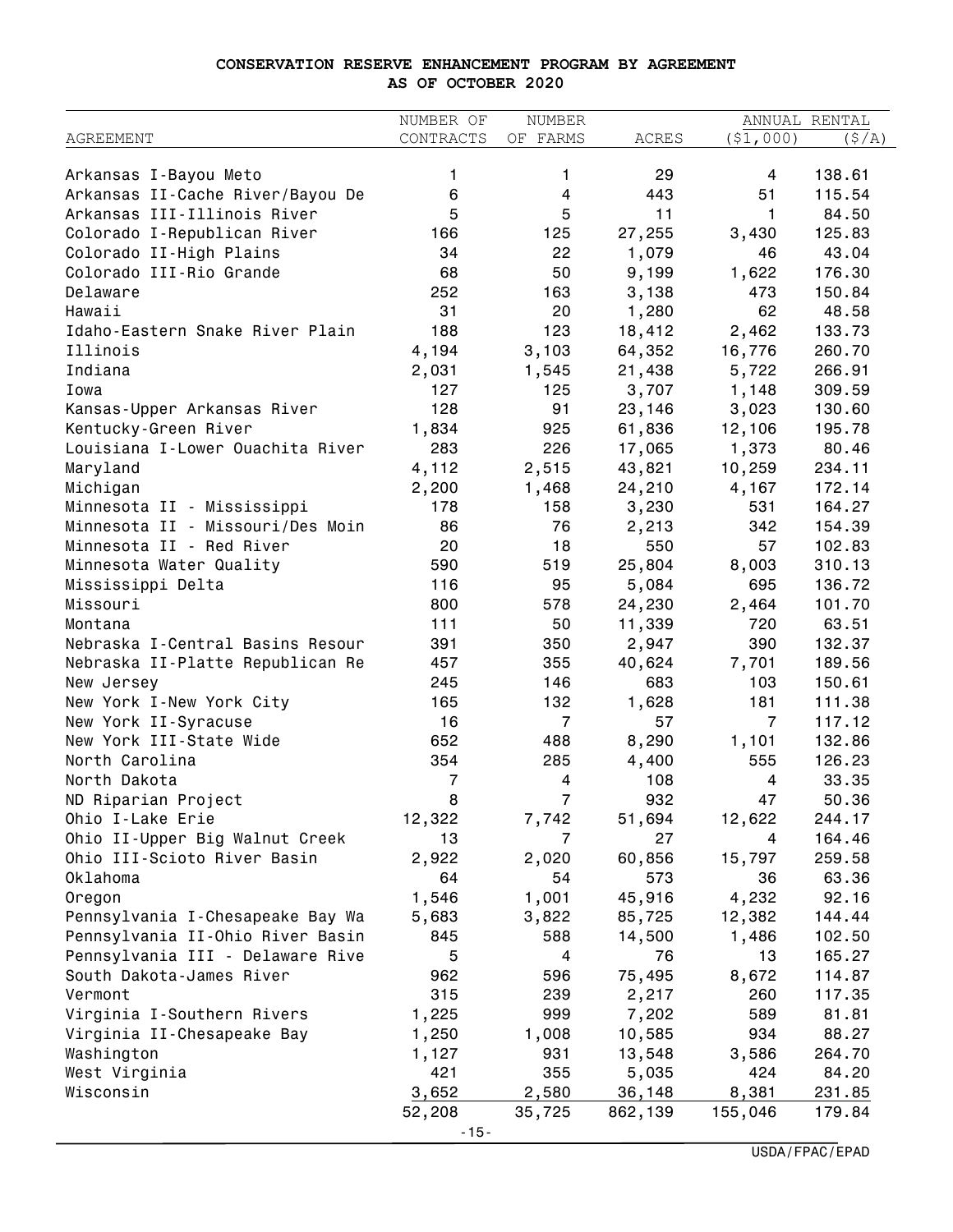#### CRP ENROLLMENT BY STATE AS OF OCTOBER 2020 ----------- CONTINUOUS NON-CREP 1/----------

|                      | NUMBER OF | NUMBER OF      |              | ANNUAL RENTAL PAYMENTS 2/ |           |
|----------------------|-----------|----------------|--------------|---------------------------|-----------|
| <b>STATE_1/</b>      | CONTRACTS | <b>FARMS</b>   | <b>ACRES</b> | $($ \$1,000)              | (\$/ACRE) |
| U.S.                 | 341,335   | 202,749        | 6,345,966    | 869,780                   | 137.06    |
| <b>ALABAMA</b>       | 1,209     | 964            | 40,348       | 2,035                     | 50.43     |
| ALASKA               | 2         | 2              | 184          | 12                        | 67.10     |
| ARKANSAS             | 4,109     | 2,463          | 166,789      | 13,616                    | 81.64     |
| CALIFORNIA           | 6         | 6              | 1,223        | 36                        | 29.30     |
| COLORADO             | 929       | 574            | 86,328       | 3,558                     | 41.22     |
| CONNECTICUT          | 1         | 1              | 1            | 0                         | 67.00     |
| DELAWARE             | 21        | 15             | 113          | 12                        | 110.20    |
| FLORIDA              | 70        | 54             | 2,340        | 137                       | 58.63     |
| GEORGIA              | 4,242     | 2,990          | 134,731      | 9,115                     | 67.65     |
|                      | 917       | 592            |              |                           |           |
| <b>IDAHO</b>         |           |                | 150,932      | 7,594                     | 50.31     |
| ILLINOIS             | 57,155    | 34,455         | 518,428      | 115,927                   | 223.61    |
| INDIANA              | 26,252    | 15,388         | 138,605      | 27,918                    | 201.42    |
| IOWA                 | 80,866    | 44,483         | 1,109,446    | 279,155                   | 251.62    |
| <b>KANSAS</b>        | 12,420    | 7,893          | 277,740      | 15,928                    | 57.35     |
| <b>KENTUCKY</b>      | 7,512     | 4,088          | 66,292       | 11,672                    | 176.07    |
| LOUISIANA            | 3,410     | 2,292          | 202,738      | 20,259                    | 99.93     |
| MAINE                | 107       | 84             | 2,197        | 152                       | 69.31     |
| MARYLAND             | 278       | 236            | 962          | 103                       | 107.12    |
| <b>MASSACHUSETTS</b> | 3         | 3              | 10           | $\mathbf{1}$              | 101.00    |
| MICHIGAN             | 4,578     | 2,920          | 46,630       | 7,364                     | 157.92    |
| MINNESOTA            | 41,025    | 23,184         | 633,651      | 98,786                    | 155.90    |
| MISSISSIPPI          | 7,787     | 5,295          | 260,130      | 25,412                    | 97.69     |
| MISSOURI             | 12,263    | 7,915          | 240,320      | 34,172                    | 142.19    |
| <b>MONTANA</b>       | 1,331     | 672            | 167,536      | 6,279                     | 37.48     |
| <b>NEBRASKA</b>      | 10,979    | 7,195          | 226,041      | 34,446                    | 152.39    |
| <b>NEW JERSEY</b>    | 65        | 50             | 863          | 53                        | 61.64     |
| NEW MEXICO           | 253       | 192            | 58,630       | 1,983                     | 33.82     |
| NEW YORK             | 132       | 112            | 2,848        | 165                       | 57.85     |
| NORTH CAROLINA       | 1,153     | 801            | 12,461       | 1,019                     | 81.75     |
| NORTH DAKOTA         | 9,990     | 5,939          | 477,885      | 29,686                    | 62.12     |
| OHI <sub>0</sub>     | 16,714    | 10,840         | 74,280       | 11,581                    | 155.91    |
| <b>OKLAHOMA</b>      | 234       | 194            | 12,981       | 520                       | 40.04     |
| OREGON               | 150       | 109            | 23,398       | 1,571                     | 67.14     |
| PENNSYLVANIA         | 15        | 15             | 23           | 2                         | 76.39     |
| PUERTO RICO          | 3         | 3              | 495          | 25                        | 51.21     |
| RHODE ISLAND         | 1         | 1              | 28           | 2                         | 74.00     |
| SOUTH CAROLINA       | 1,610     | 893            | 24,248       | 1,200                     | 49.49     |
| SOUTH DAKOTA         | 19,512    | 10,420         | 550,175      | 63,543                    | 115.50    |
| <b>TENNESSEE</b>     | 2,329     | 1,645          | 36,015       | 4,277                     | 118.77    |
| <b>TEXAS</b>         | 2,718     | 1,807          | 285,696      | 11,555                    | 40.45     |
| <b>UTAH</b>          | 6         | 5              | 253          | 11                        | 43.21     |
| <b>VERMONT</b>       | 9         | 9              | 32           | $\overline{2}$            | 58.96     |
|                      | 439       | 344            |              |                           |           |
| VIRGINIA             |           |                | 3,416        | 239                       | 69.94     |
| WASHINGTON           | 3,417     | 1,786          | 217,027      | 14,302                    | 65.90     |
| WEST VIRGINIA        | 2         | $\overline{c}$ | 5            | 0                         | 38.00     |
| WISCONSIN            | 5,031     | 3,762          | 78,575       | 13,987                    | 178.01    |
| WYOMING              | 79        | 56             | 12,909       | 366                       | 28.36     |

1/ Farmable Wetland Program enrollment not included.

2/ State in which land is located.

3/ Payments scheduled to be made October 2021. Includes annual incentive and maintenance allowance payments, but not one-time signing and practice incentive payments or payment reductions, such as for lands enrolled less than a full year and lands hayed or grazed.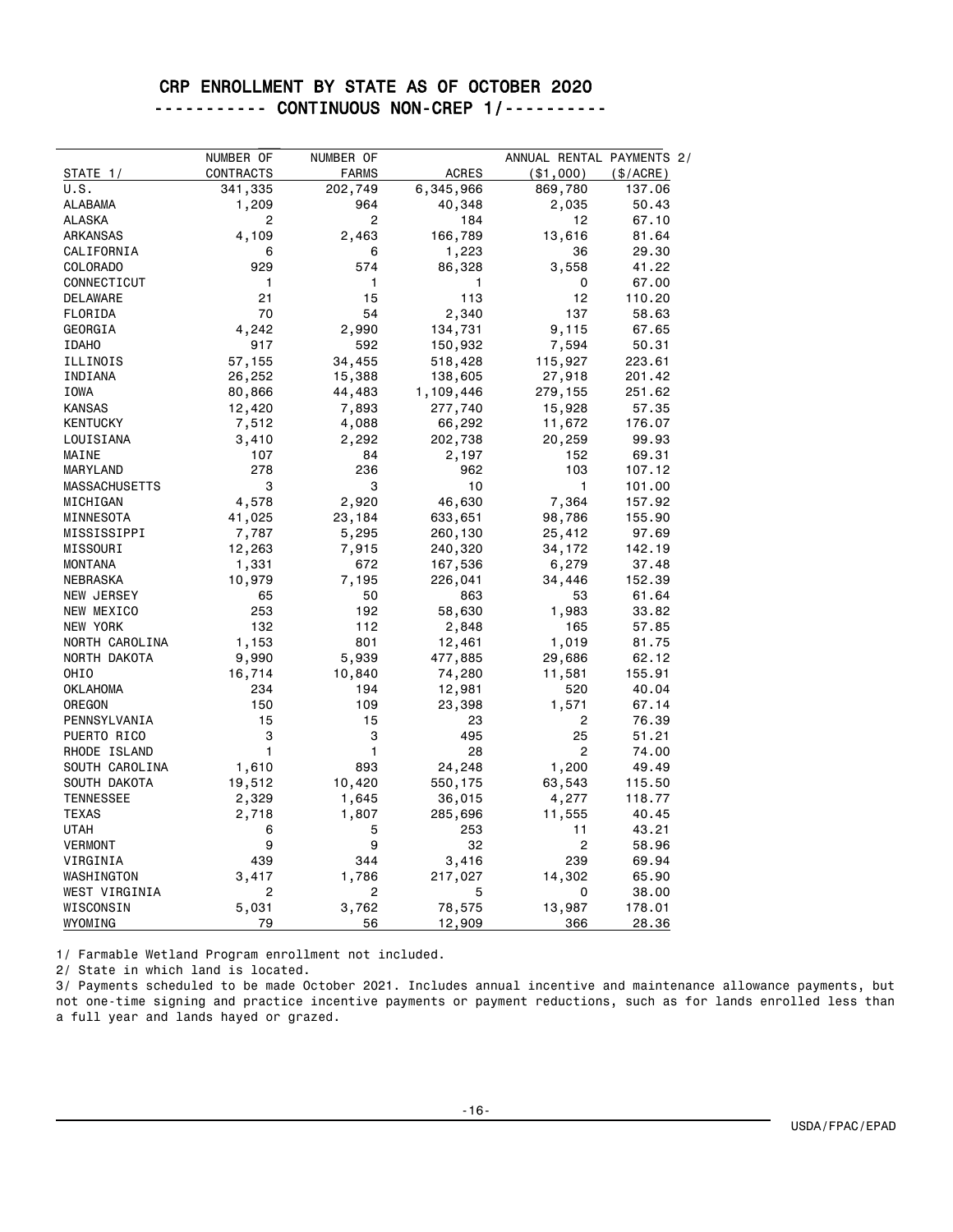#### CRP ENROLLMENT BY STATE AS OF OCTBER 2020 ---------FARMABLE WETLAND PROGRAM-----------

|                 | NUMBER OF        | NUMBER OF      |              | ANNUAL RENTAL PAYMENTS 2/ |          |
|-----------------|------------------|----------------|--------------|---------------------------|----------|
| STATE 1/        | <b>CONTRACTS</b> | <b>FARMS</b>   | <b>ACRES</b> | (\$1,000)                 | \$/ACRE) |
| U.S.            | 14,091           | 10,936         | 373,549      | 60,022                    | 160.68   |
| <b>ALABAMA</b>  | 3                | 3              | 14           |                           | 36.59    |
| <b>ARKANSAS</b> | 19               | 13             | 2,012        | 170                       | 84.40    |
| <b>COLORADO</b> |                  |                | 160          | 8                         | 52.45    |
| <b>IDAHO</b>    |                  |                | 6            | $\Omega$                  | 78.55    |
| ILLINOIS        | 105              | 96             | 1,824        | 509                       | 278.93   |
| INDIANA         | 79               | 73             | 720          | 135                       | 187.26   |
| <b>IOWA</b>     | 4,946            | 4,092          | 93,394       | 26,903                    | 288.06   |
| <b>KANSAS</b>   | 101              | 96             | 1,831        | 104                       | 56.58    |
| LOUISIANA       | 45               | 34             | 3,556        | 348                       | 97.79    |
| MICHIGAN        | 2                | $\overline{2}$ | 23           | 2                         | 97.76    |
| MINNESOTA       | 1,942            | 1,684          | 34,851       | 6,056                     | 173.76   |
| MISSISSIPPI     | 91               | 80             | 11,379       | 1,110                     | 97.58    |
| MISSOURI        | 4                | 3              | 222          | 25                        | 113.86   |
| <b>MONTANA</b>  | 6                | 6              | 266          | 13                        | 48.66    |
| <b>NEBRASKA</b> | 294              | 256            | 3,033        | 521                       | 171.61   |
| NORTH CAROLINA  | 2                |                | 58           | 6                         | 99.53    |
| NORTH DAKOTA    | 2,723            | 1,763          | 128,218      | 11,549                    | 90.07    |
| OHIO            | 51               | 50             | 327          | 48                        | 147.22   |
| <b>OKLAHOMA</b> | 3                | 3              | 169          | 11                        | 62.99    |
| SOUTH DAKOTA    | 3,656            | 2,663          | 91,291       | 12,473                    | 136.63   |
| WASHINGTON      | 2                | 2              | 10           |                           | 110.54   |
| WISCONSIN       | 15               | 14             | 184          | 30                        | 162.43   |

1/ State in which land is located.

2/ Payments scheduled to be made October 2021. Includes annual incentive and maintenance allowance payments, but not one-time signing and practice incentive payments or payment reductions, such as for lands enrolled less than a full year and lands hayed or grazed.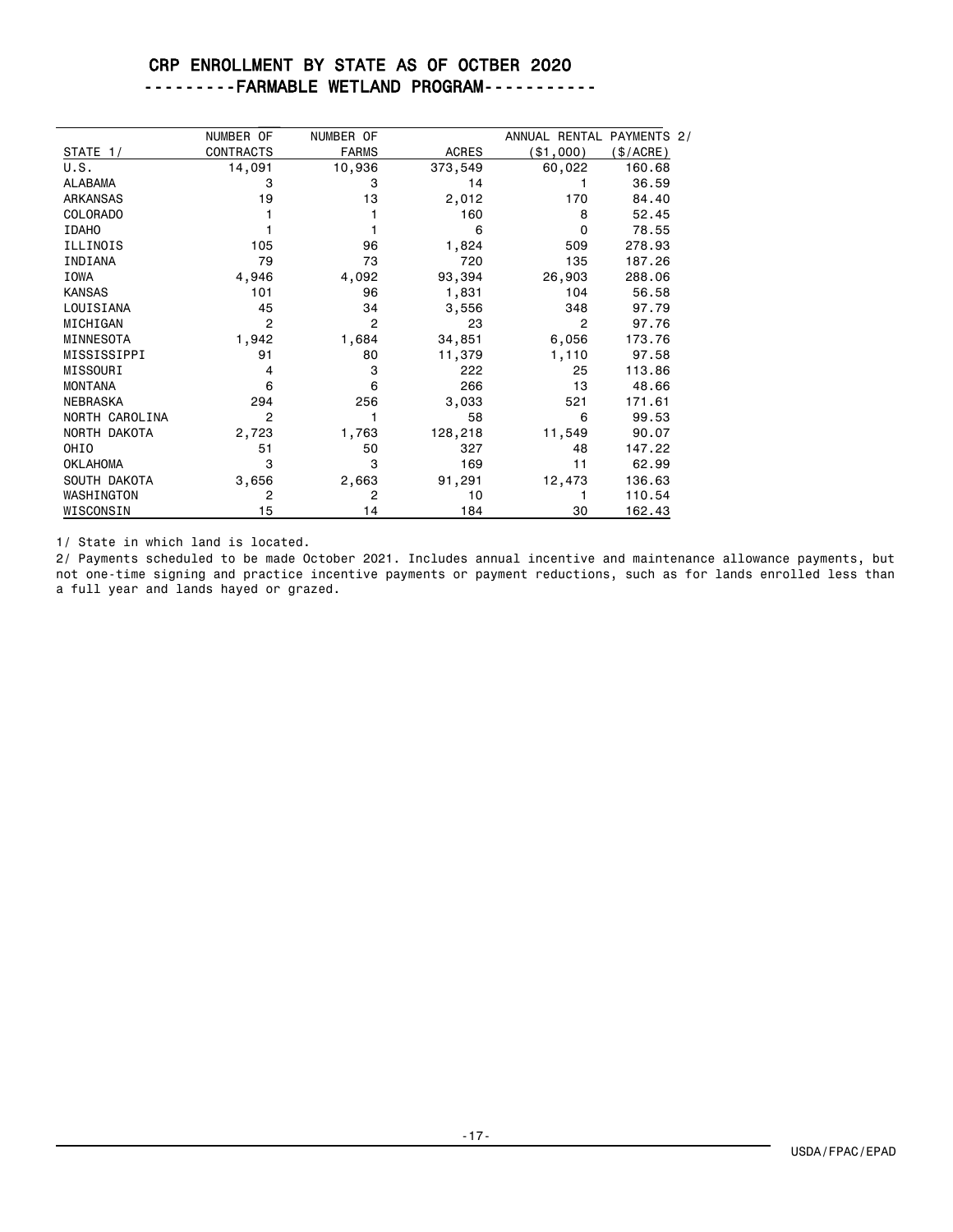### CRP ENROLLMENT BY STATE AS OF OCTOBER 2020

--------------GRASSLANDS SIGNUP-------------

|                   | NUMBER OF                 | NUMBER OF             | <b>ACRES</b> | ANNUAL RENTAL PAYMENTS 2/ |                    |
|-------------------|---------------------------|-----------------------|--------------|---------------------------|--------------------|
| STATE 1/<br>U.S.  | <b>CONTRACTS</b><br>6,204 | <b>FARMS</b><br>3,681 | 1,827,192    | ( \$1,000)<br>23,409      | (\$/ACRE)<br>12.81 |
| <b>ALABAMA</b>    | 57                        | 45                    | 8,401        | 129                       | 15.33              |
| <b>ARKANSAS</b>   | 2                         | $\overline{c}$        | 102          | 1                         | 14.59              |
| CALIFORNIA        | $\overline{7}$            | $\overline{7}$        | 3,207        | 40                        | 12.43              |
| COLORADO          | 336                       | 170                   | 153,420      | 1,318                     | 8.59               |
| FLORIDA           | 11                        | $\overline{7}$        | 663          | 14                        | 21.17              |
| GEORGIA           | 84                        | 65                    |              | 101                       | 19.95              |
|                   |                           | $\overline{c}$        | 5,061        |                           |                    |
| HAWAII            | 6                         |                       | 3,607        | 40                        | 11.00              |
| <b>IDAHO</b>      | 19                        | 16                    | 37,126       | 407                       | 10.95              |
| ILLINOIS          | 22                        | 16                    | 844          | 26                        | 30.52              |
| INDIANA           | 9                         | 8                     | 135          | 5                         | 38.59              |
| <b>IOWA</b>       | 77                        | 64                    | 3,438        | 131                       | 37.97              |
| <b>KANSAS</b>     | 237                       | 177                   | 66,937       | 658                       | 9.83               |
| <b>KENTUCKY</b>   | 84                        | 50                    | 3,656        | 91                        | 25.02              |
| LOUISIANA         | 9                         | $\overline{7}$        | 1,444        | 28                        | 19.26              |
| MAINE             | 1                         | 1                     | 48           | 1                         | 15.00              |
| MARYLAND          | 15                        | 15                    | 1,185        | 41                        | 34.18              |
| MICHIGAN          | 245                       | 132                   | 17,986       | 267                       | 14.85              |
| MINNESOTA         | 171                       | 137                   | 7,851        | 215                       | 27.44              |
| MISSISSIPPI       | 10                        | 10                    | 577          | 8                         | 14.66              |
| MISSOURI          | 42                        | 31                    | 3,389        | 86                        | 25.45              |
| <b>MONTANA</b>    | 293                       | 68                    | 81,008       | 809                       | 9.99               |
| <b>NEBRASKA</b>   | 1,500                     | 916                   | 569,025      | 7,285                     | 12.80              |
| <b>NEW JERSEY</b> | 4                         | 3                     | 154          | 3                         | 18.87              |
| NEW MEXICO        | 171                       | 117                   | 109,706      | 1,236                     | 11.27              |
| <b>NEW YORK</b>   | 52                        | 45                    | 2,111        | 44                        | 20.70              |
| NORTH CAROLINA    | 31                        | 22                    | 1,060        | 17                        | 15.94              |
| NORTH DAKOTA      | 211                       | 139                   | 49,625       | 792                       | 15.97              |
| OHI <sub>0</sub>  | 220                       | 188                   | 7,766        | 167                       | 21.53              |
| <b>OKLAHOMA</b>   | 219                       | 150                   | 51,974       | 516                       | 9.94               |
| OREGON            | 52                        | 38                    | 34,244       | 433                       | 12.63              |
| PENNSYLVANIA      | 20                        | 19                    | 890          | 21                        | 23.19              |
| SOUTH CAROLINA    | 24                        | 13                    | 1,611        | 35                        | 22.02              |
| SOUTH DAKOTA      | 1,556                     | 691                   | 473,576      | 7,442                     | 15.71              |
| <b>TENNESSEE</b>  | 44                        | 36                    | 3,258        | 48                        | 14.61              |
| <b>TEXAS</b>      | 121                       | 99                    | 37,988       | 398                       | 10.49              |
| <b>UTAH</b>       | 24                        | 21                    | 17,411       | 78                        | 4.46               |
| VIRGINIA          | 68                        | 51                    | 2,796        | 48                        | 17.02              |
| WASHINGTON        | 20                        | 11                    | 8,486        | 76                        | 8.91               |
| WEST VIRGINIA     | 32                        | 23                    | 2,317        | 33                        | 14.19              |
| WISCONSIN         | 36                        | 34                    | 889          | 23                        | 25.94              |
| WYOMING           | 62                        | 35                    | 52,218       | 300                       | 5.74               |
|                   |                           |                       |              |                           |                    |

1/ State in which land is located.

2/ Includes 3,255 acres of pollinator habitat plantings (CP42).

3/ Payments scheduled to be made October 2021.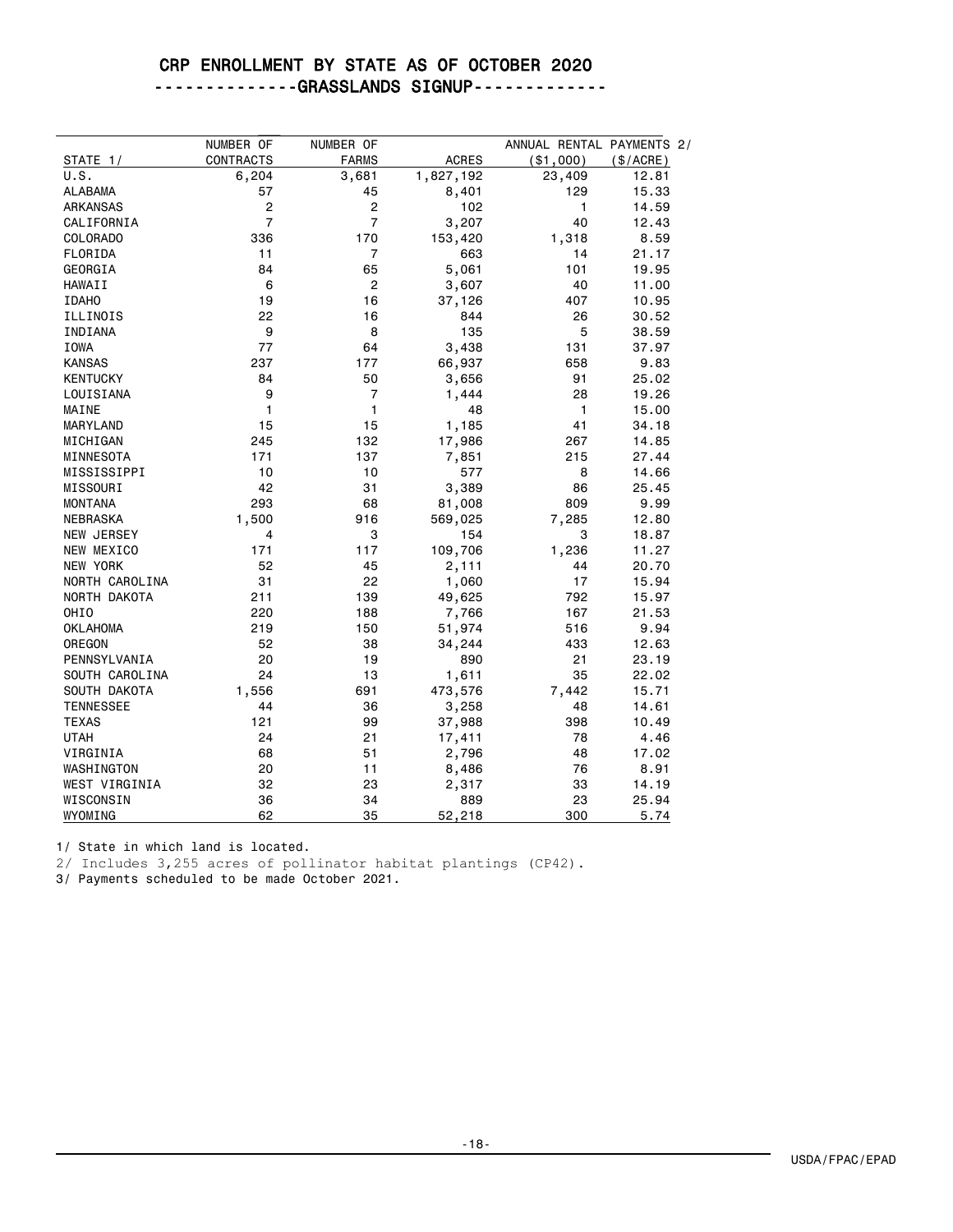# State Acres for Wildlife Enhancement (SAFE) Acres Enrolled as of October 2020

| State            | <b>Buffers</b>  |                  |                  | Wetlands Trees Longleaf | Grass                  | Total                  |
|------------------|-----------------|------------------|------------------|-------------------------|------------------------|------------------------|
| <b>ALABAMA</b>   | 0               | 0                | 0                | 0                       | 2,283                  | 2,283                  |
| <b>ARKANSAS</b>  | 0               | 2,123            | 5,301            | 0                       | 10,691                 | 18,116                 |
| <b>COLORADO</b>  | 0               | 0                | 0                | 0                       | 83,182                 | 83,182                 |
| FLORIDA          | 0               | 0                | 9                | 0                       | 0                      | 9                      |
| GEORGIA          | 0               | 0                | 17,293           | 0                       | 0                      | 17,293                 |
| <b>IDAHO</b>     | 428             | 0                | 0                | 0                       | 130,774                | 131,202                |
| ILLINOIS         | 0               | 264              | 71               | 0                       | 31,992                 | 32,328                 |
| INDIANA          | 0               | 158              | 6,024            | 0                       | 51,950                 | 58,132                 |
| <b>IOWA</b>      | 0               | 703              | 1,873            | 0                       | 399,859                | 402,434                |
| <b>KANSAS</b>    | 0               | 9,049            | 0                | 0                       | 211,271                | 220,320                |
| <b>KENTUCKY</b>  | 0               | 0                | 113              | 0                       | 23,761                 | 23,874                 |
| LOUISIANA        | 0               | 0                | 261              | 0                       | 215                    | 477                    |
| MAINE            | 0               | 0                | 0                | 0                       | 2,099                  | 2,099                  |
| MICHIGAN         | 185             | 375              | 0                | 0                       | 19,291                 | 19,852                 |
| MINNESOTA        | 0               | 0                | 0                | 0                       | 110,935                | 110,935                |
| MISSISSIPPI      | 0               | 0                | 702              | 0                       | 10,804                 | 11,506                 |
| MISSOURI         | 4               | 0                | 0                | 0                       | 57,713                 | 57,717                 |
| <b>MONTANA</b>   | 0               | 421              | 0                | 0                       | 86,794                 | 87,215                 |
| <b>NEBRASKA</b>  | 0               | 1,172            | 0                | 0                       | 120,968                | 122,140                |
| NEW JERSEY       | 0               | 2                | 51               | 0                       | 930                    | 983                    |
| NEW MEXICO       | 0               | 0                | 0                | 0                       | 2,600                  | 2,600                  |
| <b>NEW YORK</b>  | 0               | 0                | 0                | 0                       | 2,120                  | 2,120                  |
| NORTH CAROLINA   | 0               | 0                | 0                | 0                       | 472                    | 472                    |
| NORTH DAKOTA     | 0               | 3,228            | 0                | 0                       | 216,042                | 219,270                |
| OHI <sub>0</sub> | 0               | 77               | 22               | 0                       | 37,664                 | 37,762                 |
| <b>OKLAHOMA</b>  | 0               | 0                | 0                | 0                       | 8,393                  | 8,393                  |
| OREGON           | 0               | 0                | 0                | 0                       | 6,108                  | 6,108                  |
| SOUTH CAROLINA   | 0               | 0                | 0                | 0                       | 909                    | 909                    |
| SOUTH DAKOTA     | 0               | 433              | 0                | 0                       | 168,174                | 168,607                |
| <b>TENNESSEE</b> | 0               | 29               | 56               | 0                       | 8,943                  | 9,028                  |
| <b>TEXAS</b>     | 0               | 0                | 0                | 0                       | 185,575                | 185,575                |
| VIRGINIA         | 0               | 0                | 5                | 514                     | 0                      | 519                    |
| WASHINGTON       | 601             | 0                | 0                | 0                       | 115,157                | 115,759                |
| WISCONSIN        | 0               | 70               | 0                | 0                       | 34,880                 | 34,951                 |
| WYOMING          | 0               | 0                | 0                | 0                       | 9,675                  | 9,675                  |
|                  |                 |                  |                  |                         |                        |                        |
|                  | ======<br>1,219 | ======<br>18,105 | ======<br>31,782 | ======<br>514           | =========<br>2,152,227 | =========<br>2,203,848 |

SAFE PRACTICES

| CP38A BUFFERS       | CP15A, CP15B, CP21, CP22                                |
|---------------------|---------------------------------------------------------|
| CP38B WETLAND       | CP9, CP23, CP23A, CP27, CP28, CP37                      |
| CP38C TREES         | CP3, CP3A, CP16, CP17, CP25, CP31                       |
| CP38D LONGLEAF PINE | CP3A, CP36                                              |
| CP38E GRASS         | CP1, CP2, CP4D, CP8, CP12, CP18, CP24, CP25, CP33, CP42 |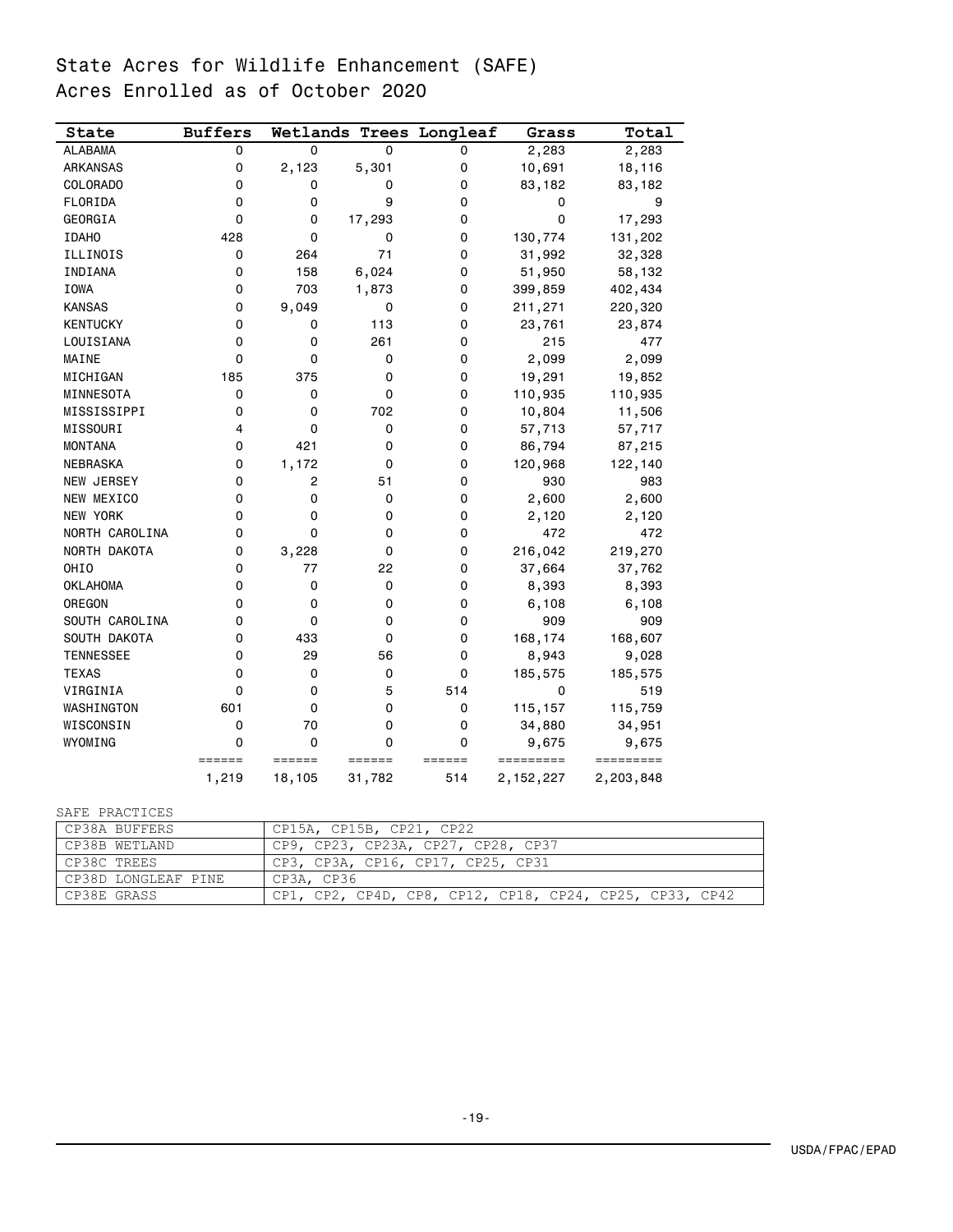# CRP CONTRACT EXPIRATIONS BY YEAR 1/ ACRES AS OF OCTOBER 2020

| STATE            | 2021    | 2022                          | 2023    | 2024                 | 2025    | 2026                                   | 2027    | $2028+$                               |
|------------------|---------|-------------------------------|---------|----------------------|---------|----------------------------------------|---------|---------------------------------------|
| ALABAMA          | 42,830  | 46,597                        | 20,389  | 3,961                | 4,146   | 4,965                                  | 2,847   | 43,083                                |
| ALASKA           | 33      | 134                           | 50      | 0                    | 0       | 0                                      | 0       | 7,967                                 |
| ARKANSAS         | 21,020  | 19,097                        | 19,784  | 10,111               | 14,314  | 13,573                                 | 12,024  | 90,366                                |
| CALIFORNIA       | 8,573   | 16,376                        | 3,244   | 0                    | 0       | 718                                    | 1,000   | 11,775                                |
| COLORADO         | 296,399 | 459,124                       | 159,790 | 8,740                | 3,011   | 62,936                                 | 18,050  | 571,642                               |
| CONNECTICUT      | 1       | 0                             | 0       | 0                    | 0       | 0                                      | 0       | 0                                     |
| DELAWARE         | 312     | 141                           | 248     | 105                  | 104     | 284                                    | 105     | 1,968                                 |
| FLORIDA          | 4,225   | 5,839                         | 2,335   | 61                   | 173     | 473                                    | 311     | 1,722                                 |
| GEORGIA          | 25,342  | 52,371                        | 17,752  | 12,119               | 18,635  | 8,397                                  | 4,869   | 54,063                                |
| HAWAII           | 0       | 0                             | 0       | 147                  | 2       | 329                                    | 0       | 4,137                                 |
| <b>IDAHO</b>     | 115,617 | 139,796                       | 50,497  | 21,436               | 12,759  | 20,281                                 | 31,394  | 77,840                                |
| ILLINOIS         | 67,867  | 67,242                        | 95,544  | 34,427               | 72,003  | 123,030                                | 100,612 | 237,588                               |
| INDIANA          | 18,533  | 20,899                        | 25,014  | 9,408                | 18,610  | 27,878                                 | 20,341  | 53,893                                |
| IOWA             | 89,463  | 118,840                       | 111,832 | 74,881               | 155,047 | 275,582                                | 305,560 | 506,346                               |
| KANSAS           | 366,869 | 294,814                       | 131,852 | 15,331               | 177,448 | 118,596                                | 92,342  | 564,847                               |
| KENTUCKY         | 12,872  | 56,851                        | 25,414  | 7,913                | 12,910  | 20,132                                 | 17,299  | 35,761                                |
| LOUISIANA        | 26,429  | 13,035                        | 9,937   | 19,744               | 20,318  | 7,803                                  | 17,560  | 132,874                               |
| MAINE            | 1,085   | 1,016                         | 2,065   | 1                    | 10      | 25                                     | 2       | 255                                   |
| MARYLAND         | 3,107   | 4,670                         | 4,258   | 3,670                | 3,569   | 3,211                                  | 5,069   | 16,055                                |
| MASSACHUSETTS    | 0       | 0                             | 0       | 0                    | 0       | 0                                      | 0       | 10                                    |
| MICHIGAN         | 9,092   | 9,458                         | 13,009  | 4,204                | 4,328   | 12,392                                 | 7,051   | 49,077                                |
| MINNESOTA        | 61,564  | 104,953                       | 66,002  | 42,844               | 55,467  | 83,378                                 | 95,222  | 428,821                               |
| MISSISSIPPI      | 77,130  | 99,515                        | 40,343  | 14,395               | 25,375  | 34,366                                 | 28,114  | 219,136                               |
| MISSOURI         | 131,606 | 232,932                       | 112,176 | 23,575               | 30,849  | 71,071                                 | 38,680  | 148,019                               |
| MONTANA          | 137,186 | 189,866                       | 125,530 | 3,893                | 10,442  | 27,849                                 | 94,031  | 195,151                               |
| NEBRASKA         | 95,913  | 80,344                        | 51,278  | 17,868               | 59,185  | 73,170                                 | 72,045  | 772,993                               |
| NEVADA           | 146     | 0                             | 0       | 0                    | 0       | 0                                      | 0       | 0                                     |
| NEW JERSEY       | 170     | 328                           | 140     | 55                   | 184     | 139                                    | 206     | 553                                   |
| NEW MEXICO       | 113,728 | 124,782                       | 28,020  | 3,806                | 6,241   | 14,229                                 | 19,366  | 118,477                               |
| NEW YORK         | 2,366   | 2,649                         | 1,619   | 610                  | 797     | 1,374                                  | 1,345   | 6,734                                 |
| NORTH CAROLINA   | 9,101   | 8,011                         | 3,938   | 1,285                | 2,042   | 2,466                                  | 769     | 7,697                                 |
| NORTH DAKOTA     | 132,870 | 372,958                       | 104,633 | 37,760               | 61,065  | 57,283                                 | 110,023 | 315,378                               |
| OHIO             | 26,474  | 23,090                        | 20,617  | 8,479                | 14,183  | 16,090                                 | 19,279  | 92,417                                |
| OKLAHOMA         | 151,099 | 153,923                       | 50,622  | 1,534                | 1,969   | 16,153                                 | 2,094   | 165,077                               |
| OREGON           | 85,316  | 82,109                        | 57,944  | 1,644                | 3,150   | 40,141                                 | 26,682  | 198,246                               |
| PENNSYLVANIA     | 12,309  | 19,064                        | 6,065   | 6,360                | 6,013   | 5,359                                  | 8,711   | 29,870                                |
| PUERTO RICO      | 0       | 0                             | 60      | 435                  | 0       | 0                                      | 0       | 0                                     |
| RHODE ISLAND     | 0       | 0                             | 0       | 28                   | 0       | 0                                      | 0       | 0                                     |
| SOUTH CAROLINA   | 6,401   | 12,066                        | 4,463   | 2,037                | 3,772   | 1,600                                  | 2,605   | 9,279                                 |
| SOUTH DAKOTA     | 110,695 | 137,972                       | 78,378  | 55,565               | 71,467  | 81,026                                 | 109,374 | 705,639                               |
| <b>TENNESSEE</b> | 20,393  | 15,260                        | 23,041  | 1,991                | 4,518   | 14,662                                 | 7,142   | 24,743                                |
| TEXAS            | 538,602 | 715,539                       | 296,771 | 23,552               | 56,334  | 89,785                                 | 31,936  | 615,910                               |
| UTAH             | 27,065  | 23,954                        | 5,984   | 195                  | 0       | 1,060                                  | 0       | 60,906                                |
| <b>VERMONT</b>   | 268     | 320                           | 205     | 256                  | 154     | 86                                     | 67      | 827                                   |
| VIRGINIA         | 3,642   | 4,732                         | 2,773   | 940                  | 2,540   | 3,124                                  | 1,070   | 12,675                                |
| WASHINGTON       | 94,841  | 212,723                       | 193,548 | 9,249                | 31,695  | 167,024                                | 31,580  | 275,014                               |
| WEST VIRGINIA    | 834     | 652                           | 300     | 452                  | 338     | 555                                    | 186     | 3,799                                 |
| WISCONSIN        | 18,160  | 17,656                        | 19,661  | 6,928                | 12,137  | 20,147                                 | 18,295  | 75,149                                |
| WYOMING          | 32,678  | 41,881                        | 8,128   | 151                  | 179     | 10,116                                 | 436     | 72,221                                |
|                  |         | 3,000,227 4,003,579 1,995,254 | ======  | =========<br>492,144 |         | ========== ========== ========= ====== |         | 977,484 1,532,859 1,355,693 7,016,003 |

1/ Includes general and continuous sign-up acreage. Note: Contracts expire at the end of the fiscal year, September 30.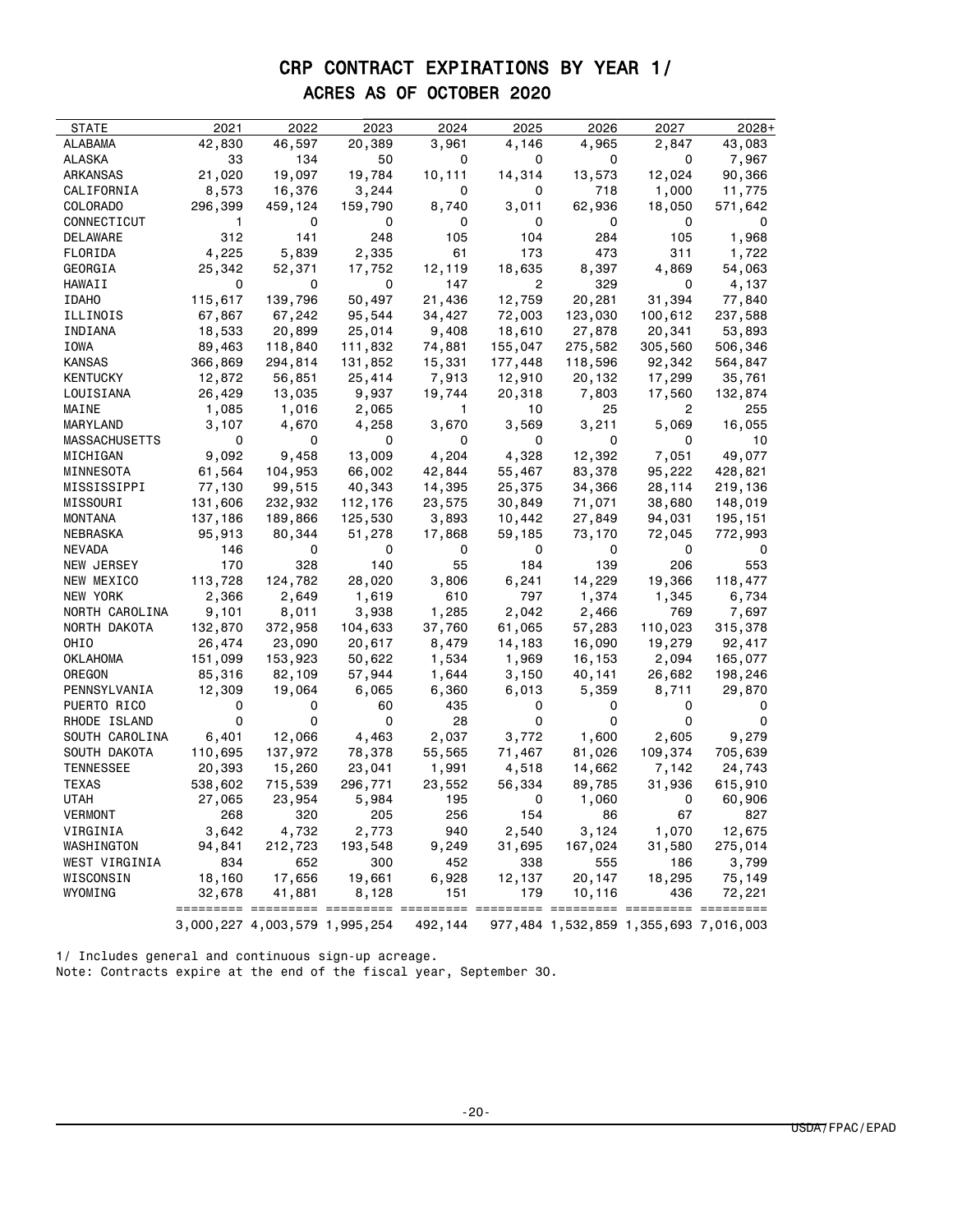|                      | <b>GRASS PLANTINGS</b> |                     |                  | TREE PLANTINGS |                  | WILDLIFE          | WILDLIFE       | FIELD      |
|----------------------|------------------------|---------------------|------------------|----------------|------------------|-------------------|----------------|------------|
| <b>STATE</b>         | INTROD.                | NATIVE              | <b>SOFTWOODS</b> | LONGLEAF       | <b>HARDWOODS</b> | HABITAT           | CORRIDORS      | WINDBREAKS |
|                      | (CP1)                  | (CP2)               | (CP3)            | PINE           | (CP3A)           | $(CP4D)$ 2/       | (CP4B)         | (CP5)      |
|                      |                        |                     |                  | $(CP3A)$ 1/    |                  |                   |                |            |
| <b>ALABAMA</b>       | 14, 454                | 3,600               | 92,235           | 7,490          | 1,795            | 4,210             | 5              | 0          |
| <b>ALASKA</b>        | 1,512                  | 6,131               | 0                | 0              | 0                | 0                 | 0              | 0          |
| ARKANSAS             | 3,769                  | 3,984               | 15,857           | 0              | 12,219           | 1,418             | 50             | 0          |
| CALIFORNIA           | 17,660                 | 150                 | 14               | 0              | 0                | 17,373            | 0              | 0          |
| COLORADO             | 84,980                 | 997,887             | 0                | 0              | 0                | 236,742           | 0              | 750        |
| CONNECTICUT          | 0                      | 0                   | 0                | 0              | 0                | 0                 | 0              | 0          |
| DELAWARE             | 15                     | 23                  | 0                | 0              | 2,032            | 435               | 0              | 0          |
| FLORIDA              | 35                     | 108                 | 11,057           | 684            | 32               | 330               | 0              | 0          |
| GEORGIA              | 731                    | 80                  | 46,545           | 5,894          | 941              | 1,209             | 4              | 0          |
| <b>HAWAII</b>        | $\Omega$               | $\mathbf 0$         | 0                | 0              | 13               | 0                 | $\Omega$       | 0          |
| <b>IDAHO</b>         | 206,561                | 35,438              | 5,001            | 0              | 26               | 42,458            | 0              | 36         |
| ILLINOIS             | 191,954                | 45,542              | 1,748            | 0              | 31,163           | 72,764            | 10             | 1,838      |
| INDIANA              | 16,074                 | 8,610               | 205              | 0              | 11,942           | 4,764             | 18             | 1,091      |
| IOWA                 | 232,758                | 93,523              | 500              | 0              | 15,946           | 33,931            | 104            | 5,812      |
| <b>KANSAS</b>        | 11,866                 | 591,141             | 6                | 0              | 261              | 246,037           | 339            | 831        |
| <b>KENTUCKY</b>      | 28,329                 | 16,438              | 206              | 0              | 2,920            | 219               | 3              | 0          |
| LOUISIANA            | 656                    | 512                 | 17,542           | 5,262          | 10,577           | 13,270            | 0              | 0          |
| MAINE                | 2,089                  | 0                   | 119              | 0              | 0                | 21                | 0              | 0          |
| MARYLAND             | 6,044                  | 1,738               | 484              | 0              | 302              | 988               | 3              | 0          |
| <b>MASSACHUSETTS</b> | 0                      | 0                   | 0                | 0              | 0                | 0                 | 0              | 0          |
| MICHIGAN             | 13,780                 | 8,660               | 2,708            | 0              | 1,527            | 4,132             | 169            | 1,345      |
| MINNESOTA            | 68,958                 | 34,050              | 7,509            | 0              | 12,538           | 42,601            | 92             | 5,227      |
| MISSISSIPPI          | 26,199                 | 2,831               | 224,089          | 4,017          | 29,966           | 1,950             | 36             | 0          |
| MISSOURI             | 445,026                | 118,890             | 350              | 0              | 11,880           | 1,817             | $\overline{c}$ | 25         |
| MONTANA              | 375,050                | 149,670             | 10               | 0              | 0                | 3,125             | 84             | 42         |
| NEBRASKA             | 36,329                 | 239,905             | 95               | 0              | 288              | 25,136            | 4              | 22,512     |
| <b>NEVADA</b>        | 130                    | 0                   | 0                | 0              | 0                | 0                 | 0              | 0          |
| NEW JERSEY           | 0                      | 0                   | 0                | 0              | 0                | 0                 | 0              | 2          |
| NEW MEXICO           | 52,745                 | 262,313             | 0                | 0              | 0                | 140               | 0              | 0          |
| NEW YORK             | 4,935                  | 350                 | 314              | 0              | 121              | 293               | 0              | 0          |
| NORTH CAROLINA       | 1,007                  | 72                  | 15,202           | 1,409          | 3,380            | 465               | 0              | 8          |
| NORTH DAKOTA         | 130,875                | 9,415               | 65               | 0              | 283              | 191,842           | 0              | 2,078      |
| OHIO                 | 11,610                 | 39,449              | 1,574            | 0              | 4,896            | 6,642             | 25             | 3,071      |
| <b>OKLAHOMA</b>      | 141,183                | 325,585             | 0                | 0              | 120              | 950               | 0              | 22         |
| OREGON               | 272,028                | 84,018              | 1,076            | 0              | 39               | 10,034            | 0              | 0          |
| PENNSYLVANIA         | 56,988                 | 19,336              | 37               | 0              | 154              | 3,229             | 0              | 0          |
| PUERTO RICO          | 0                      | 0                   | 0                | 0              | 0                | 0                 | 0              | 0          |
| RHODE ISLAND         | 0                      | 0                   | 0                | 0              | 0                | 0                 | 0              | 0          |
| SOUTH CAROLINA       | 431                    | 182                 | 16,548           | 833            | 59               | 613               | 0              | 9          |
| SOUTH DAKOTA         | 47,042                 | 51,754              | 6                | 0              | 14               | 35,600            | 6              | 16,524     |
| <b>TENNESSEE</b>     | 33,060                 | 19,813              | 21,403           | 0              | 4,710            | 1,513             | 0              | 0          |
| <b>TEXAS</b>         | 330,971                | 1,729,050           | 1,149            | 0              | 10               | 10,040            | 743            | 0          |
| <b>UTAH</b>          | 93,511                 | 4,942               | 0                | 0              | 0                | 2,305             | 0              | 0          |
| <b>VERMONT</b>       | 7                      | 0                   | 0                | 0              | 0                | 0                 | 0              | 0          |
| VIRGINIA             | 1,678                  | 611                 | 5,775            | 0              | 31               | 205               | 0              | 0          |
| WASHINGTON           | 332,219                | 378,744             | 3,039            | 0              | 0                | 88,095            | 48             | 6          |
| WEST VIRGINIA        | 187                    | 0                   | 0                | 0              | $\overline{7}$   | 0                 | 0              | 0          |
| WISCONSIN            | 61,397                 | 22,663              | 7,430            | 0              | 13,711           | 2,399             | 79             | 96         |
| WYOMING              | 99,163                 | 1,394               | 0                | 0              | 0                | 937               | $\mathbf 0$    | 75         |
|                      | =================      |                     |                  |                |                  |                   |                | ====       |
|                      |                        | 3,455,998 5,308,602 | 499,899          | 25,590         |                  | 173,902 1,110,229 | 1,822          | 61,399     |

1/ See also CP36 (p. 25).

2/ Seedings that meet multiple seasonal requirements for wildlife of local or regional concern.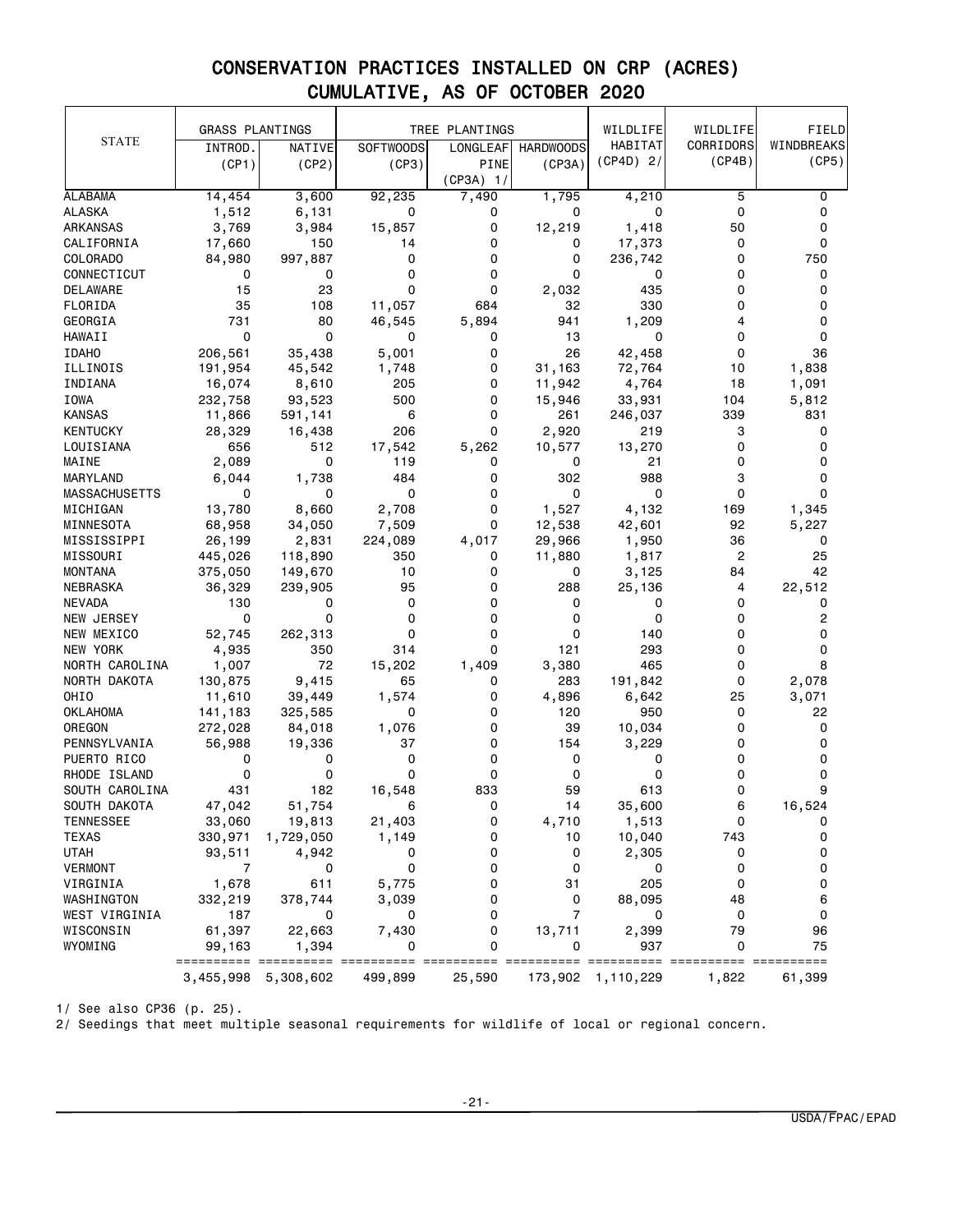|                            | DIVERSIONS  |              |                  |              |              |              |               |              |
|----------------------------|-------------|--------------|------------------|--------------|--------------|--------------|---------------|--------------|
| <b>STATE</b>               | & EROSION   |              | SHALLOW          |              |              |              | CONTOUR       |              |
|                            | CONTROL     | <b>GRASS</b> | <b>WATER FOR</b> | EXISTING     | EXISTING     | WILDLIFE     | GRASS         | SHELTER-     |
|                            | STRUCT.1/   | WATERWAYS    | WILDLIFE         | <b>GRASS</b> | <b>TREES</b> | FOOD PLOTS   | <b>STRIPS</b> | <b>BELTS</b> |
|                            |             | (CP8)        | (CP9)            | (CP10)       | (CP11)       | (CP12)       | (CP15)        | (CP16)       |
| <b>ALABAMA</b>             | 0           | 8            | 107              | 0            | 0            | 653          | 0             | 0            |
| <b>ALASKA</b>              | $\mathbf 0$ | 0            | 0                | 0            | 0            | 0            | 0             | 0            |
| <b>ARKANSAS</b>            | 0           | 5            | 461              | 318          | 187          | 262          | 0             | 0            |
| CALIFORNIA                 | 0           | 0            | 0                | 641          | 0            | 26           | 0             | 0            |
| <b>COLORADO</b>            | 0           | 273          | 12               | 0            | 0            | 38           | 9             | 1,743        |
| CONNECTICUT                | 0           | 0            | 0                | 0            | 0            | 0            | 0             | 0            |
| DELAWARE                   | 0           | 1            | 190              | 0            | 0            | $\mathbf{1}$ | 0             | 0            |
| FLORIDA                    | $\Omega$    | 0            | 0                | 0            | 0            | 14           | 0             | $\mathbf 0$  |
| <b>GEORGIA</b>             | 0           | 13           | 13               | 0            | 24           | 67           | 0             | 0            |
| <b>HAWAII</b>              | 0           | 0            | 0                | 0            | 0            | 0            | 0             | 0            |
| <b>IDAHO</b>               | $\Omega$    | 0            | 23               | 0            | 0            | 6            | 37            | 13           |
| ILLINOIS                   | 0           | 28,969       | 3,809            | 281          | 651          | 3,918        | 702           | 122          |
| INDIANA                    | 0           | 16,682       | 843              | 236          | 252          | 243          | 18            | 10           |
| <b>IOWA</b>                | $\mathbf 0$ | 33,201       | 9,744            | 2,269        | 5            | 2,774        | 8,594         | 1,704        |
| <b>KANSAS</b>              | $\mathbf 0$ | 5,766        | 863              | 302          | 0            | 2,870        | 1,862         | 366          |
| <b>KENTUCKY</b>            | 0           | 4,910        | 1,647            | 0            | 56           | 334          | 0             | 0            |
| LOUISIANA                  | $\Omega$    | 2            | 403              | 0            | 14           | 612          | 0             | $\mathbf 0$  |
| MAINE                      | 0           | 38           | 0                | 0            | 0            | 0            | 0             | 0            |
| MARYLAND                   | 0           | 196          | 905              | 0            | 0            | 5            | 1             | $\mathbf 0$  |
| <b>MASSACHUSETTS</b>       | $\mathbf 0$ | 0            | 0                | 0            | 0            | 0            | 0             | 0            |
| MICHIGAN                   | 36          | 349          | 1,081            | 457          | 0            | 488          | 0             | 13           |
| MINNESOTA                  | 0           | 2,997        | 112              | 6,247        | 1,118        | 2,684        | 577           | 2,712        |
| MISSISSIPPI                | 0           | 20           | 448              | 0            | 0            | 1,375        | 17            | 0            |
| MISSOURI                   | 0           | 1,575        | 1,404            | 1,525        | 0            | 2,647        | 470           | 37           |
| <b>MONTANA</b>             | 0           | 40           | 5                | 1,156        | 0            | 237          | 0             | 83           |
| <b>NEBRASKA</b>            | 0           | 1,042        | 128              | 65           | 0            | 413          | 233           | 766          |
| <b>NEVADA</b>              | 0           | 0            | 0                | 0            | 0            | 0            | 0             | 0            |
| NEW JERSEY                 | 0           | 157          | 0                | 0            | 0            | 0            | 1             | 0            |
| NEW MEXICO                 | 0           | 0            | 0                | 0            | 0            | $\mathbf 0$  | 0             | 0            |
| NEW YORK                   | 0           | 25           | 0                | 453          | 16           | 25           | 0             | 0            |
| NORTH CAROLINA             | 0           | 180          | 136              | 0            | 0            | $\mathbf{1}$ | 0             | 5            |
| NORTH DAKOTA               | 0           | 73           | 0                | 20,868       | 38           | 1,361        | 1             | 2,214        |
| OHIO                       | $\mathbf 0$ | 11,186       | 468              | 289          | 10           | 259          | 13            | 47           |
| <b>OKLAHOMA</b>            | 0           | 110          | 34               | 0            | 0            | 630          | 0             | 21           |
| OREGON                     | 0           | 16           | 0                | 0            | 0            | 127          | 0             | 0            |
| PENNSYLVANIA               | 0           | 170          | 31               | 1,755        | 0            | 355          | 28            | 0            |
| PUERTO RICO                | 0           | 0            | 0                | 0            | 0            | 0            | 60            | 0            |
| RHODE ISLAND               | 0           | 0            | 0                | 0            | 0            | 0            | 0             | 0            |
| SOUTH CAROLINA             | 0           | 14           | 9                | 0            | 115          | 61           | 0             | 0            |
| SOUTH DAKOTA               | 0           | 1,333        | 41               | 3,226        | 1            | 1,993        | 25            | 8,779        |
| <b>TENNESSEE</b>           | 0           | 168          | 57               | 0            | 0            | 221          | 20            | 0            |
| <b>TEXAS</b>               | $\mathbf 0$ | 947          | 78               | 9,020        | 0            | 2,147        | 112           | 0            |
| <b>UTAH</b>                | 0           | 6            | 0                | 0            | 0            | 25           | 18            | 0            |
| <b>VERMONT</b>             | 0           | 15           | 0                | 0            | 0            | 0            | 0             | 0            |
| VIRGINIA                   | $\mathbf 0$ | 58           | 42               | 0            | 0            | 14           | 0             | 0            |
| WASHINGTON                 | 0           | 265          | 23               | 0            | 0            | 613          | 38,729        | 8            |
|                            | 0           | 0            | 0                | 0            | 0            |              | 0             | 0            |
| WEST VIRGINIA<br>WISCONSIN | 0           |              | 1,471            |              |              | 0            |               |              |
| WYOMING                    | 0           | 1,164<br>0   | 0                | 1,115<br>0   | 156<br>0     | 691<br>16    | 352<br>0      | 3<br>2       |
|                            | ==========  |              |                  |              |              |              |               |              |
|                            | 36          | 111,977      | 24,587           | 50,225       | 2,642        | 28,206       | 51,878        | 18,648       |

1/ Includes CP6, CP7, CP26, and CP34.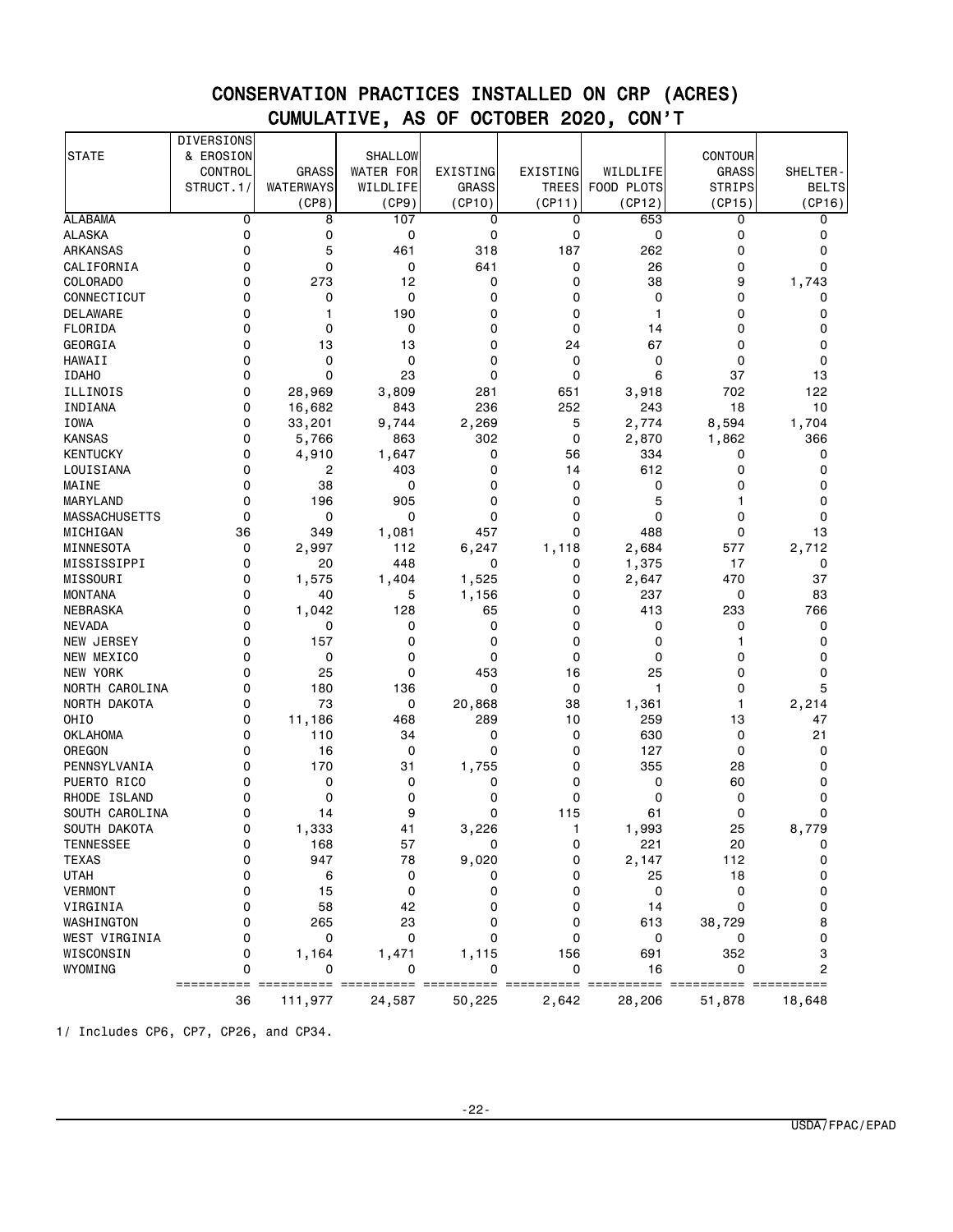|                      |               |                |               |              |              | <b>WETLAND RESTORATION</b> |                |             |
|----------------------|---------------|----------------|---------------|--------------|--------------|----------------------------|----------------|-------------|
|                      |               | SALINITY       |               | RIPARIAN     | (CP23)<br>2/ | FLOODPLAIN                 | NON-           | CROSS WIND  |
|                      | LIVING        | REDUCING       | FILTER-       | BUFFERS 1/   |              | (CP23) 3/                  | FLOODPLAIN     | TRAP STRIPS |
| <b>STATE</b>         | <b>SNOW</b>   | VEGETATION     | <b>STRIPS</b> | (CP22)       |              |                            | (CP23A) 3/     | (CP24)      |
|                      | <b>FENCES</b> | (CP18)         | (CP21)        |              |              |                            |                |             |
|                      | (CP17)        |                |               |              |              |                            |                |             |
| <b>ALABAMA</b>       | 0             | 0              | 247           | 20,535       | 0            | 0                          | 0              | 0           |
| <b>ALASKA</b>        | 0             | 0              | 0             | 50           | 0            | 0                          | 0              | 0           |
| <b>ARKANSAS</b>      | 0             | 0              | 4,193         | 46,916       | 22           | 43,827                     | 31,010         | 0           |
| CALIFORNIA           | 0             | 0              | 0             | 223          | 572          | 0                          | 0              | 0           |
| COLORADO             | 23            | $\overline{7}$ | 42            | 367          | 26           | 0                          | 1,524          | 0           |
| CONNECTICUT          | 0             | 0              | 0             | $\mathbf{1}$ | 0            | 0                          | 0              | 0           |
| <b>DELAWARE</b>      | 0             | 0              | 399           | 57           | 0            | 112                        | 74             | 0           |
| FLORIDA              | 0             | 0              | 0             | 0            | 0            | 0                          | 0              | 0           |
| GEORGIA              | 0             | 0              | 365           | 604          | 380          | 23                         | $\Omega$       | 0           |
| HAWAII               | 0             | 0              | 0             | 1,267        | 0            | 0                          | 0              | 0           |
| <b>IDAHO</b>         | 0             | 0              | 668           | 2,428        | 0            | 375                        | 25             | 0           |
| ILLINOIS             | 41            | 1              | 94,884        | 93,468       | 699          | 37,252                     | 13,180         | 0           |
| INDIANA              | 0             | 0              | 40,322        | 4,468        | 943          | 4,086                      | 8,741          | 0           |
| IOWA                 | 562           | 0              | 173,871       | 38,653       | 2,217        | 114,071                    | 9,237          | 0           |
| <b>KANSAS</b>        | 35            | 319            | 16,219        | 2,025        | 378          | 2,588                      | 4,697          | 46          |
| <b>KENTUCKY</b>      | 0             | 0              | 13,951        | 12,646       | 0            | 87                         | 137            | 0           |
| LOUISIANA            | 0             | 0              | 263           | 3,159        | 101          | 68,080                     | 81,714         | 0           |
| MAINE                | 0             | 0              | 16            | 28           | 0            | 0                          | 0              | 0           |
| MARYLAND             | 0             | 0              | 20,594        | 10,008       | 9            | 1,847                      | 330            | 0           |
| <b>MASSACHUSETTS</b> | 0             | 0              | 10            | 0            | 0            | 0                          | 0              | 0           |
| MICHIGAN             | 11            | 0              | 18,744        | 1,232        | 194          | 3,614                      | 12,854         | 0           |
| MINNESOTA            | 2,234         | 4,149          | 104,803       | 21,838       | 26,533       | 31,423                     | 340,333        | 0           |
| MISSISSIPPI          | 0             | 0              | 4,019         | 150,078      | 0            | 21,291                     | 1,394          | 0           |
| MISSOURI             | 0             | 0              | 19,386        | 17,848       | 83           | 19,080                     | 1,558          | 0           |
| <b>MONTANA</b>       | 173           | 61,306         | 165           | 1,743        | 507          | 655                        | 765            | 0           |
| NEBRASKA             | 99            | 472            | 11,387        | 1,270        | 158          | 9,806                      | 5,058          | 0           |
| NEVADA               | 0             | 0              | 0             | 0            | 0            | 0                          | 0              | 0           |
| NEW JERSEY           | 0             | 0              | 259           | 272          | 0            | 0                          | 0              | 0           |
| NEW MEXICO           | 0             | 0              | 0             | 421          | 0            | 0                          | 0              | 0           |
| <b>NEW YORK</b>      | 0             | 0              | 208           | 5,099        | 2            | 55                         | $\overline{c}$ | 0           |
| NORTH CAROLINA       | 0             | 0              | 527           | 1,621        | 0            | 313                        | 0              | 0           |
| NORTH DAKOTA         | 314           | 83,948         | 6,627         | 206          | 130,293      | 4,691                      | 60,147         | 0           |
| OHIO                 | 0             | 0              | 63,221        | 6,330        | 801          | 4,946                      | 7,300          | 0           |
| <b>OKLAHOMA</b>      | 0             | 1,362          | 439           | 735          | 78           | 156                        | 1,310          | 0           |
| OREGON               | 0             | 0              | 1,339         | 28,594       | 0            | 152                        | 115            | 0           |
| PENNSYLVANIA         | 0             | 0              | 646           | 15,935       | 0            | 494                        | 0              | 0           |
| PUERTO RICO          | 0             | 0              | 0             | 94           | 0            | 0                          | 0              | 0           |
| RHODE ISLAND         | 0             | 0              | 0             | 28           | 0            | 0                          | $\Omega$       | 0           |
| SOUTH CAROLINA       | 0             | 0              | 791           | 7,912        | 0            | 172                        | 0              | 0           |
| SOUTH DAKOTA         | 474           | 17,120         | 9,148         | 3,623        | 24,328       | 36,499                     | 126,291        | 0           |
| <b>TENNESSEE</b>     | 0             | 0              | 3,491         | 4,256        | 43           | 631                        | 0              | 0           |
| <b>TEXAS</b>         | 0             | 406            | 331           | 9,200        | 5,332        | 959                        | 2,515          | 8           |
| <b>UTAH</b>          | 0             | 0              | 0             | 13           | 0            | 0                          | 0              | 0           |
| <b>VERMONT</b>       | 0             | 0              | 115           | 2,119        | 0            | 0                          | 0              | 0           |
| VIRGINIA             | 0             | 0              | 2,052         | 16,527       | 0            | 141                        | 0              | 0           |
| WASHINGTON           | 0             | 0              | 30,231        | 16,874       | 15           | 42                         | 5              | 0           |
| WEST VIRGINIA        | 0             | 0              | 351           | 4,552        | 0            | 0                          | $\Omega$       | 0           |
| WISCONSIN            | 16            | 0              | 19,565        | 5,711        | 826          | 2,707                      | 1,231          | 0           |
| WYOMING              | 0             | 0              | 0             | 1,238        | 0            | 0                          | 0              | 0           |
|                      | ==========    |                |               |              | essessess    |                            |                |             |
|                      | 3,983         | 169,090        | 663,888       | 562,270      | 194,539      | 410,175                    | 711,549        | 54          |

1/ Includes cropland and marginal pasture.

2/ Acres enrolled under general sign-up and CREP through 2003

3/ Acres enrolled under continuous CREP and non-CREP sign-up after 2003.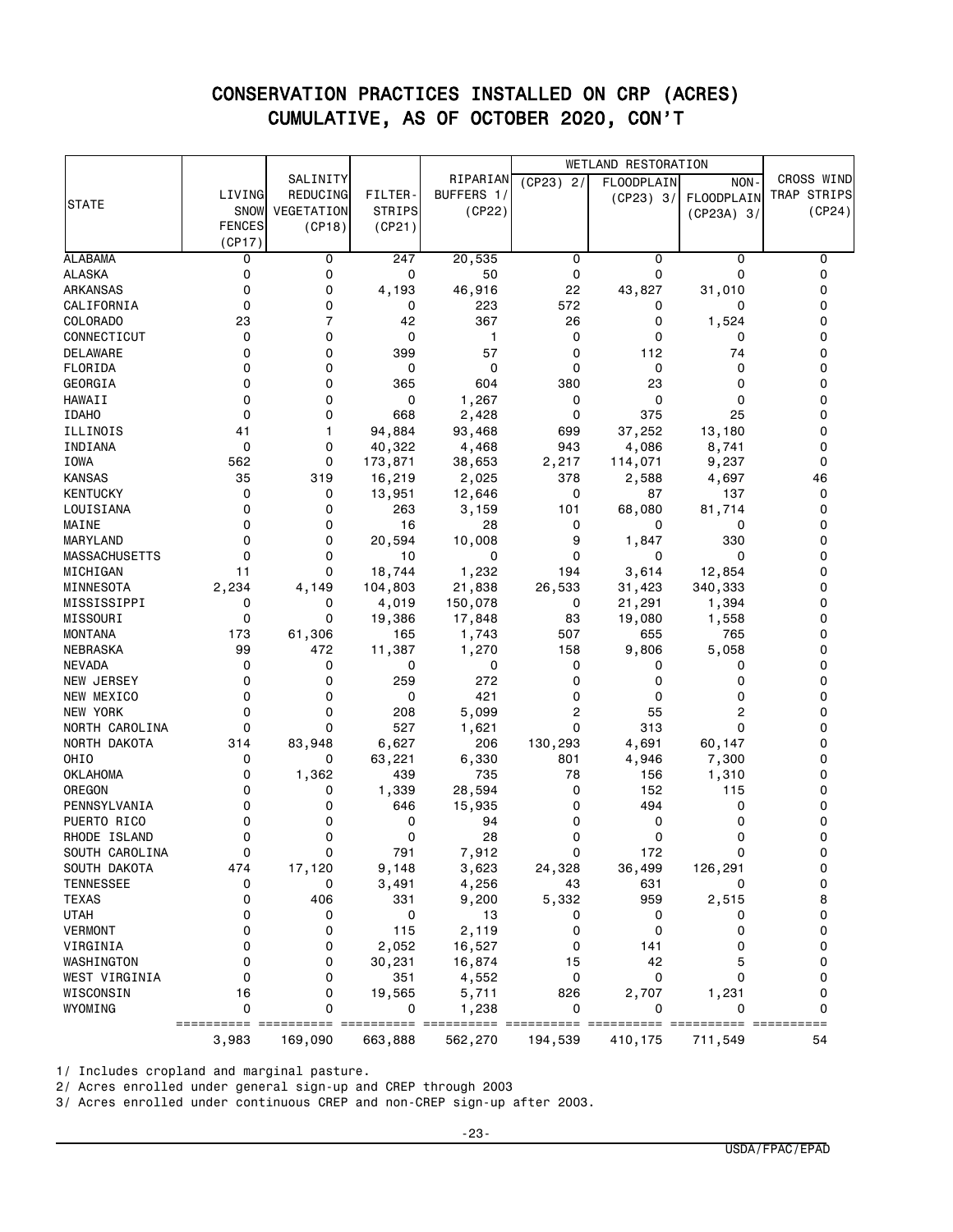|                      | RARE AND   | FARMABLE WETLAND |               | MARGINAL PASTURE |            |                   | UPLAND BIRD    |
|----------------------|------------|------------------|---------------|------------------|------------|-------------------|----------------|
|                      | DECLINING  | PROGRAM 1/       |               | <b>BUFFERS</b>   |            | <b>BOTTOMLAND</b> | HABITAT        |
|                      | HABITAT    | WETLAND          | <b>BUFFER</b> | WILDLIFE         | WETLAND    | <b>HARDWOOD</b>   | <b>BUFFERS</b> |
| <b>STATE</b>         | (CP25)     | (CP27)           | (CP28)        | (CP29)           | (CP30)     | TREES             | (CP33)         |
|                      |            |                  |               |                  |            | (CP31)            |                |
| <b>ALABAMA</b>       | 173        | 0                | 0             | 232              | 0          | 1,051             | 519            |
| <b>ALASKA</b>        | 0          | 0                | 0             | 0                | 134        | 0                 | 0              |
| <b>ARKANSAS</b>      | 0          | 0                | 0             | 268              | 2,565      | 16,888            | 3,036          |
| CALIFORNIA           | 0          | 0                | 0             | 0                | 0          | 0                 | 0              |
| COLORADO             | 2,704      | 34               | 127           | 0                | 32         | 0                 | 1,286          |
| CONNECTICUT          | 0          | 0                | 0             | 0                | 0          | 0                 | 0              |
| <b>DELAWARE</b>      | 0          | 0                | 0             | 0                | 0          | 0                 | 0              |
| FLORIDA              | 0          | 0                | 0             | 0                | 0          | 0                 | 0              |
| GEORGIA              | 0          | 0                | 0             | 26               | 0          | 0                 | 346            |
| HAWAII               | 0          | 0                | 0             | 0                | 0          | 0                 | 0              |
| <b>IDAHO</b>         | 41         | 4                | 2             | 107              | 44         | 0                 | 0              |
| ILLINOIS             | 473        | 664              | 1,125         | 137              | 9          | 6,439             | 48,277         |
| INDIANA              | 1,048      | 251              | 450           | 44               | 28         | 9,998             | 8,349          |
| IOWA                 | 128,946    | 27,237           | 65,726        | 4,414            | 974        | 3,798             | 22,858         |
| <b>KANSAS</b>        | 582,466    | 648              | 1,176         | 0                | 0          | 215               | 22,066         |
| <b>KENTUCKY</b>      | 25,552     | 0                | 0             | 46,262           | 0          | 686               | 5,793          |
| LOUISIANA            | 0          | 335              | 0             | 0                | 176        | 51,294            | 80             |
| MAINE                | 0          | 0                | 0             | 4                | 11         | 0                 | 0              |
| MARYLAND             | 596        | 0                | 0             | 935              | 161        | 0                 | 350            |
| <b>MASSACHUSETTS</b> | 0          | 0                | 0             | 0                | 0          | 0                 | 0              |
| MICHIGAN             | 18         | $\overline{7}$   | 16            | 25               | 90         | 0                 | 553            |
| MINNESOTA            | 78,361     | 11,114           | 22,636        | 292              | 5,026      | 832               | 532            |
| MISSISSIPPI          | 0          | 40               | 157           | 33               | 28         | 60,654            | 1,360          |
| MISSOURI             | 19,229     | 0                | 0             | 611              | 776        | 2,029             | 22,065         |
| <b>MONTANA</b>       | 24,644     | 85               | 181           | 0                | 1          | 0                 | 404            |
| NEBRASKA             | 151,771    | 1,347            | 1,686         | 352              | 236        | 9                 | 9,915          |
| <b>NEVADA</b>        | 0          | 0                | 0             | 0                | 0          | 0                 | 0              |
| <b>NEW JERSEY</b>    | 0          | 0                | 0             | 0                | 0          | 0                 | 0              |
| NEW MEXICO           | 0          | 0                | 0             | 0                | 0          | 0                 | 0              |
| <b>NEW YORK</b>      | Ω          | 0                | 0             | 955              | 982        | 2                 | 0              |
| NORTH CAROLINA       | 0          | 0                | 0             | 21               | 0          | 55                | 2,481          |
| NORTH DAKOTA         | 8,806      | 26,043           | 56,966        | 35               | 0          | 0                 | 0              |
| OHIO                 | 3,734      | 73               | 185           | 2,715            | 106        | 79                | 9,650          |
| <b>OKLAHOMA</b>      | 8,953      | 47               | 122           | 0                | 0          | 442               | 400            |
| OREGON               | 44,922     | 0                | 0             | 16,485           | 535        | 0                 | 0              |
| PENNSYLVANIA         | 0          | 0                | 0             | 901              | 371        | 0                 | 324            |
| PUERTO RICO          | 0          | 0                | 0             | 341              | 0          | 0                 | 0              |
| RHODE ISLAND         | 0          | 0                | 0             | 0                | 0          | 0                 | 0              |
| SOUTH CAROLINA       | 0          | 0                | 0             | 1                | 70         | 0                 | 976            |
| SOUTH DAKOTA         | 8,273      | 25,289           | 53,498        | 3,248            | 17,022     | 0                 | 1,089          |
| <b>TENNESSEE</b>     | 0          | 0                | 0             | 71               | 0          | 2,252             | 3,028          |
| <b>TEXAS</b>         | 0          | 0                | 0             | 664              | 0          | 330               | 31,378         |
| <b>UTAH</b>          | 0          | 0                | 0             | 0                | 0          | 0                 | 0              |
| <b>VERMONT</b>       | 0          | 0                | 0             | 0                | 1          | 0                 | 0              |
| VIRGINIA             | 0          | 0                | 0             | 685              | 0          | 0                 | 636            |
| WASHINGTON           | 108        | 2                | 8             | 649              | 545        | 0                 | 1,553          |
| WEST VIRGINIA        | 0          | 0                | 0             | 0                | 0          | 0                 | 0              |
| WISCONSIN            | 12,242     | 73               | 111           | 647              | 18         | 0                 | 204            |
| WYOMING              | 0          | 0                | 0             | 1,306            | 0          | 0                 | 0              |
|                      | ========== | ==========       | ==========    | ==========       | ========== | ==========        | ==========     |
|                      | 1,103,060  | 93,292           | 204,171       | 82,465           | 29,943     | 157,053           | 199,510        |

1/ For more FWP see page 25.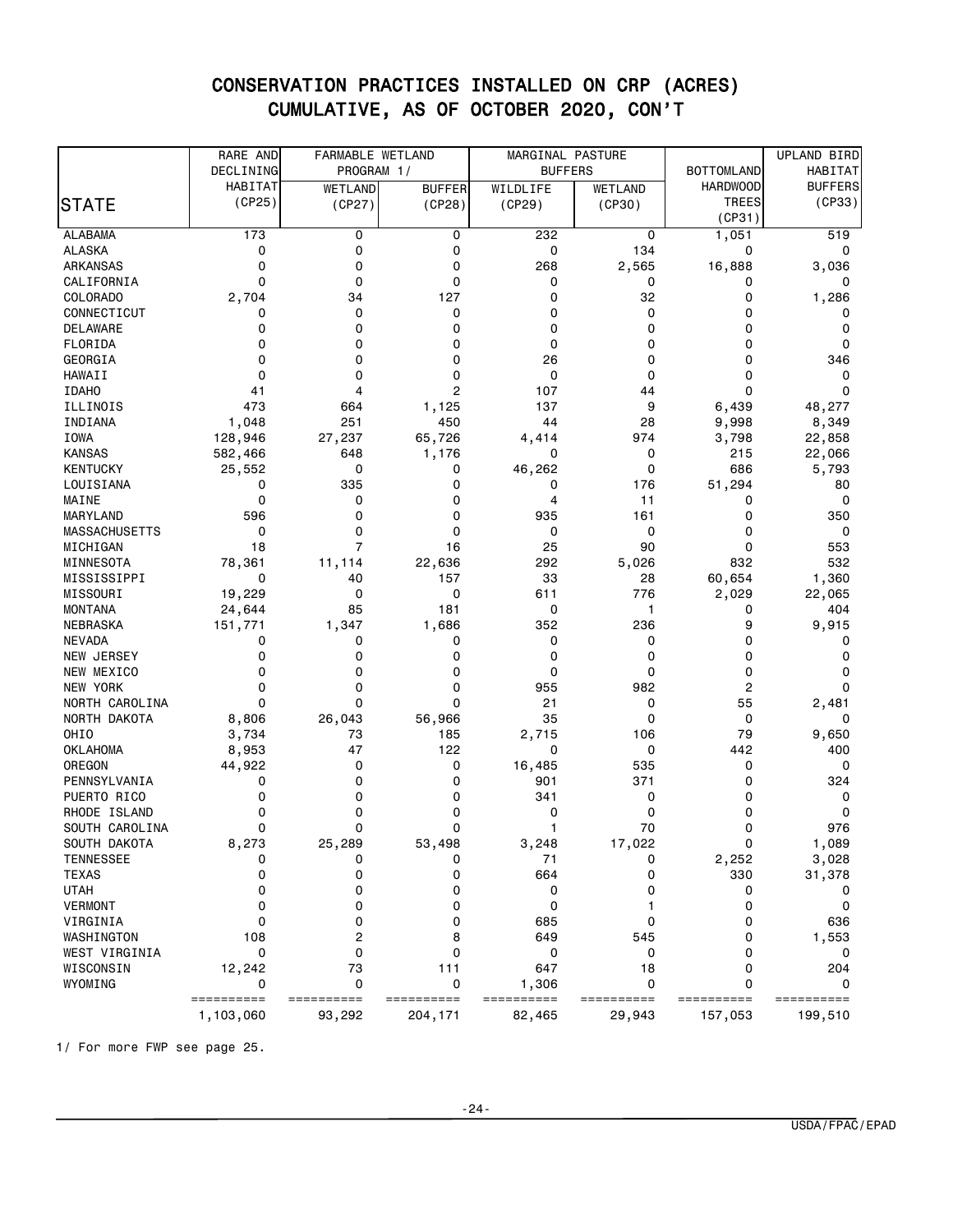| <b>STATE</b>         | LONGLEAF    | <b>DUCK</b>    | <b>STATE</b><br>ACRES FOR |                 | FARMABLE WETLAND PROGRAM |                 | POLLINATOR     | PRAIRIE |
|----------------------|-------------|----------------|---------------------------|-----------------|--------------------------|-----------------|----------------|---------|
|                      | <b>PINE</b> | NESTING        | WILDLIFE                  |                 |                          |                 | HABITAT 2/     | SRTIPS  |
|                      | (CP36)      | <b>HABITAT</b> | <b>ENHANCEMENT</b>        |                 |                          |                 | (CP42)         | (CP43)  |
|                      |             | (CP37)         | (CP38)                    | CONSTRUC-       | AQUACUL -                | <b>FLOODED</b>  |                |         |
|                      |             |                |                           | TED             | <b>TURE</b>              | PRAIRIE         |                |         |
|                      |             |                |                           | <b>WETLANDS</b> | <b>WETLANDS</b>          | <b>WETLANDS</b> |                |         |
|                      |             |                |                           | $(CP39)$ 1/     | (CP40)                   | (CP41) 1/       |                |         |
| <b>ALABAMA</b>       | 13,478      | 0              | 2,248                     | 0               | 14                       | 0               | 88             | 0       |
| <b>ALASKA</b>        | 0           | 0              | 0                         | 0               | 0                        | 0               | 357            | 0       |
| <b>ARKANSAS</b>      | 0           | 0              | 17,465                    | 0               | 2,012                    | 0               | 51             | 0       |
| CALIFORNIA           | 0           | 0              | 0                         | 0               | 0                        | 0               | 1,819          | 0       |
| COLORADO             | 0           | 0              | 62,261                    | 0               | 0                        | 0               | 20,448         | 0       |
| CONNECTICUT          | 0           | 0              | 0                         | 0               | 0                        | 0               | 0              | 0       |
| DELAWARE             | 0           | 0              | 0                         | 0               | 0                        | 0               | 2              | 0       |
| FLORIDA              | 2,331       | 0              | 9                         | 0               | 0                        | 0               | 0              | 0       |
| GEORGIA              | 117,313     | 0              | 15,393                    | $\Omega$        | 0                        | 0               | 6              | 0       |
| HAWAII               | 0           | 0              | 0                         | 0               | 0                        | 0               | 0              | 0       |
| <b>IDAHO</b>         | 0           | 0              | 125,590                   | 0               | 0                        | 0               | 8,128          | 0       |
| ILLINOIS             | 0           | 0              | 21,799                    | 35              | 0                        | 0               | 115,473        | 4,380   |
| INDIANA              | 0           | 0              | 50,121                    | 19              | 0                        | 0               | 6,069          | 279     |
| <b>IOWA</b>          | 0           | 2,804          | 270,707                   | 320             | 0                        | 111             | 226,089        | 2,715   |
| <b>KANSAS</b>        | 0           | 0              | 198,997                   | 7               | 0                        | 0               | 6,912          | 241     |
| <b>KENTUCKY</b>      | 0           | 0              | 11,767                    | 0               | 0                        | 0               | 4,953          | 0       |
| LOUISIANA            | 34          | 0              | 477                       | 1               | 3,221                    | 0               | 22             | 0       |
| MAINE                | 0           | 0              | 2,099                     | 0               | 0                        | 0               | 0              | 0       |
| MARYLAND             | 0           | 0              | 0                         | 0               | 0                        | 0               | 46             | 3       |
| <b>MASSACHUSETTS</b> | 0           | 0              | 0                         | 0               | 0                        | 0               | 0              | 0       |
| MICHIGAN             | 0           | 0              | 18,519                    | $\mathbf 0$     | 0                        | 0               | 6,215          | 12      |
| MINNESOTA            | 0           | 24,912         | 85,456                    | 89              | 0                        | 1,012           | 16,946         | 692     |
| MISSISSIPPI          | 134         | 0              | 11,132                    | 0               | 11,182                   | 0               | $\overline{c}$ | 3       |
| MISSOURI             | 0           | 0              | 54,297                    | 0               | 222                      | 0               | 48,612         | 0       |
| <b>MONTANA</b>       | 0           | 2,871          | 69,520                    | 0               | 0                        | 0               | 5,481          | 0       |
| NEBRASKA             | 0           | 0              | 117,401                   | 0               | 0                        | 0               | 31,723         | 240     |
| <b>NEVADA</b>        | 0           | 0              | 0                         | 0               | 0                        | 0               | 16             | 0       |
| NEW JERSEY           | 0           | 0              | 841                       | 0               | 0                        | 0               | 20             | 0       |
| NEW MEXICO           | 0           | 0              | 2,600                     | 0               | 0                        | 0               | 857            | 0       |
| <b>NEW YORK</b>      | 0           | 0              | 1,899                     | 0               | 0                        | 0               | 51             | 0       |
| NORTH CAROLINA       | 7,366       | 0              | 446                       | 0               | 58                       | 0               | 44             | 0       |
| NORTH DAKOTA         | 0           | 171,440        | 141,594                   | 0               | 0                        | 45,209          | 5,099          | 3       |
| OHIO                 | 0           | 0              | 35,231                    | 69              | 0                        | 0               | 5,223          | 56      |
| <b>OKLAHOMA</b>      | 0           | 0              | 8,393                     | 0               | 0                        | 0               | 147            | 0       |
| OREGON               | 0           | 0              | 5,301                     | 0               | 0                        | 0               | 612            | 0       |
| PENNSYLVANIA         | 0           | 0              | 0                         | 0               | 0                        | 0               | 8              | 0       |
| PUERTO RICO          | 0           | 0              | 0                         | 0               | 0                        | 0               | 0              | 0       |
| RHODE ISLAND         | 0           | 0              | 0                         | 0               | 0                        | 0               | 0              | 0       |
| SOUTH CAROLINA       | 13,332      | 0              | 791                       | 0               | 0                        | 0               | 0              | 0       |
| SOUTH DAKOTA         | 0           | 236,560        | 135,039                   | 14              | 0                        | 12,490          | 5,917          | 114     |
| <b>TENNESSEE</b>     | 0           | 0              | 7,525                     | 0               | 0                        | 0               | 5,886          | 0       |
| <b>TEXAS</b>         | 0           | 0              | 177,072                   | 0               | 0                        | 0               | 11,988         | 0       |
| <b>UTAH</b>          | 0           | 0              | 0                         | 0               | 0                        | 0               | 940            | 0       |
| <b>VERMONT</b>       | 0           | 0              | 0                         | 0               | 0                        | 0               | 0              | 0       |
| VIRGINIA             | 378         | 0              | 519                       | 0               | 0                        | 0               | 239            | 0       |
| WASHINGTON           | 0           | 0              | 110,584                   | 0               | 0                        | 0               | 3,215          | 0       |
| WEST VIRGINIA        | 0           | 0              | 0                         | 0               | 0                        | 0               | 0              | 0       |
| WISCONSIN            | 0           | 0              | 29,709                    | 0               | 0                        | 0               | 2,674          | 81      |
| WYOMING              | 0           | 0              | 9,675                     | 0               | 0                        | 0               | 229            | 0       |
|                      | 154,365     | 438,588        | 1,802,479                 | 555             | 16,708                   | 58,822          | 542,606        | 8,818   |

1/ Includes buffers.

2/ Does not include about 40,000 acres from signup 39 before CP42 was implemented.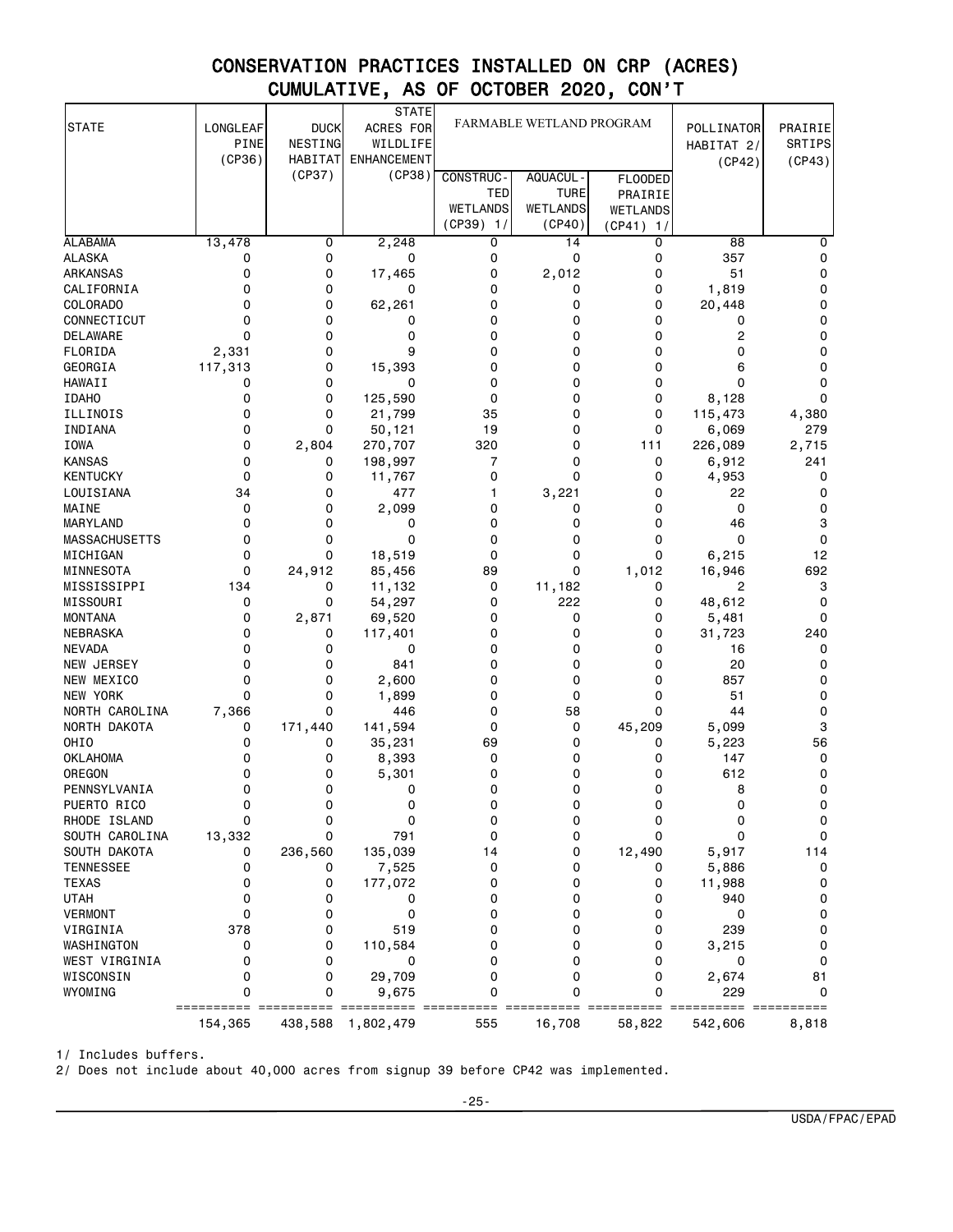|                      |                | GRASSLANDS 1/  |            |
|----------------------|----------------|----------------|------------|
| STATE                |                |                |            |
|                      | INTRODUCED     | NATIVE GRASSES | TOTAL CRP  |
|                      | <b>GRASSES</b> | (CP88)         |            |
|                      | (CP87)         |                |            |
| <b>ALABAMA</b>       | 1,800          | 6,536          | 171,512    |
| ALASKA               | 0              | 0              | 8,184      |
| ARKANSAS             | 0              | 102            | 207,542    |
| CALIFORNIA           | 847            | 2,360          | 41,686     |
| COLORADO             | 1,467          | 151,597        | 1,585,299  |
| CONNECTICUT          | 0              | o              |            |
| DELAWARE             | 0              | 0              | 3,342      |
| FLORIDA              | 378            | 286            | 15,263     |
| GEORGIA              | 1,431          | 3,626          | 196,900    |
| HAWAII               | 0              | 3,607          | 4,887      |
| <b>IDAHO</b>         | 0              | 37,126         | 469,749    |
| ILLINOIS             | 450            | 386            | 833,190    |
| INDIANA              | 54             | 79             | 204,357    |
| IOWA                 | 2,255          | 1,112          | 1,671,686  |
| KANSAS               | 618            | 66,029         | 1,789,528  |
| <b>KENTUCKY</b>      | 3,321          | 257            | 192,580    |
| LOUISIANA            | 1,217          | 227            | 259,268    |
| MAINE                | 0              | 48             | 4,475      |
| MARYLAND             | 894            | 291            | 46,731     |
| <b>MASSACHUSETTS</b> | 0              | 0              | 10         |
| MICHIGAN             | 6,296          | 11,690         | 116,167    |
| MINNESOTA            | 752            | 7,069          | 1,000,239  |
| MISSISSIPPI          | 420            | 156            | 553,403    |
| MISSOURI             | 955            | 2,399          | 798,218    |
| MONTANA              | 4,773          | 75,819         | 796,528    |
| NEBRASKA             | 21,095         | 546,785        | 1,242,463  |
| NEVADA               | 0              | 0              | $^\star$   |
| NEW JERSEY           | 154            | 0              | 1,848      |
| NEW MEXICO           | 1,944          | 107,630        | 428,650    |
| NEW YORK             | 1,543          | 547            | 18,103     |
| NORTH CAROLINA       | 538            | 519            | 35,881     |
| NORTH DAKOTA         | 2,966          | 46,659         | 1,228,242  |
| OHIO                 | 4,001          | 3,673          | 229,466    |
| OKLAHOMA             | 1,938          | 50,033         | 543,210    |
| OREGON               | 1,140          | 33,102         | 500,445    |
| PENNSYLVANIA         | 425            | 458            | 101,643    |
| PUERTO RICO          | 0              | 0              | 495        |
| RHODE ISLAND         | 0              | 0              | $^\star$   |
| SOUTH CAROLINA       | 101            | 1,510          | 44,649     |
| SOUTH DAKOTA         | 6,407          | 466,997        | 1,389,726  |
| TENNESSEE            | 1,957          | 1,301          | 112,910    |
| TEXAS                | 1,615          | 36,308         | 2,370,875  |
| UTAH                 | 85             | 17,326         | 119,170    |
| <b>VERMONT</b>       | 0              | 0              | 2,257      |
| VIRGINIA             | 985            | 1,808          | 32,383     |
| WASHINGTON           | 276            | 8,210          | 1,019,327  |
| WEST VIRGINIA        | 2,140          | 177            | 7,415      |
| WISCONSIN            | 596            | 277            | 194,653    |
| WYOMING              | 1,751          | 50,258         | 166,043    |
|                      | ==========     | ==========     | ========== |
|                      | 79,582         | 1,744,381      | 20,760,779 |
|                      |                |                |            |